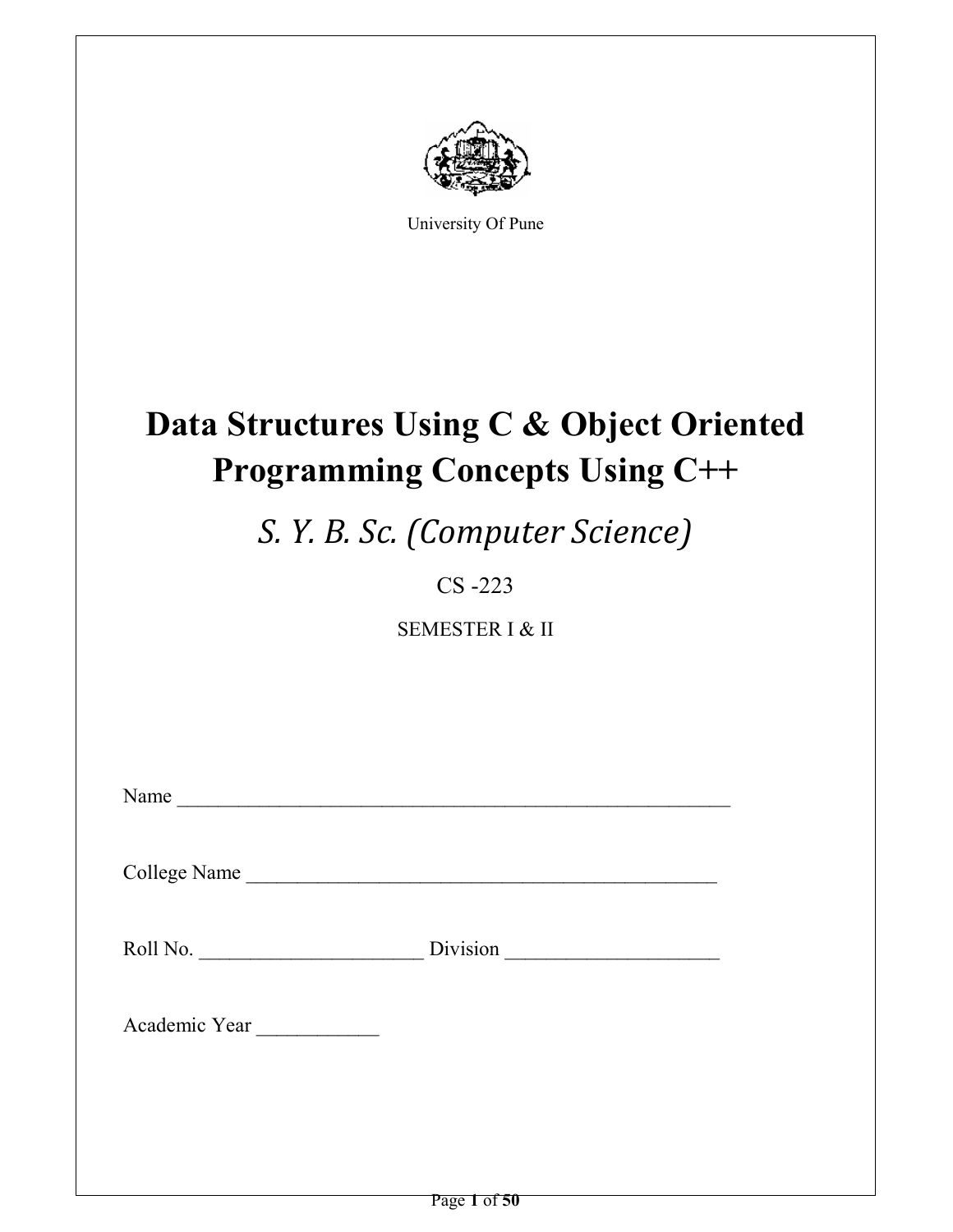## Prepared By

Dr. Shailaja C. Shirwaikar

Head, Dept of Comp Sc, Nowrosjee Wadia College

## Reviewed By

Ms. Poonam Ponde

Ms. Jyoti Yadav

Mrs. Shubhangi Page

Mrs. Chitra Nagarkar

#### Preface

This Lab Book supplements the text books and classroom teaching of Data structures and C++. The intention is to bring uniformity in conducting the lab sessions across various affiliated colleges. The assignments are designed so that the theory concepts in the syllabus are broadly covered. There is scope for improvement and additions and deletions can be carried out as the Lab book is always going to remain in digital form and available on the Department of Computer Science, University of Pune, website. I am indebted to all the reviewers of the book as their valuable suggestions have improved the book contents. We are all indebted to Dr. Vilas Kharat, Chairman, Board of studies in Computer Science for continuous encouragement, support and guidance.

Dr. Shailaja C. Shirwaikar

Member, BOS Computer Science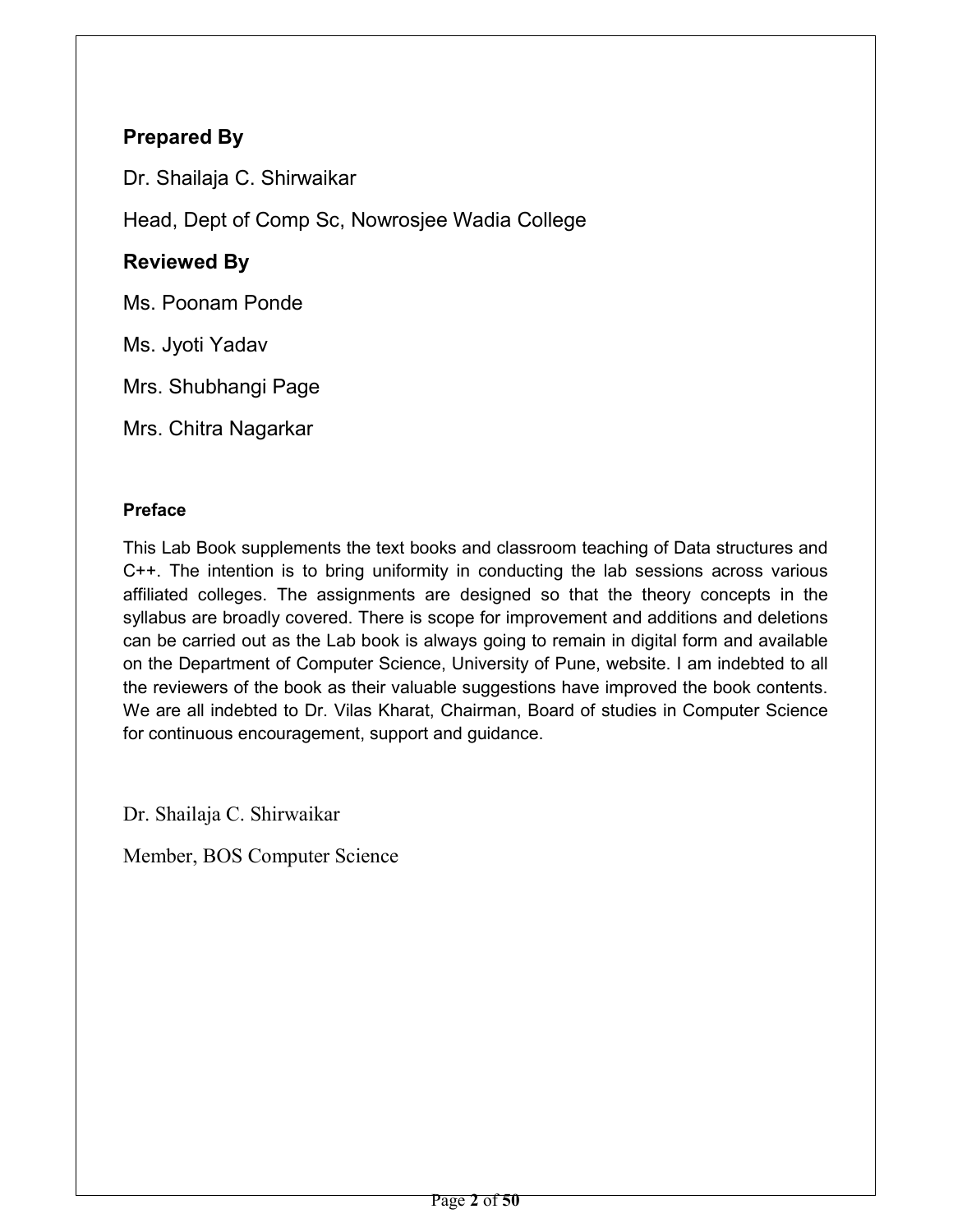## Table of contents

| Sorting Algorithms - Bubble sort, Insertion Sort                                                  |
|---------------------------------------------------------------------------------------------------|
|                                                                                                   |
| Recursive Sorting Algorithms – Quick sort, Merge Sort                                             |
|                                                                                                   |
| Searching Method-Linear search, Binary search                                                     |
|                                                                                                   |
| Stack -Static/Dynamic stack implementation                                                        |
|                                                                                                   |
| Static and Dynamic Queue Implementation - Linear Queue, Circular queue                            |
|                                                                                                   |
| Linked List - Dynamic implementation of Singly, Doubly and Circular Linked List.                  |
|                                                                                                   |
| Tree - Binary Search Tree Traversal: Create, add, delete, and display nodes.                      |
|                                                                                                   |
| Graph - Adjacency matrix to adjacency list conversion, in degree, out degree                      |
|                                                                                                   |
|                                                                                                   |
| Class, Object and methods implementation                                                          |
|                                                                                                   |
|                                                                                                   |
| Constructor: Copy Constructor, Default Constructor, Parameterized Constructor                     |
|                                                                                                   |
| Memory Allocation: new and delete operators, dynamic constructor                                  |
|                                                                                                   |
| Inline function, friend function, default argument,                                               |
|                                                                                                   |
| Function Overloading.                                                                             |
|                                                                                                   |
| Operator overloading.                                                                             |
|                                                                                                   |
| Inheritance: Single, multiple, multilevel, hierarchy, Constructor and destructor in derived class |
|                                                                                                   |
| File Handling: Updation of files using random access                                              |
|                                                                                                   |
|                                                                                                   |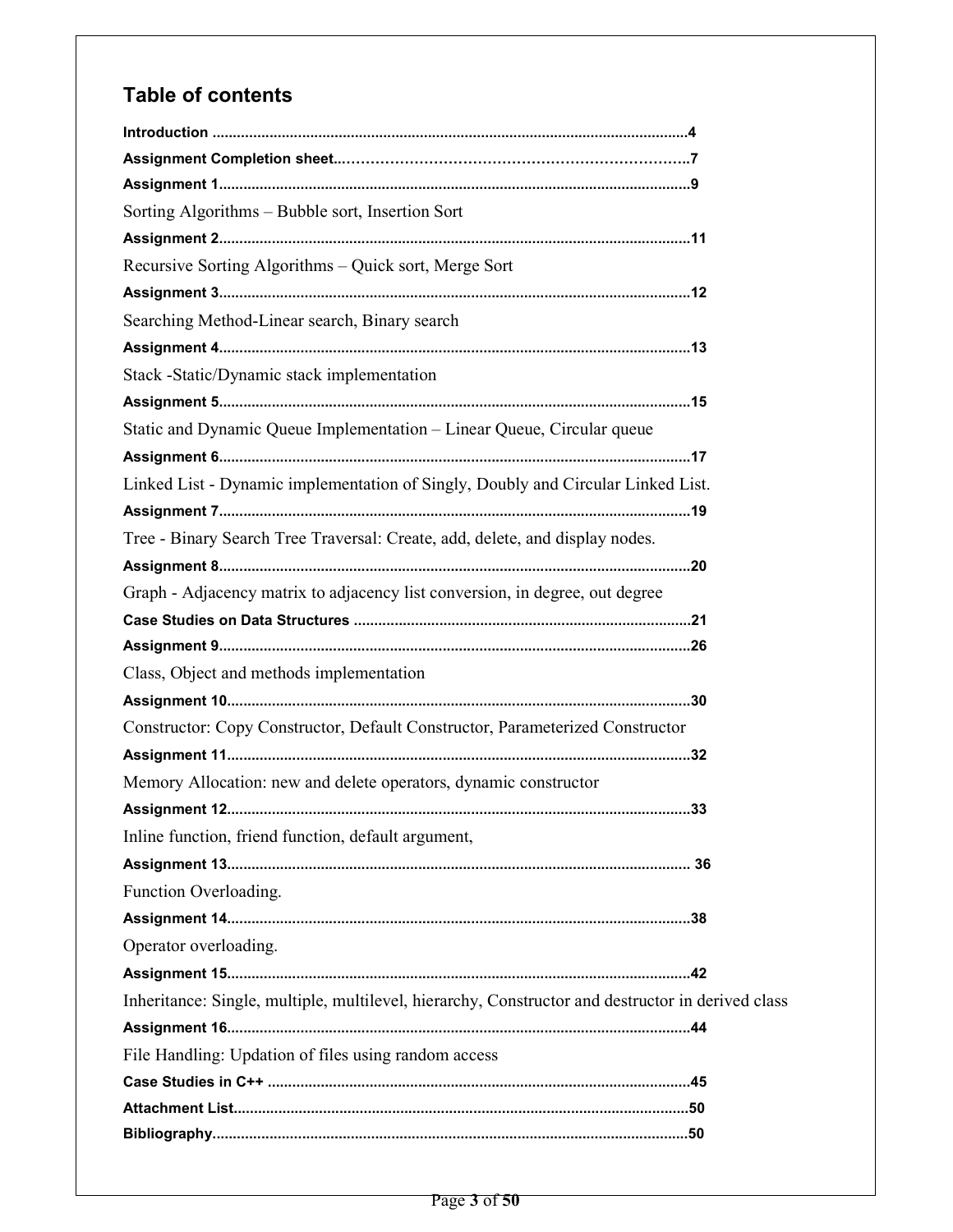## Introduction

## 1. About the work book

This workbook is intended to be used by S. Y. B. Sc (Computer Science) students for the Data structures using C Lab course in Semester I and for the Object Oriented Programming Concepts using C++ Lab course in Semester II. Data structures is an important core subject of computer science curriculum, and hands-on laboratory experience is critical to the understanding of theoretical concepts studied as part of this course. Study of any programming language, including C++, is incomplete without handson experience of implementing solutions using programming paradigms and verifying them in the lab. This workbook provides rich set of problems covering the basic algorithms as well as numerous computing problems demonstrating the applicability and importance of various data structures and related algorithms. The programming exercises in C++ are designed to demonstrate the applicability of Object Oriented programming concepts to problem solving.

#### The objectives of this book are

- 1) Defining clearly the scope of the course
- 2) Bringing uniformity in the way the course is conducted across different colleges
- 3) Continuous assessment of the course
- 4) Bring in variation and variety in the experiments carried out by different students in a batch
- 5) Providing ready reference for students while working in the lab
- 6) Catering to the need of slow paced as well as fast paced learners

#### 2. How to use this workbook

The workbook is divided into two sections. Section I is related to Assignment in Data structures and are to be solved using C programming language while Section II relates to assignments to be solved in C++ programming language.

The Data Structures syllabus is divided into eight assignments. Each assignment has problems divided into three sets – A, B and C

Set A is used for implementing the basic algorithms or implementing data structure along with its basic operations. Set A is mandatory.

Set B is used to demonstrate small variations on the implementations carried out in set A to improve its applicability. Depending on the time availability the students should be encouraged to complete set B.

Set C prepares the students for the viva in the subject. Students should spend additional time either at home or in the Lab and solve these problems so that they get a deeper understanding of the subject.

Case studies at the end of the Section form the essence of the lab Book. Students should solve the case studies to become skilled programmers. Each problem given as a case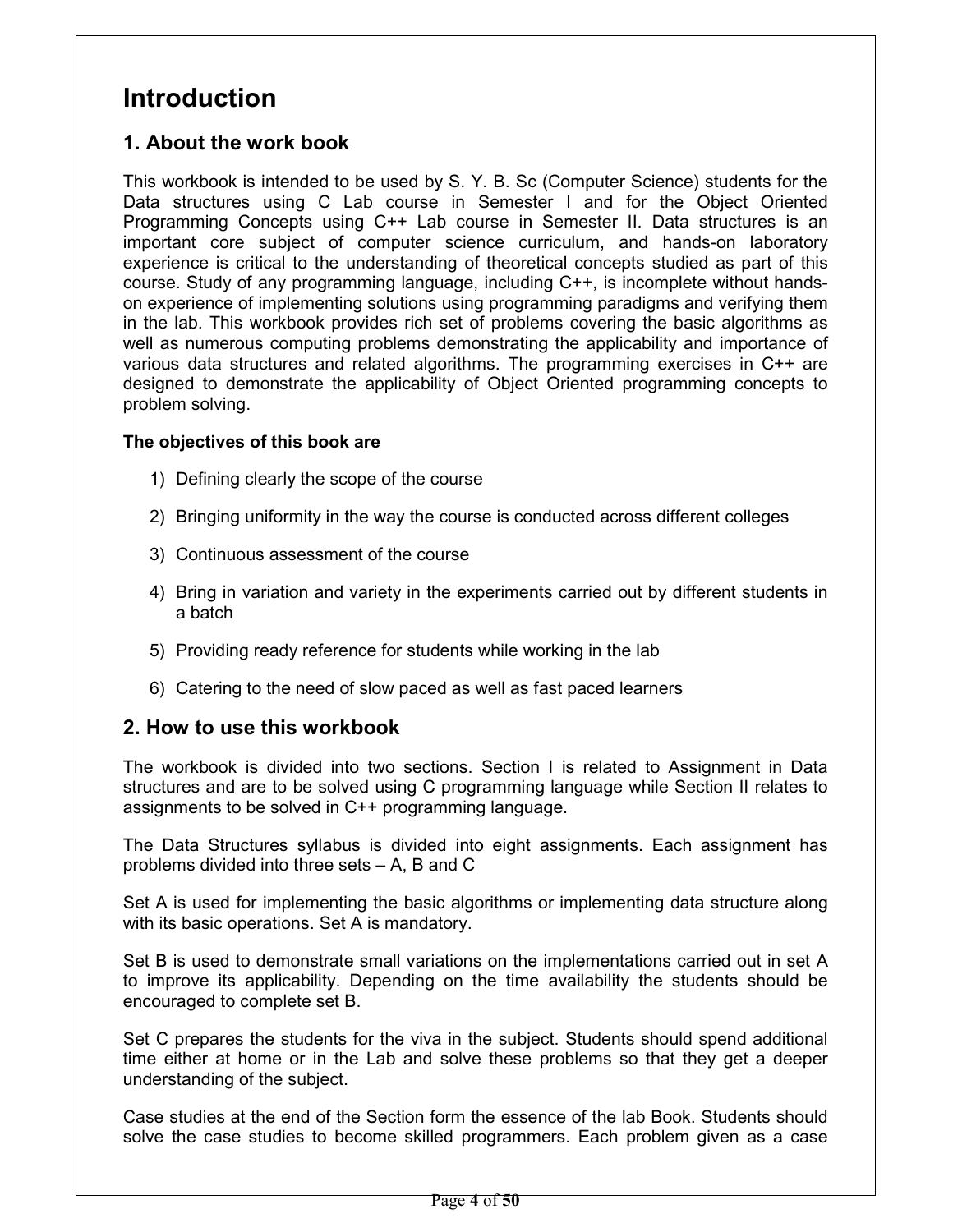study can be tackled in multiple ways. Multiple data structures and use of more than one algorithm may be used in solving these problems. At least four case studies, amongst the one star marked or chosen by the instructor should be solved as part of work completion.

Some code snippets are also provided which can be used to generate, read or write data. Some text files are provided as attachments with the digital copy of the lab book which can be used as data files.

The C++ syllabus is also divided into eight assignments. Each assignment has problems divided into three sets  $- A$ , B and C

Set A is used for demonstrating the C++ concept and knowing the essential syntax to implement it. Set A is mandatory.

Set B is used to demonstrate small variations on the implementations carried out in set A to improve its applicability. Depending on the time availability the students should be encouraged to complete set B.

Set C prepares the students for the viva in the subject. Students should spend additional time either at home or in the Lab and solve these problems so that they get a deeper understanding of the subject.

Case studies at the end of the Section combine concepts learned in the previous assignments so that varieties of concepts are used to tackle a single problem. Students should solve the case studies to become skilled programmers.

#### 2.1 Instructions to the students

Please read the following instructions carefully and follow them.

1) Students are expected to carry this book every time they come to the lab for computer science practicals.

2) Students should prepare oneself before hand for the Assignment by reading the relevant material.

3) Instructor will specify which problems to solve in the lab during the allotted slot and student should complete them and get verified by the instructor. However student should spend additional hours in Lab and at home to cover as many problems as possible given in this work book.

4) Students will be assessed for each exercise on a scale from 0 to 5

| i) Not done           | 0 |
|-----------------------|---|
| ii) Incomplete        | 1 |
| iii) Late Complete    | 2 |
| iv) Needs improvement | 3 |
| v) Complete           | 4 |
| vi) Well Done         | 5 |

#### 2.2. Instruction to the Instructors

1) Explain the assignment and related concepts in around ten minutes using white board if required or by demonstrating the software.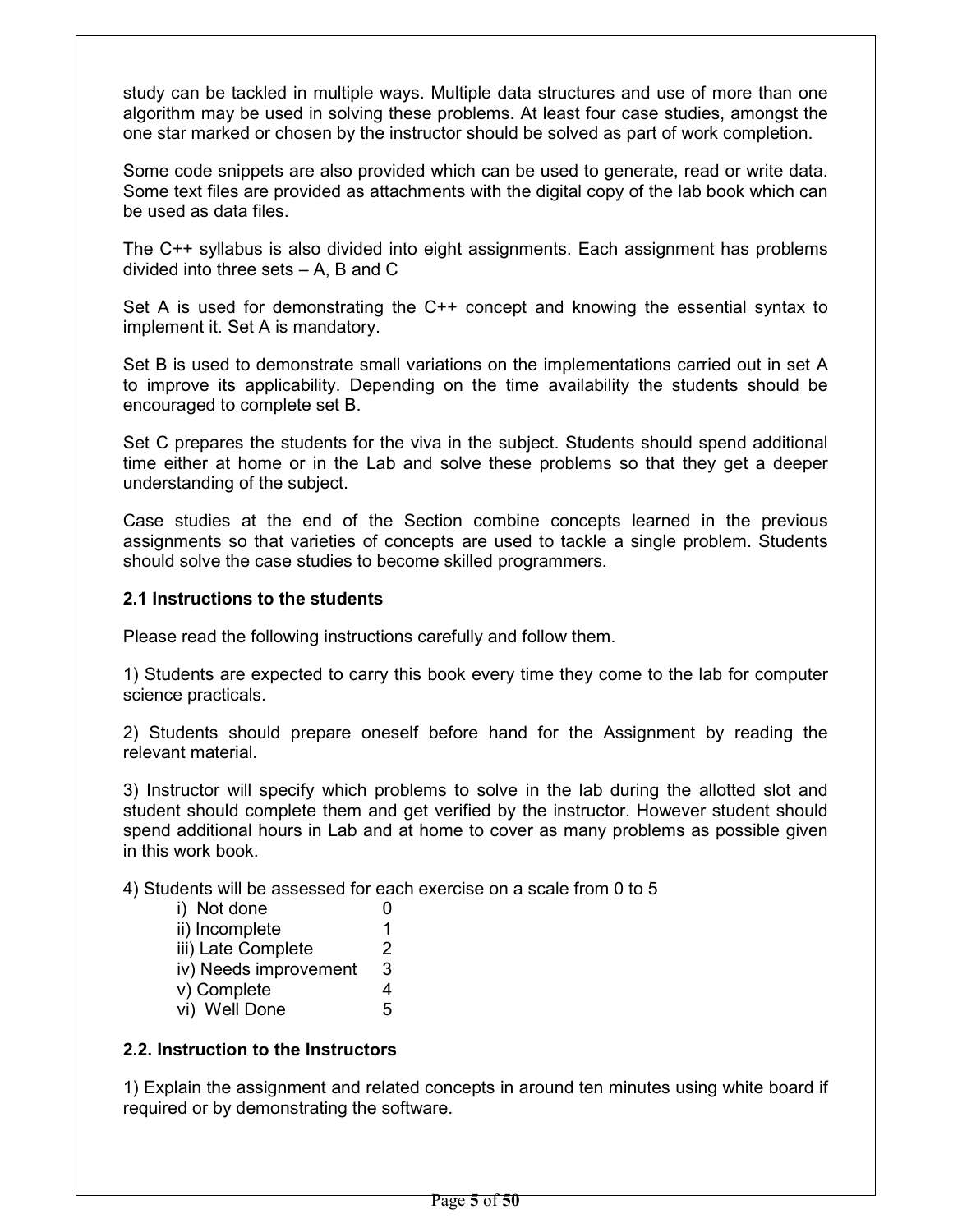2) Make available to students digital copies of text files provided with the book as per the requirement of Assignment,

3) Choose appropriate problems to be solved by students. Set A is mandatory. Choose problems from set B depending on time availability. Discuss set C with students and encourage them to solve the problems by spending additional time in lab or at home.

4) Make sure that students follow the instruction as given above.

5) Choose at least 4 case studies to be solved by each student and evaluate them. Different students can be given different case studies so that class as a whole has solved all of them. Encourage students to discuss their solutions with their peers

6) You should evaluate each assignment carried out by a student on a scale of 5 as specified above by ticking appropriate box.

7) The value should also be entered on assignment completion page of the respective Lab course.

#### 2.3. Instructions to the Lab administrator

You have to ensure appropriate hardware and software is made available to each student.

The operating system and software requirements on server side and also client side are as given below:

1) Server and Client Side - (Operating System) Fedora Core Linux

2) Server side and Client Side - editor and GCC compiler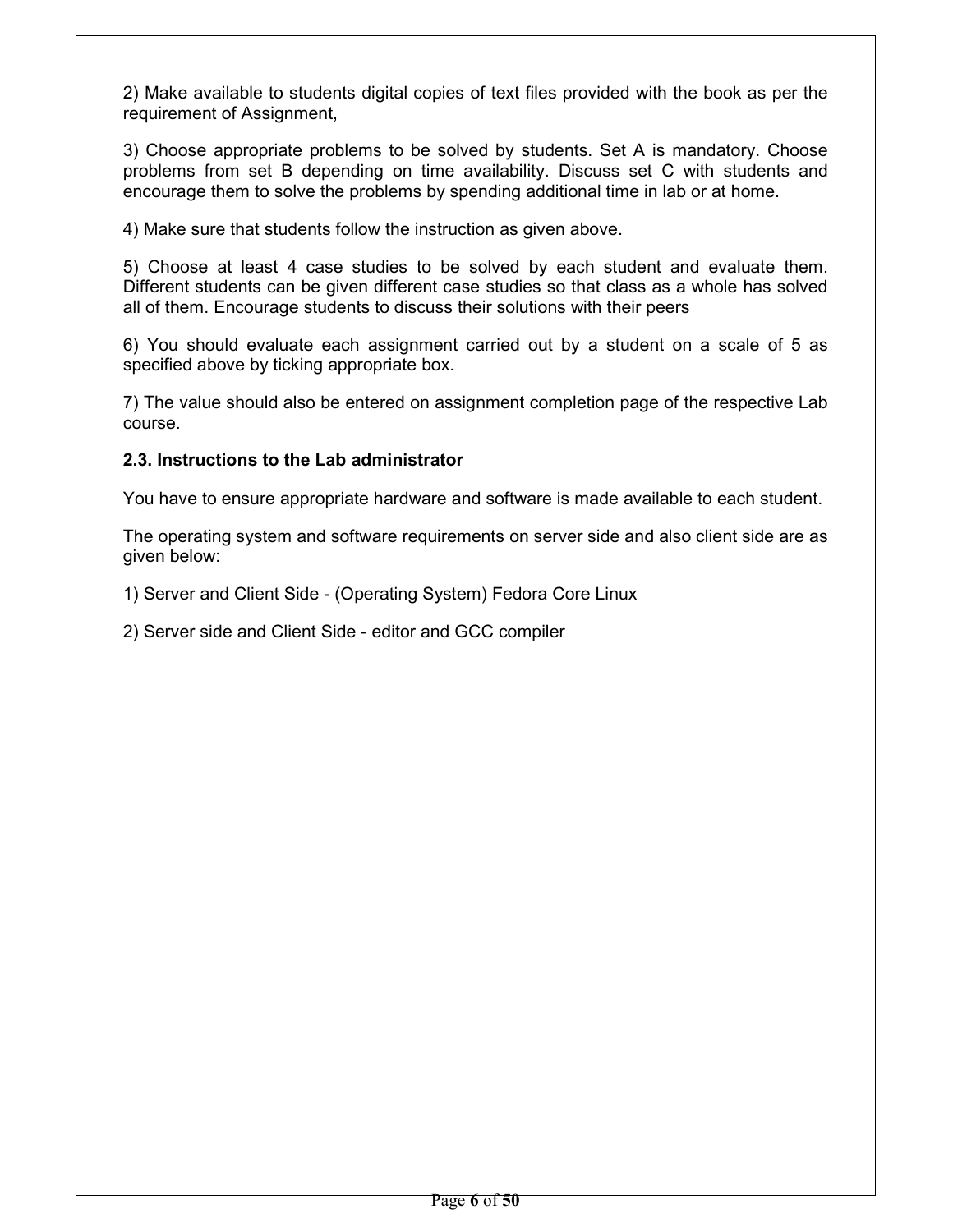## Assignment Completion Sheet

| <b>Lab Course I</b>                 |                                      |                               |                  |
|-------------------------------------|--------------------------------------|-------------------------------|------------------|
| Section I - Data structures using C |                                      |                               |                  |
| Sr.<br><b>No</b>                    | <b>Assignment Name</b>               | <b>Marks</b><br>(out of $5$ ) | <b>Signature</b> |
| $\mathbf{1}$                        | Sorting Algorithms - Non - Recursive |                               |                  |
| $\overline{2}$                      | Sorting Algorithms - Recursive       |                               |                  |
| 3                                   | <b>Searching Algorithms</b>          |                               |                  |
| $\overline{4}$                      | <b>Stack</b>                         |                               |                  |
| 5                                   | Queue                                |                               |                  |
| 6                                   | <b>Linked List</b>                   |                               |                  |
| $\overline{7}$                      | <b>Tree</b>                          |                               |                  |
| 8                                   | Graph                                |                               |                  |
| 9                                   | Case study 1 infix to postfix /      |                               |                  |
| 10                                  | Case Study 2 postfix evaluation /    |                               |                  |
| 11                                  | Case study 3 Polynomial Addition /   |                               |                  |
| 12                                  | Case study 4 DFS / BFS /             |                               |                  |
| Total (out of 60)                   |                                      |                               |                  |
| Total (Out of 10)                   |                                      |                               |                  |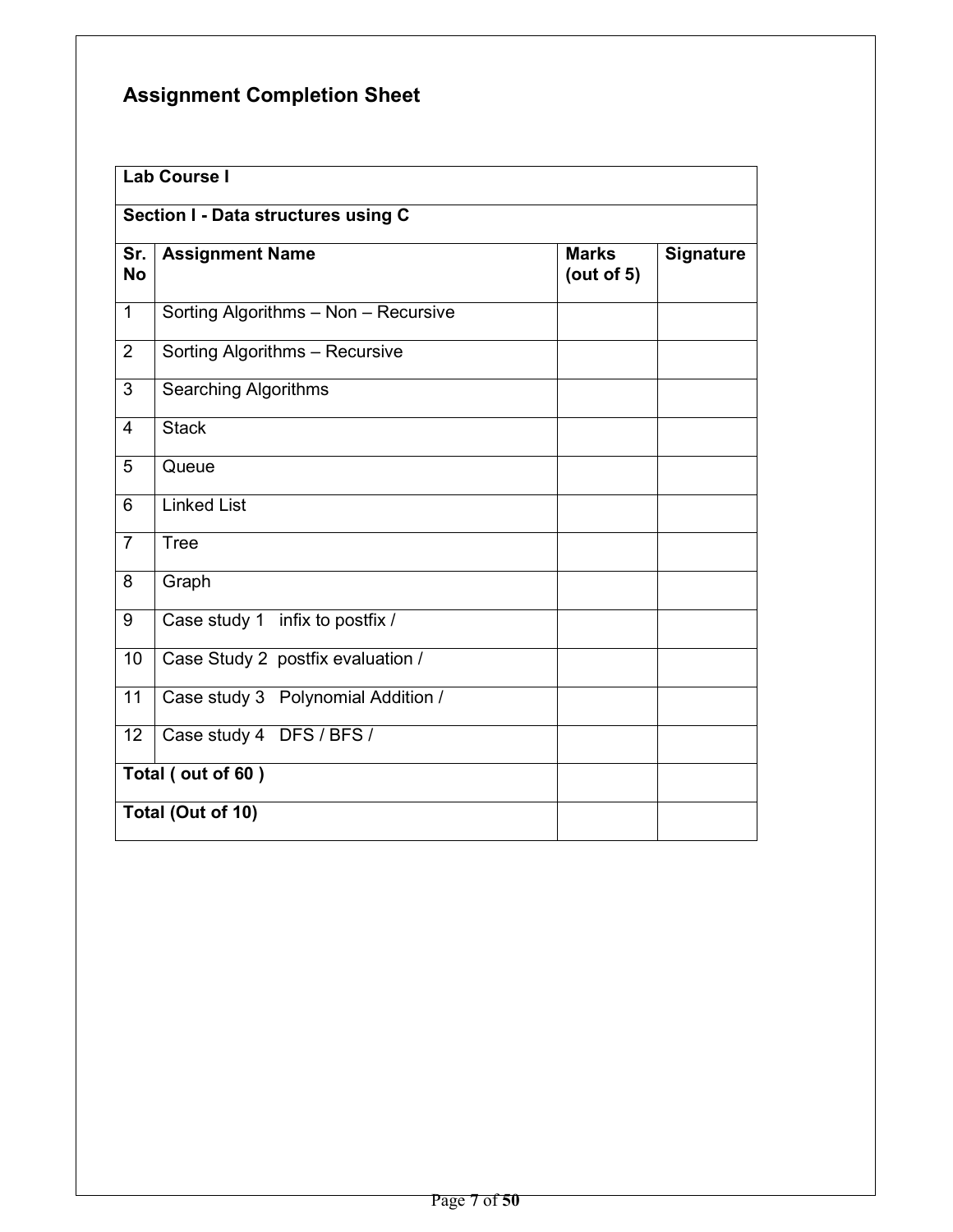|                   | <b>Lab Course I</b>                                                                                  |                               |                  |
|-------------------|------------------------------------------------------------------------------------------------------|-------------------------------|------------------|
|                   | Section II - Object Oriented Programming Concepts using C++                                          |                               |                  |
| Sr.<br>No         | <b>Assignment Name</b>                                                                               | <b>Marks</b><br>(out of $5$ ) | <b>Signature</b> |
| $\mathbf{1}$      | Class, Object and methods implementation                                                             |                               |                  |
| 2                 | <b>Constructor: Copy Constructor, Default</b><br>Constructor, Parameterized Constructor              |                               |                  |
| 3                 | Memory Allocation: new and delete operators,<br>dynamic constructor                                  |                               |                  |
| 4                 | Inline function, friend function, default argument,                                                  |                               |                  |
| 5                 | Function Overloading.                                                                                |                               |                  |
| 6                 | Operator overloading.                                                                                |                               |                  |
| $\overline{7}$    | Inheritance: Single, multiple, multilevel, hierarchy,<br>Constructor and destructor in derived class |                               |                  |
| 8                 | File Handling: Updation of files using random<br>access                                              |                               |                  |
| 9                 | Case study 1                                                                                         |                               |                  |
| 10                | Case Study 2                                                                                         |                               |                  |
| Total (out of 50) |                                                                                                      |                               |                  |
|                   | Total (Out of 10)                                                                                    |                               |                  |

This is to certify that Mr/Ms \_\_\_\_\_\_\_\_\_\_\_\_\_\_\_\_\_\_\_\_\_\_\_\_\_\_\_\_\_\_\_\_\_\_\_\_\_\_\_\_\_\_\_\_\_\_\_

has successfully completed the course work for Lab Course I and has scored \_\_\_ Marks out of 20.

Instructor **Head, Dept. Of Comp. Sc.** 

Internal Examiner **External Examiner**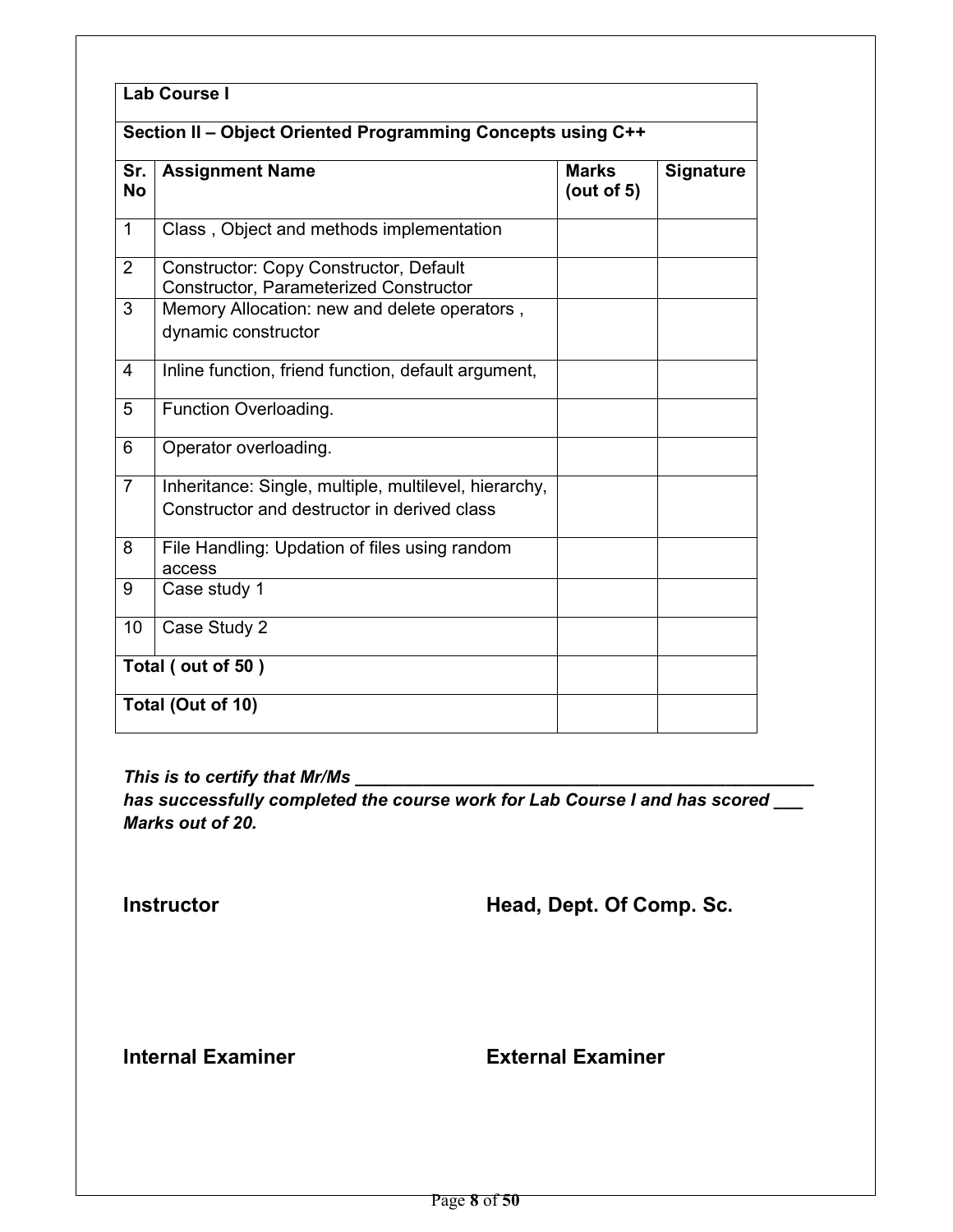## Section I - Data structures using C

## Assignment 1: Sorting Techniques (Non recursive)

Sorting techniques considered here are internal sorting techniques. The data to be sorted is in memory usually in an array. It could be an array of integers, characters, strings or of defined structure type. To test a sorting algorithm we require large data set. Data is generated using random (rand()) function. The array of random integers in the range 0 to 99 is generated by using following code:

```
void generate ( int * a , int n)
```
{ int i;

```
for (i=0; i\le n; i++) a[i]=rand()%100;
```
}

In reality data to be sorted is externally stored in files. One need to read data from files and bring it into memory in an array before sorting and sorted array also need to be written back to an external file.

Suppose the records to be sorted containing name, age and salary of a set of employees, is in a text file "employee.txt" as follows:

Rajiv 43 100000

Prakash 34 29000

Vinay 35 20000

..................................

The data is read into memory in an array of structures as follows

| Variable<br>declarations &<br>main program                                                                                                                                                      | Function for reading from a file                                                                                                                                                                                                                       | Function for writing to a file                                                                                                                                                                                 |
|-------------------------------------------------------------------------------------------------------------------------------------------------------------------------------------------------|--------------------------------------------------------------------------------------------------------------------------------------------------------------------------------------------------------------------------------------------------------|----------------------------------------------------------------------------------------------------------------------------------------------------------------------------------------------------------------|
| typedef struct{<br>char name $[30]$ ;<br>int age;<br>int salary;<br>}RECORD;<br><b>RECORD</b><br>$emp[100]$ ;<br>main()<br>$\{int n;$<br>n=readFile(emp);<br>sort(emp, n);<br>writeFile(emp,n); | int readFile(RECORD *a)<br>$\{int i = 0\}$<br>$FILE * fp;$<br>$if((fp=fopen("emp.txt", "r"))!= NULL)$<br>while $($ ! feof $(fp)$ )<br>fscanf(fp,"%s%d%d", a[i].name,<br>&a[i].age, &a[i].salary);<br>$i++$<br>return i-1; // number of records<br>read | void write File (RECORD *a, int n)<br>$\{int i = 0;$<br>$FILE * fp;$<br>if((fp=fopen("sortedemp.txt","w"))!=NULL)<br>$for(i=0;i < n; i++)$<br>fprintf(fp,"%s\t%d\t%d\n", a[i].name,<br>a[i].age, a[i].salary); |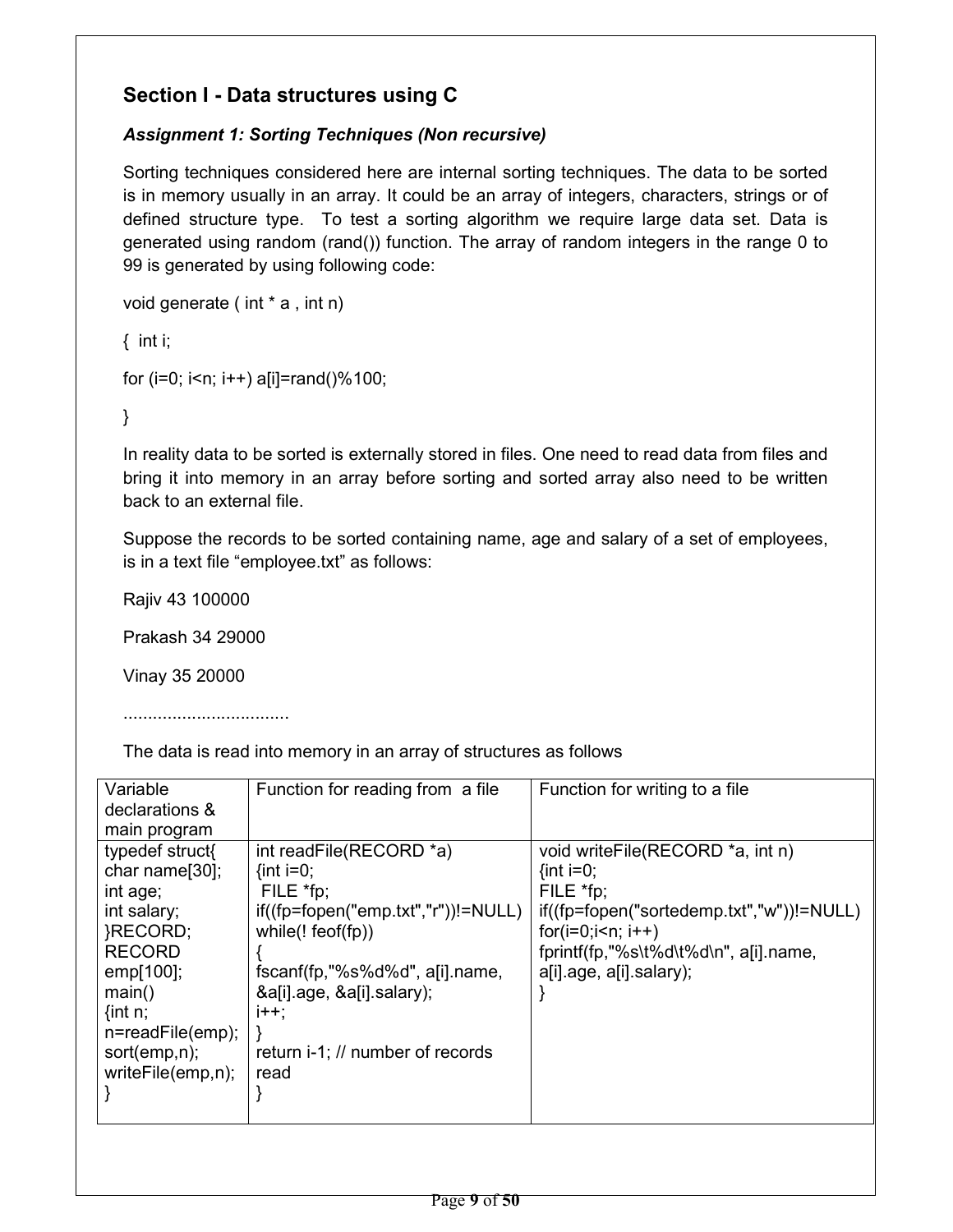The sorting algorithms you are to use in this assignment are bubble sort and insertion sort.

## Set A

a) Sort a random array of n integers (accept the value of n from user) in ascending order by using bubble sort algorithm.

b) Sort a random array of n integers (accept the value of n from user) in ascending order by using insertion sort algorithm.

## Set B

a) Read the data from the file "employee.txt" and sort on age using insertion sort / bubble sort.

b) Read the data from the file "employee.txt" and sort on names in alphabetical order (use strcmp) using bubble sort / insertion sort.

## Set C

a) What modification is required to insertion sort to sort the integers in descending order?

b) What modifications are required to bubble sort to sort the integers in descending order?

c) What modifications are required to bubble sort to count the number of swaps?

d) What modifications are required to insertion sort to count the number of key comparisons?

e) What modifications are required to improve bubble sort to stop further passes if the file is already sorted that is when there are no more swaps?

f) Compare the system time taken by insertion sort and bubble sort by using 'time' command on a random file of size 10000 or more.

\$ time ./a.out

g) What modifications are required to output the array contents after every pass of the sorting algorithm?

| 0: Not Done $\lceil \cdot \rceil$ | 1: Incomplete $\lceil \cdot \rceil$ | 2: Late Complete [] |
|-----------------------------------|-------------------------------------|---------------------|
| 3: Needs Improvement []           | 4: Complete []                      | 5: WellDone []      |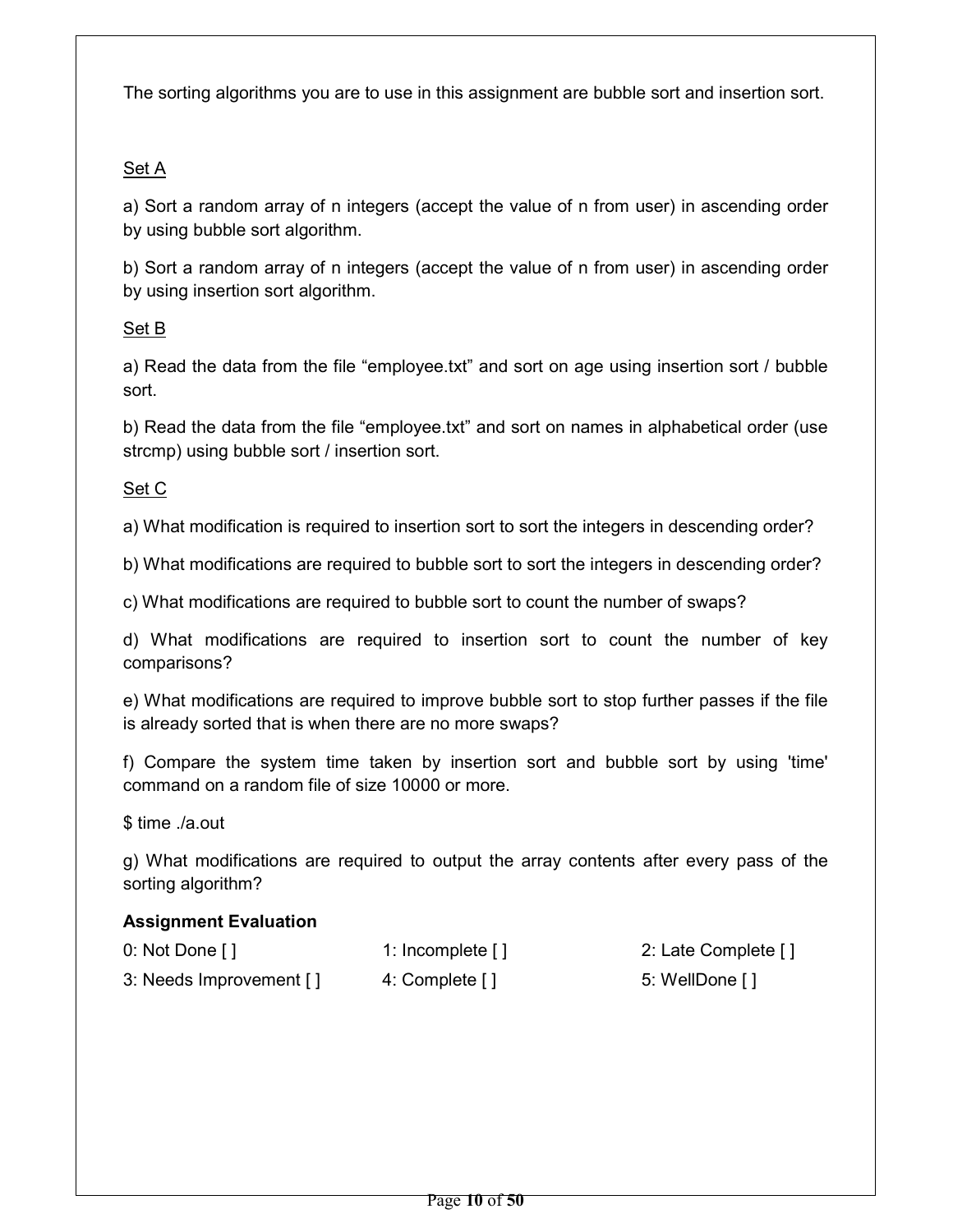#### Assignment 2: Sorting Techniques (Recursive)

Recursive sorting techniques to be used in this assignment are Merge sort and Quick sort. Both use divide and conquer strategy.

In Merge sort, data is divided into two parts, each part is sorted by using the same merge sort technique and the sorted files are then merged using a Merge procedure.

In Quick sort, data is partitioned into two parts in such a way that all elements in first part are less than or equal to elements in second part. Both the parts are then sorted using the same Quick sort technique.

#### Set A

a) Sort a random array of n integers (accept the value of n from user) in ascending order by using a recursive Merge sort algorithm.

b) Sort a random array of n integers (accept the value of n from user) in ascending order by using recursive Quicksort algorithm.

#### Set B

a) Read the data from the 'employee.txt' file and sort on age using Merge sort/ Quick sort and write the sorted data to another file 'sortedemponage.txt'.

b) Read the data from the file and sort on names in alphabetical order (use strcmp) using Mege sort/ Quick sort and write the sorted data to another file 'sortedemponname.txt'.

#### Set C

a) What modifications are required to choose the pivot element randomly instead of choosing the first element as pivot element while partitioning in Quick sort algorithm?

b) Compare the system time taken by Merge sort and bubble sort by using time command on a random array of integers of size 10000 or more.

c) What modification is required to Merge sort to sort the integers in descending order?

d) In 'employee.txt' there are records with same name but different age and salary values. What are the relative positions when the data is sorted on name using Merge sort and what happens in case of quick sort?

e) Sort a random array of integers of large size and store the sorted file. Compare the system time taken by Quicksort on a random file of large size and the sorted file of same size. Repeat the same for Merge sort. Does sorted file give best time?

| 0: Not Done $\lceil \cdot \rceil$ | 1: Incomplete $\lceil \cdot \rceil$ | 2: Late Complete [] |
|-----------------------------------|-------------------------------------|---------------------|
| 3: Needs Improvement []           | 4: Complete []                      | 5: WellDone []      |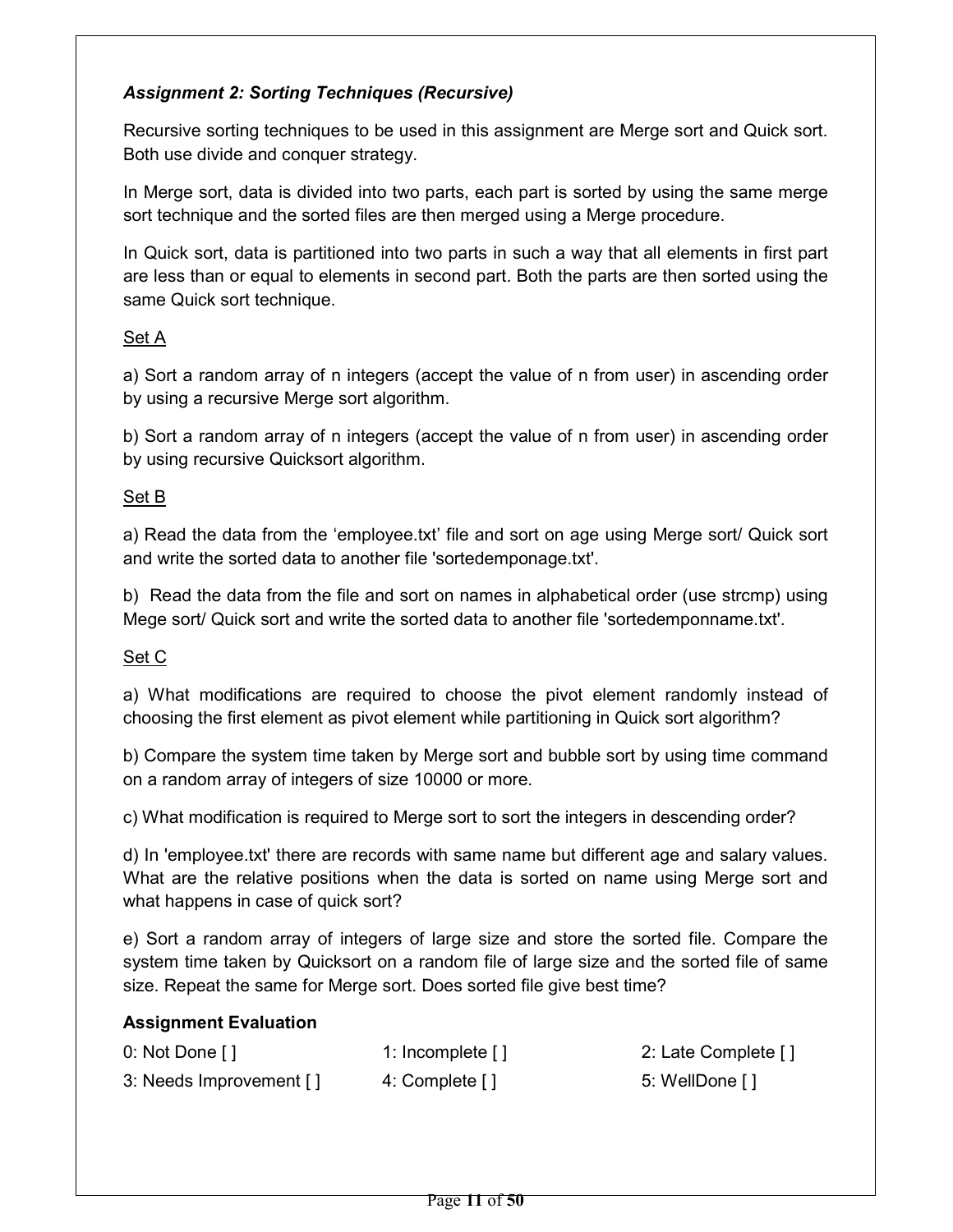#### Assignment 3: Searching Techniques

The commonly used searching methods used are linear search and Binary search

Linear search is very simple technique to be used on any file while Binary search requires the file to be sorted.

Set A

a) Create a random array of n integers. Accept a value x from user and use linear search algorithm to check whether the number is present in the array or not and output the position if the number is present.

b) Create a random array of n integers. Sort the array using bubble sort. Accept a value x from user and use binary search algorithm to check whether the number is present in array or not and output the position if the number is present.

Set B

a) Read the data from file 'cities.txt' containing names of 100 cities and their STD codes. Accept a name of the city from user and use linear search algorithm to check whether the name is present in the file and output the STD code, otherwise output "city not in the list".

b) Read the data from file 'sortedcities.txt' containing names of 100 cities and their STD codes. Accept a name of the city from user and use binary search algorithm to check whether the name is present in the file and output the STD code, otherwise output "city not in the list".

Set C

a) If the file contains multiple occurrences of a given element, linear search will give the position of the first occurrence, what modifications are required to get the last occurrence?

b) If the file contains multiple occurrences of a given element, will binary search output the position of first occurrence or last occurrence?

c) Which is best case search when searching using linear search and when using binary search?

d) What modifications are required to linear search and binary search algorithm to count the number of comparisons?

e) What modifications are required to binary search so that it returns the position where x can be inserted in the sorted array to retain the sorted order?

| 0: Not Done []          | 1: Incomplete $\lceil \cdot \rceil$ | 2: Late Complete [] |
|-------------------------|-------------------------------------|---------------------|
| 3: Needs Improvement [] | 4: Complete []                      | 5: WellDone []      |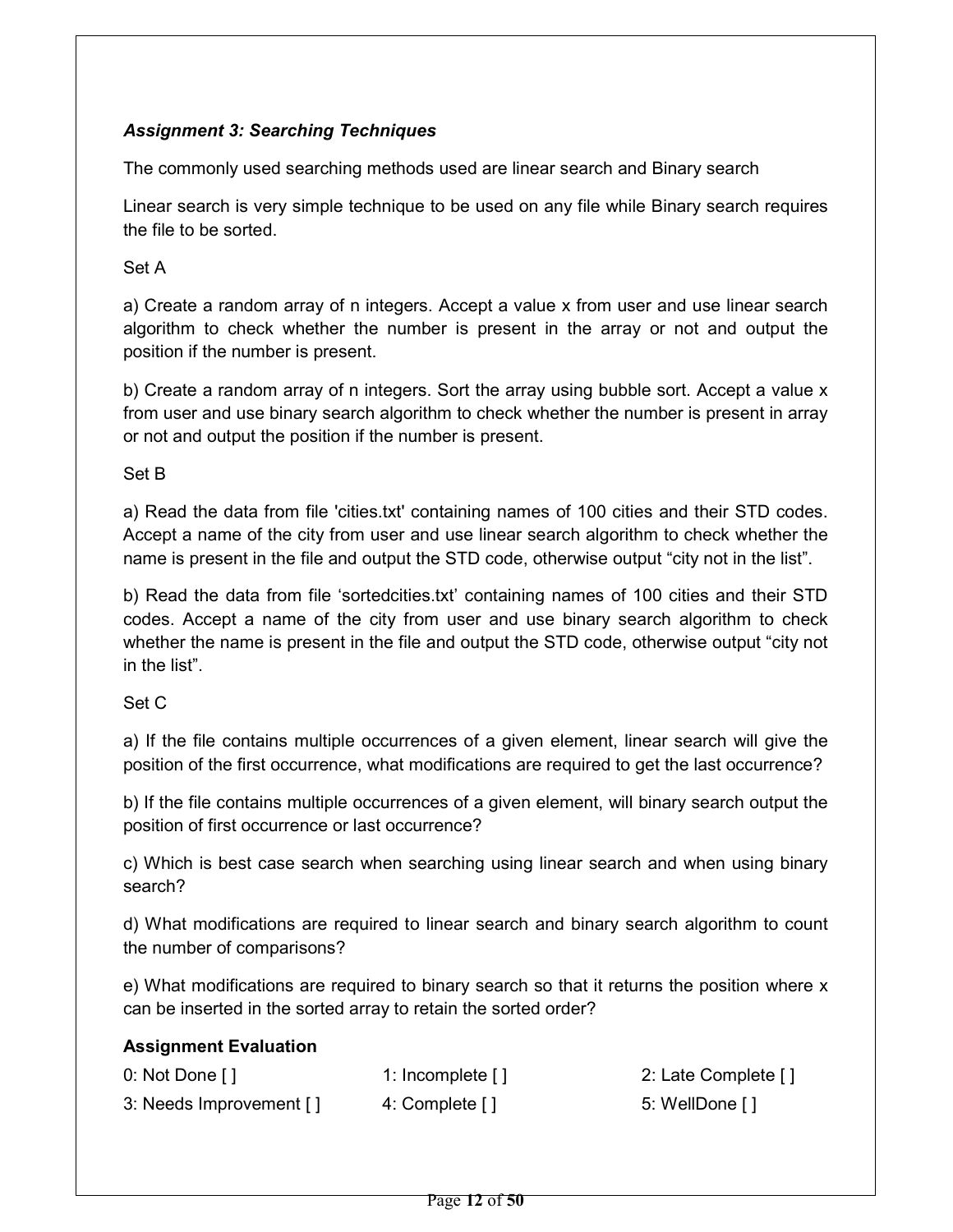#### Assignment 4: Stack

Stack is an ordered set of elements in which insertion and deletion are from one end of the stack called the top of the stack. It is a Last in First Out structure.

#### 1. Static Implementation

A stack is implemented statically by using an array of size MAX to hold stack elements and an integer top storing the position of top of the stack. A stack is single entity that is a structure made up of both the array and the top. The stack elements can be integers, characters, strings or user defined types

The operations to be performed on a stack are

init(S) – Create an empty stack by initializing top to -1 indicating the stack is empty

push(S,  $x$ ) – adding an element x to the stack S

pop (S) – deletes and returns the top element from the stack S

Peek(S) - returns the top element from the stack S without deleting the element from the stack

 $isEmpty(S)$  – Check if the stack is empty

isFull(S) – check if the stack is full which happens when top equals MAX -1

#### 2. Dynamic Implementation

A stack is implemented dynamically by using a Linked list where each node in the linked list has two parts, the data element and the pointer to the next element of the stack. Stack is a single entity i.e. a pointer pointing to the top node in the linked list. The stack elements can be integers, characters, strings or user defined types. There is no restriction on how big the stack can grow.

The operations to be performed on a stack are

init(S) – Create an empty stack S using linked list and by initializing S to NULL indicating the stack is empty

push(S, x) – Adding an element x to the stack S requires creation of node containing x and putting it in front of the top node pointed by S. This changes the top node S and the function should return the changed value of S. The function call will be as follows

 $S = push(S, x);$ 

pop (S) – deletes the top node from the stack S so that next element becomes the top. Since the top node S is changed function should return the changed value of S. The function call will be as follows

S=pop(S);

peek(S) - returns the data element in the top node of the stack S.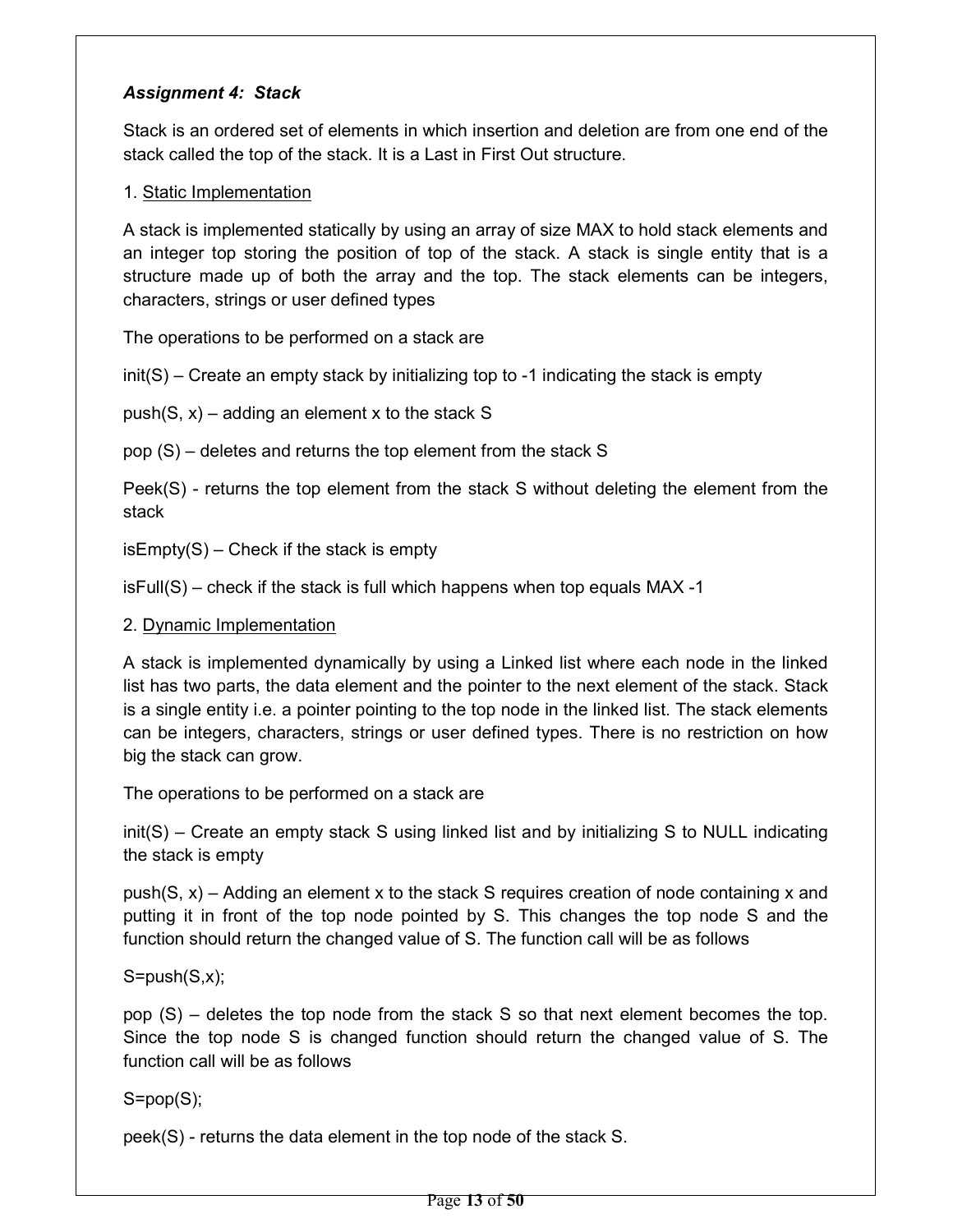isEmpty(S) – Check if the stack is empty which is equivalent to checking if S==NULL

## Set A

a) Implement a stack library (ststack.h) of integers using a static implementation of the stack and implementing the above six operations. Write a driver program that includes stack library and calls different stack operations.

b) Implement a stack library (dystack.h) of integers using a dynamic (linked list) implementation of the stack and implementing the above five operations. Write a driver program that includes stack library and calls different stack operations.

#### Set B

a) Write a function that reverses a string of characters. The function should use a stack library (cststack.h) of stack of characters using a static implementation of the stack.

b) Write a function that checks whether a string of characters is palindrome or not. The function should use a stack library (cststack.h) of stack of characters using a static implementation of the stack.

## Set C

a) Assuming one already has a stack library with above six operations available, how to implement the operation that deletes the bottom (not the top) element of the stack using available stack operations?

b) In dynamic implementation of stack, How to modify pop operation so that it also returns the popped element as an argument of the pop function?

| 0: Not Done []          | 1: Incomplete $\lceil \cdot \rceil$ | 2: Late Complete [] |
|-------------------------|-------------------------------------|---------------------|
| 3: Needs Improvement [] | 4: Complete []                      | 5: WellDone [ ]     |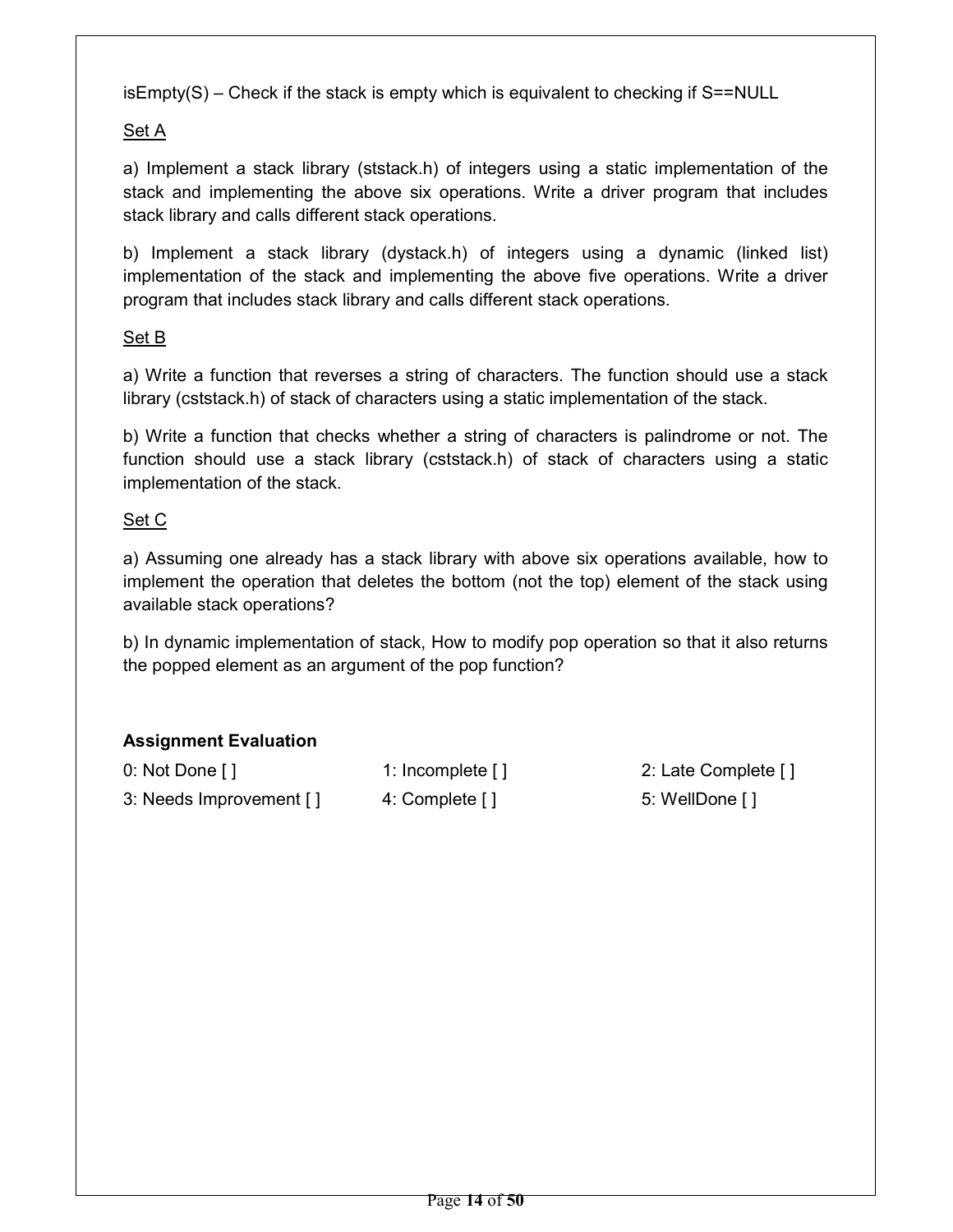#### Assignment 5: Queue

Queue is an ordered set of elements in which insertions are from the rear and deletions are from the front. It is a First in First Out structure.

#### 1. Static Implementation

A Queue is implemented statically by using an array of size MAX to hold stack elements and two integers – front and rear. The 'front' stores the position of the current front element and 'rear' stores the position of the current rear element of the queue. A queue is a single entity that is a structure made up of the array, rear and front. The Queue elements can be integers, characters, strings or user defined types

The operations to be performed on a Queue are

init  $(Q)$  – Create an empty queue by initializing both front and rear to -1 indicating the queue is empty

add  $(Q, x)$  – adding an element x to the rear end of the queue Q

delete  $(Q)$  – deletes the element from the front of the queue  $Q$ 

peek (Q) - returns the front element from the queue without deleting the element from the Queue

isEmpty  $(Q)$  – check if the queue is empty, that is, when rear equals front

 $i$ sFull (Q) – check if the Queue is full which happens when rear equals MAX -1

#### 2. Dynamic Implementation

A Queue is implemented dynamically by using a Linked list where each node in the linked list has two parts, the data element and the pointer to the next element of the queue. Since Queue should be a single entity, we need to use only one external pointer while here we need two one for rear and one to the front. To avoid this we use a circular linked list and Queue pointer is pointing to the rear of the queue. Front can be easily accessed as it is next to rear. The Queue elements can be integers, characters, strings or user defined types. There is no restriction on how big the Queue can grow.

The operations to be performed on a Queue

init  $(Q)$  – Create an empty queue as a circular linked list by initializing S to NULL indicating that the queue is empty

add  $(Q, x)$  – Adding an element x to the queue Q requires creation of node containing x and putting it next to the rear and rear points to the newly added element. This changes the rear pointer Q and the function should return the changed value of Q. The function call will be as follows

 $Q = add(Q, x);$ 

delete  $(Q)$  – deletes the front node from the queue Q which is actually next element to the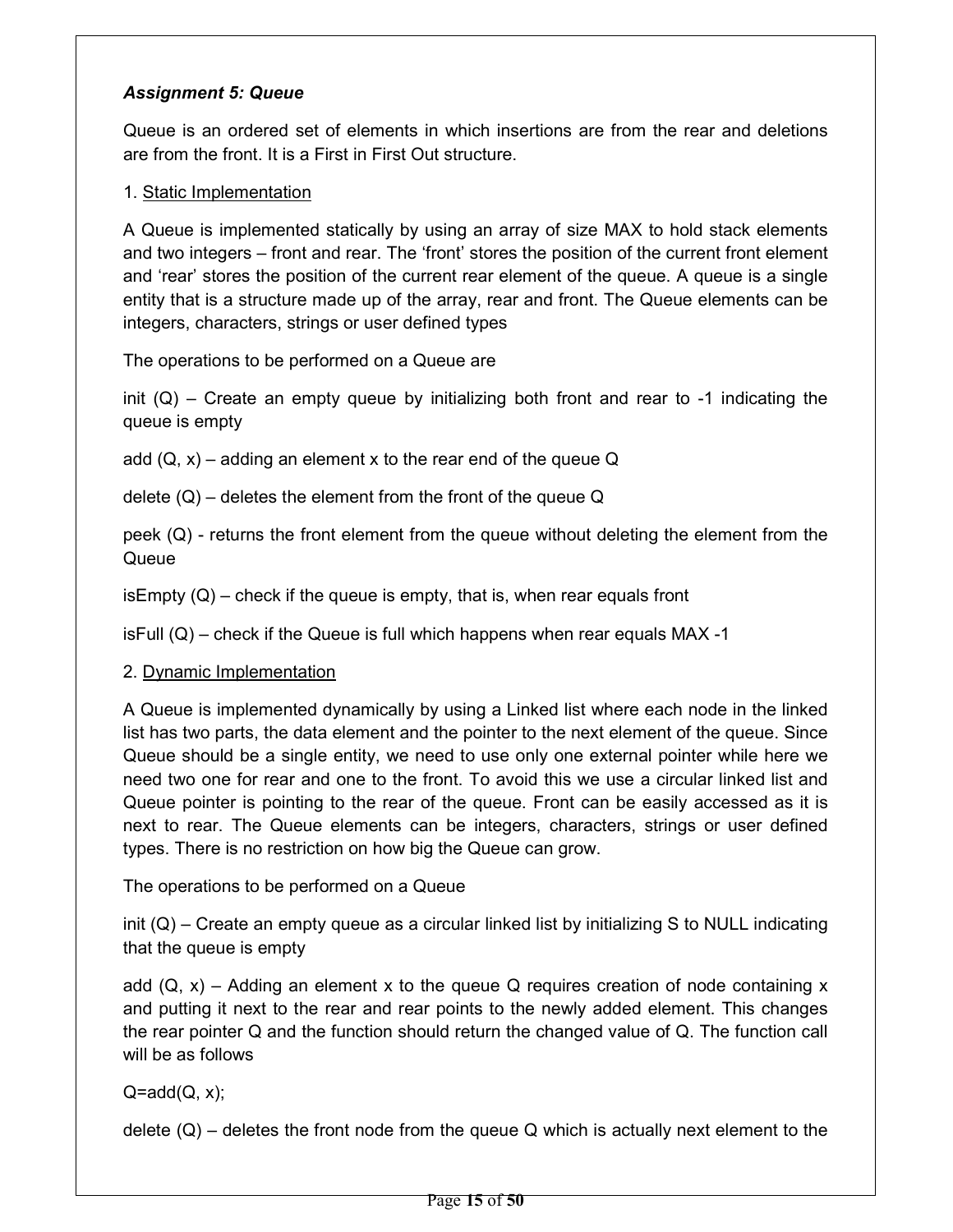rear pointer Q. However if queue contains only one element,  $(Q \rightarrow$  next == Q) then deleting this single element can be achieved by making empty  $Q$  ( $Q = NULL$ ). Since the rear pointer Q is changed in this case, function should return the changed value of Q. The function call will be as follows

 $Q =$ delete $(Q)$ ;

peek (Q) - returns the data element in the front (Q->next) node of the Queue Q.

isEmpty  $(Q)$  – Check if the Queue is empty which is equivalent to checking if  $Q = = NULL$ 

## Set A

a) Implement a queue library (stqueue.h) of integers using a static implementation of the queue and implementing the above six operations. Write a driver program that includes queue library and calls different queue operations.

b) Implement a queue library (dyqueue.h) of integers using a dynamic (circular linked list) implementation of the queue and implementing the above five operations. Write a driver program that includes queue library and calls different queue operations.

## Set B

a) A statically implemented queue may become full even if the initial positions in the array are unoccupied. To avoid this situation, a wrap around can be attempted and initial positions reused. The array can be treated as if it were circular. This can be implemented making use of mod function. Implement a queue library (cstqueue.h) of integers using a static implementation of the circular queue and implementing the above six operations.

b) A doubly ended queue allows additions and deletions from both the ends that is front and rear. Initially additions from the front will not be possible. To avoid this situation, the array can be treated as if it were circular. Implement a queue library (dstqueue.h) of integers using a static implementation of the circular queue and implementing the seven operations init( $Q$ ), isempty( $Q$ ), isFull( $Q$ ), addFront( $Q$ ,x), deleteFront( $Q$ ), addRear( $Q$ ,x) and deleteRear(Q) .

## Set C

a) Write a create(Q, N) procedure which returns a dynamically implemented queue (circular linked list) containing N elements 1, 2, ... N in ascending order.

b) What should be the procedure to split a single queue into N queues so that queue principle of FIFO is not violated?

| 0: Not Done $\lceil \cdot \rceil$ | 1: Incomplete $\lceil \cdot \rceil$ | 2: Late Complete [] |
|-----------------------------------|-------------------------------------|---------------------|
| 3: Needs Improvement []           | 4: Complete []                      | 5: WellDone []      |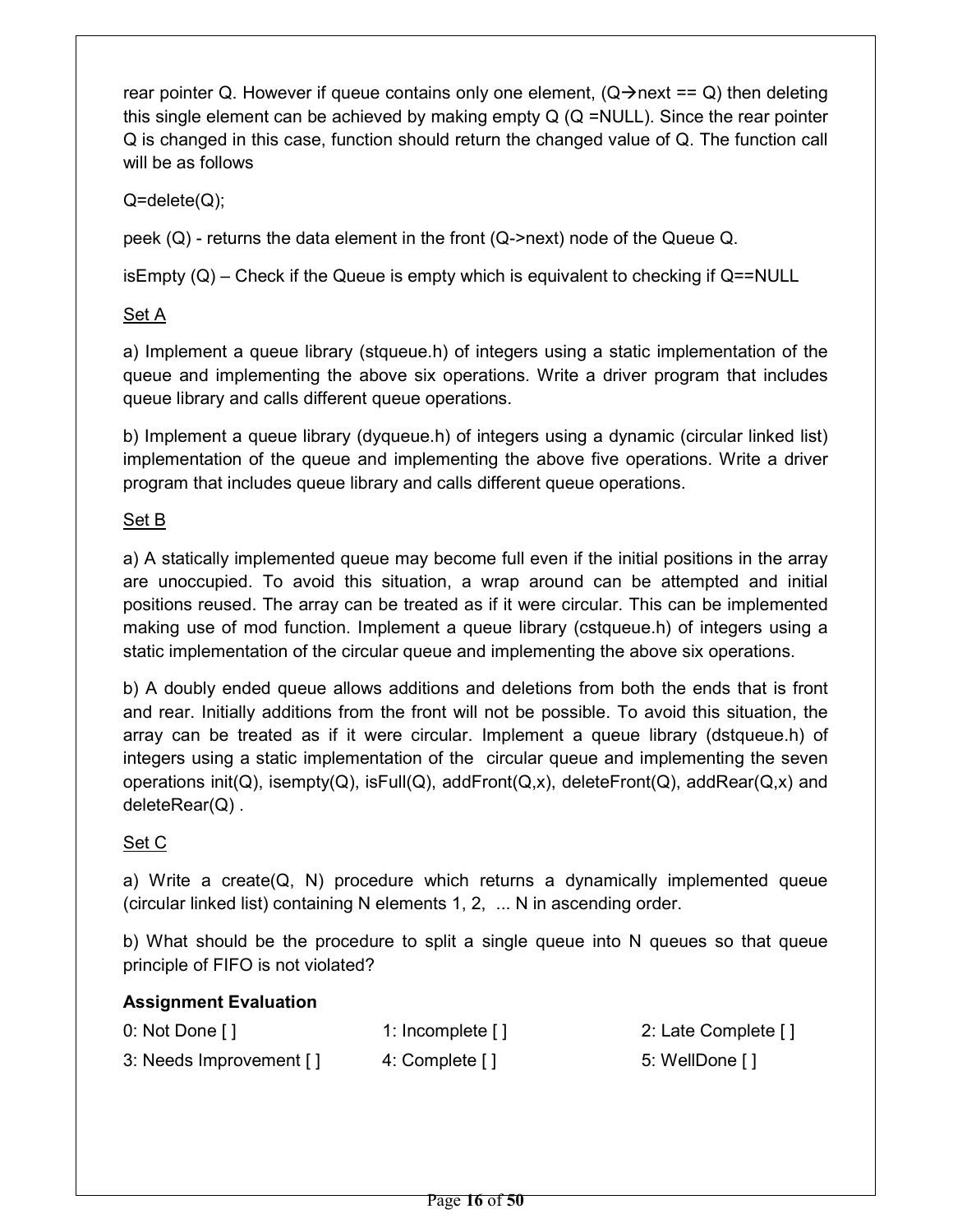## Assignment 6: Linked List

An abstract data type List is an ordered set of elements where insertions and deletions are possible from any position. Implementing List statically using an array to store elements is costly as insertions and deletions require moving of array elements. List is efficiently implemented dynamically using Linked list.

The linked list is a series of nodes where each node contains the data element and a link to the node containing the next element. The data element can be integer, character or user defined type. A list is a single entity which is a pointer to the first node of the linked list. A dummy node is used as header of the list so that it is not affected by insertions or deletions.



The operations to be performed on a linked list are

insert  $(L, x, pos)$  – inserts the data element x by creating the node containing the data element x and inserting it in position pos. The links are appropriately changed. If pos equals 1, the node is inserted in first position immediately after the header. If pos is greater than the nodes present in the list, the node is added at the end of the list.

search  $(L, x)$  – searches for the data element x and returns the pointer to the node containing x if x is present or returns NULL.

delete  $(L, x)$  – deletes the node containing the data element x by appropriately modifying the links.

display  $(L)$  – displays all the data elements in the list

In a singly linked list there is only a link to the next element. For insertion as well as deletion one need to traverse with two pointers back and current.



In a Doubly linked list there is link to the next element as well as a link to the previous element. For insertion one needs only the pointer to current element and same is true for deletion.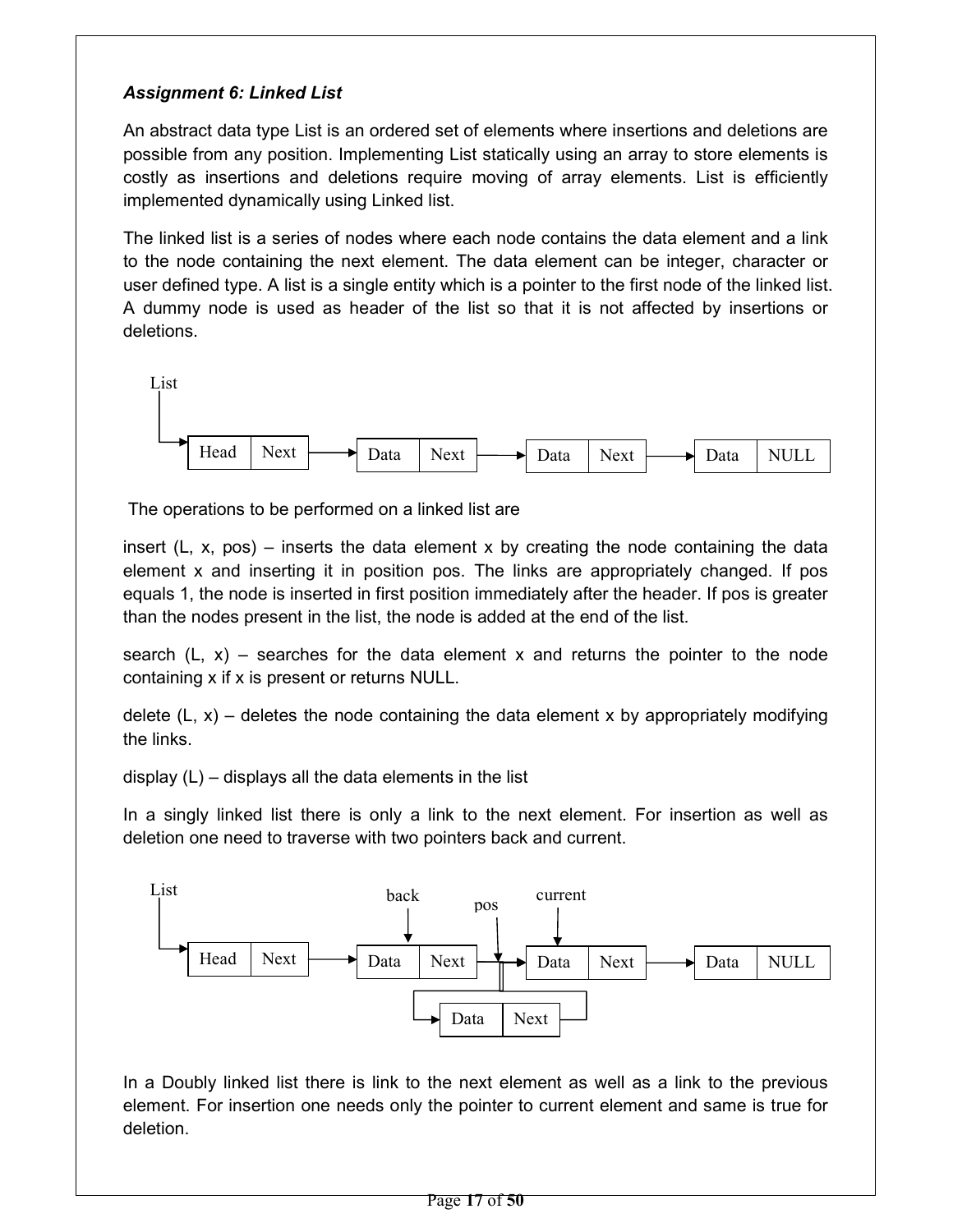## Set A

a) Implement a list library (singlylist.h) for a singly linked list with the above four operations. Write a menu driven driver program to call the operations.

b) Implement a list library (doublylist.h) for a doubly linked list with the above four operations. Write a menu driven driver program to call the operations.

#### Set B

a) There are lists where insertion should ensure the ordering of data elements. Since the elements are in ascending order the search can terminate once equal or greater element is found. Implement a singly linked list of ordered integers(ascending/descending) with insert, search and display operations.

b) There are lists where new elements are always appended at the end of the list. The list can be implemented as a circular list with the external pointer pointing to the last element of the list. Implement singly linked circular list of integers with append and display operations. The operation append(L, n), appends to the end of the list, n integers either accepted from user or randomly generated.

#### Set C

a) How to divide a singly linked list into two almost equal size lists?

b) The union operation of two disjoint sets takes two disjoint sets S1 and S2 and returns a disjoint set S consisting of all the elements of S1 and S2 and the original sets S1 and s2 are destroyed by the union operation. How to implement union in  $O(1)$  time using a suitable list data structure for representing a set?

c) What is the method to reverse a singly linked list in just one traversal?

| 0: Not Done $[1]$       | 1: Incomplete $\lceil \cdot \rceil$ | 2: Late Complete [] |
|-------------------------|-------------------------------------|---------------------|
| 3: Needs Improvement [] | 4: Complete []                      | 5: WellDone []      |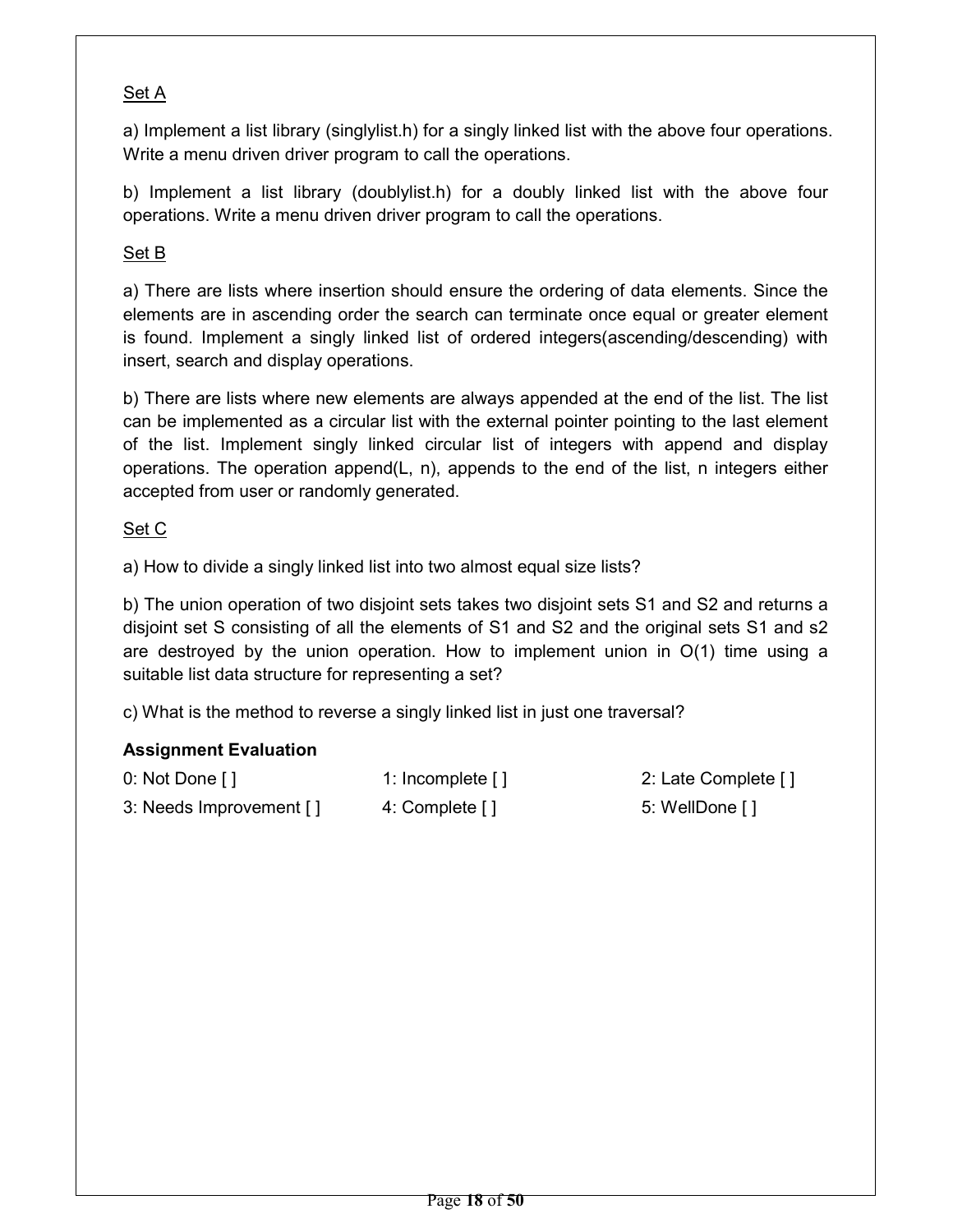#### Assignment 7: Tree

Tree is a recursive data structure. A Binary tree consists of a root and two disjoint binary trees called left and right trees. In Binary search tree every element is distinct and elements in the left subtree are smaller than the root and root is smaller than elements in right subtree.

The operations on binary search tree are

init (T) – creates an empty Binary search tree by initializing T to NULL

insert  $(T, x)$  – inserts the value x in the proper position in the Binary search tree

search  $(T, x)$  – searches if the value x is present in the search tree

inOrder (T) – displays the node using inorder traversal of binary search tree

postOrder (T) – displays the node using postorder traversal of binary search tree

preOrder (T) – displays the node using preorder traversal of binary search tree

#### Set A

a) Implement a Binary search tree library ( btree.h) with above six operations. Write a menu driven driver program to call the above functions

#### Set B

a) Write a C program which uses Binary search tree library and implements two more functions.

Create( $T$ ,  $n$ ) – inserts n nodes in the Binary search tree where the values are either accepted from user or randomly generated (use insert)

Count $(T)$  – returns the number of nodes in the tree

Set C

a) How Count(T) function can be modified instead to count leaf nodes in the tree?

b) Write a delete( $T$ , x) which deletes the node containing data element x if and only if it is a leaf node.

c) What is the strategy to implement delete operation in case of a non leaf node?

d) How to obtain a mirror image of a binary search tree?

e) How to find the minimum element in a Binary search tree? How to find the maximum element in a Binary search tree?

| 0: Not Done $\lceil \cdot \rceil$ | 1: Incomplete $\lceil \cdot \rceil$ | 2: Late Complete [] |  |  |
|-----------------------------------|-------------------------------------|---------------------|--|--|
| 3: Needs Improvement []           | 4: Complete []                      | 5: WellDone []      |  |  |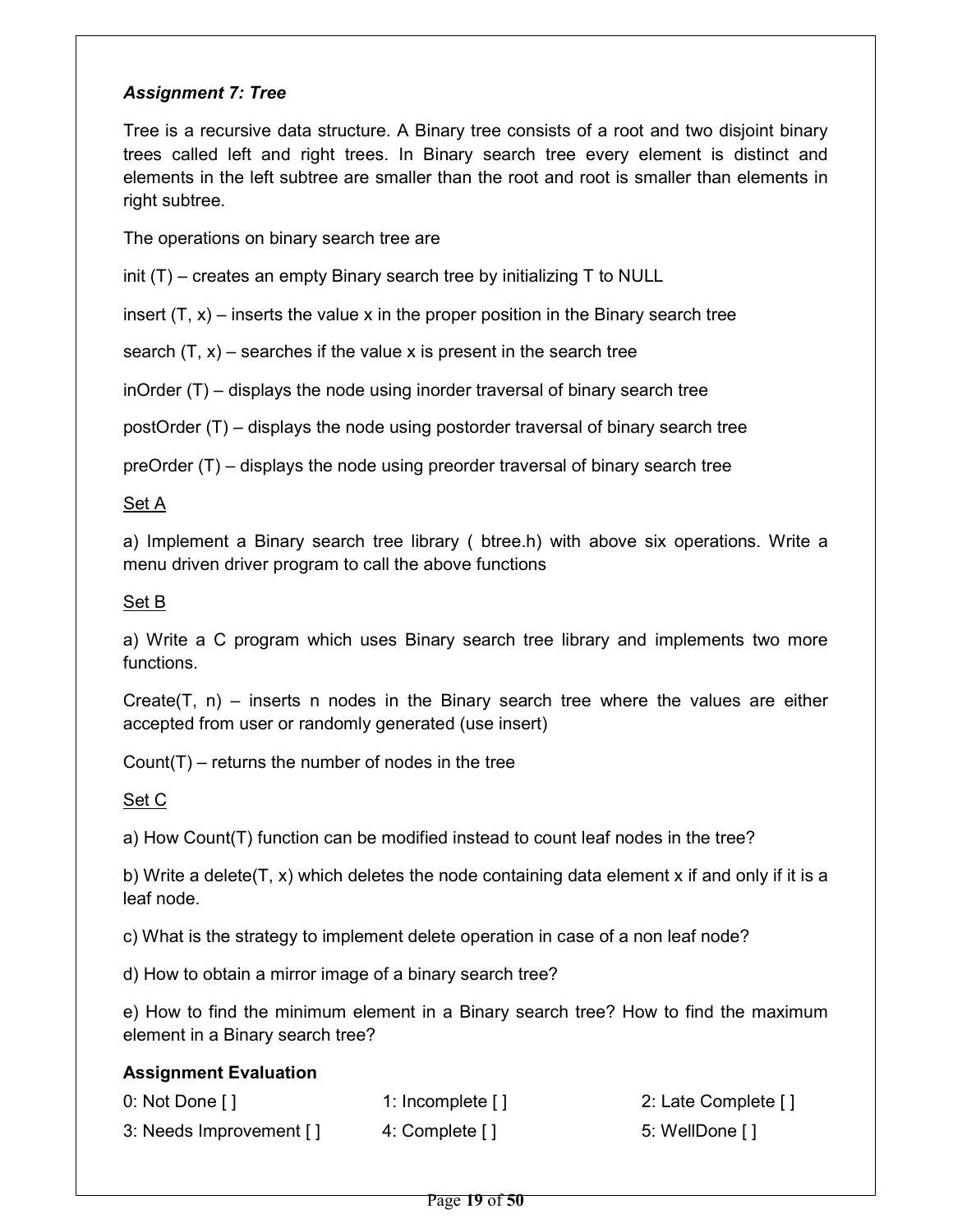#### Assignment 8: Graph

A graph consists of a set of vertices and a set of edges. The two main ways of representing graphs are adjacency matrix representation and adjacency list representation.

In adjacency matrix representation of a Graph with n vertices and e edges, a two dimensional nxn array, say a, is used, with the property that a [i, ] equals 1 if there is an edge from i to j and a[i,j] equals 0 if there is no edge from i to j.

In adjacency list representation of a graph with n vertices and e edges, there are n linked lists, one list for each vertex in the graph.

The usual operations on graph are:

Indegree(i) – returns the indegree (the number of edges ending on) of the  $i<sup>th</sup>$  vertex

Outdegree(i) – returns the outdegree(the number of edges moving out) of the  $i<sup>th</sup>$  vertex)

displayAdjMatrix – displays the adjacency matrix for the graph

Set A

a) Write a C program that accepts the vertices and edges for a graph and stores it as an adjacency matrix. Implement functions to print indegree, outdegree and to display the adjacency matrix.

b) Write a C program that accepts the vertices and edges for a graph and stores it as an adjacency list. Implement functions to print outdegree of any vertex i.

Set B

a) Write a C program that accepts the graph as an adjacency matrix and converts it to adjacency list representation. Write a function to display the graph in adjacency list form.

b) Write a C program that accepts the graph as an adjacency matrix and checks if the graph is undirected. The matrix for undirected graph is symmetric

Set C

a) What can be concluded about the directed graph if there is no vertex with indegree zero?

b) In the adjacency list representation the dummy head node of each linked list can be used to store the indegree of the vertex when the adjacency list is created. Modify the program so that every time an edge node is added to the list the head node entry is incremented. Write a function to print indegree of vertex i.

c) A graph may not have an edge from a vertex back to itself(self edges or self loops). Given an adjacency matrix representation of a graph, how to know if there are self edges?

| 0: Not Done [ ]         | 1: Incomplete [] | 2: Late Complete [] |
|-------------------------|------------------|---------------------|
| 3: Needs Improvement [] | 4: Complete [ ]  | 5: WellDone [ ]     |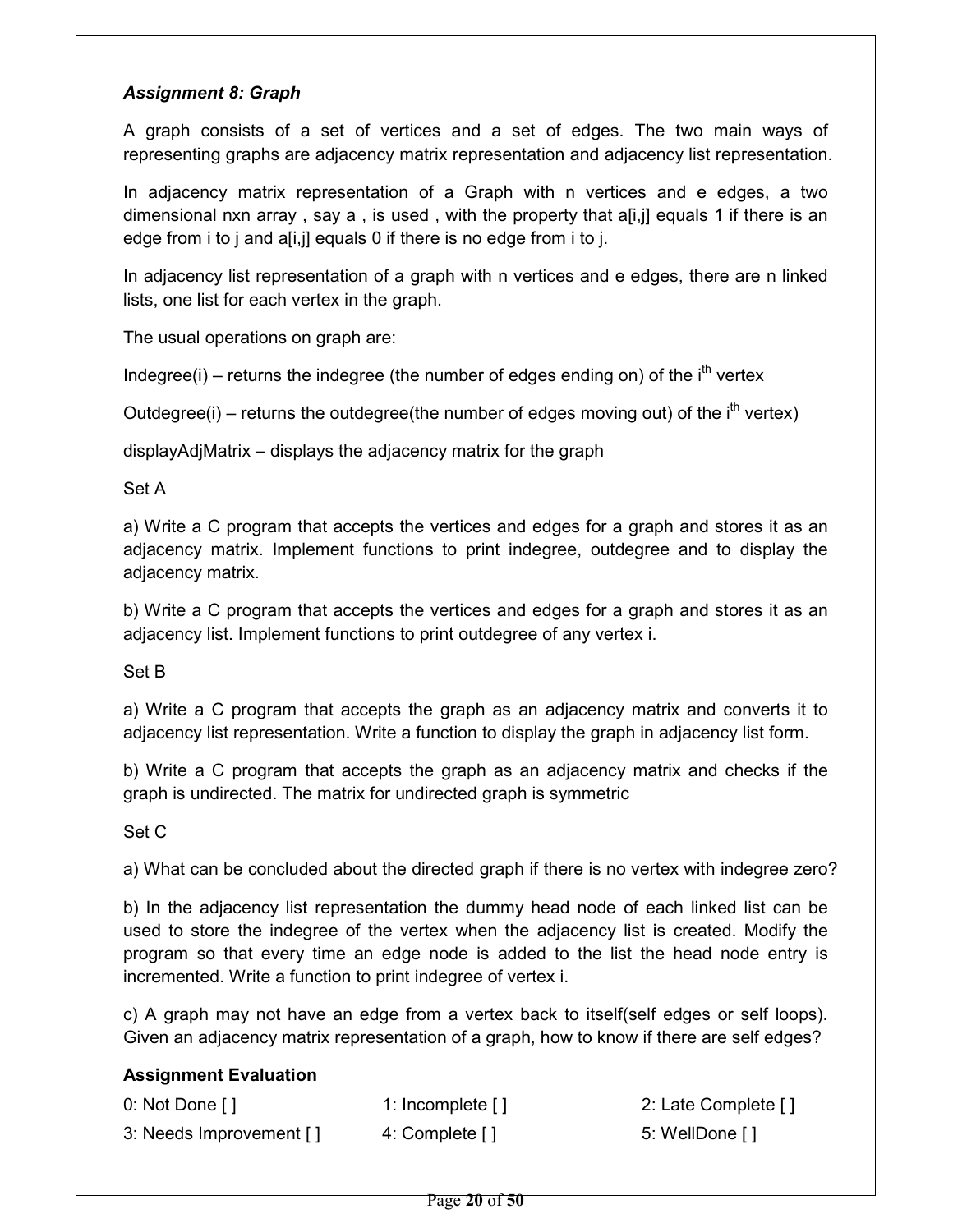#### Data Structure Case studies

Case studies are to be solved using following steps

- Step 1 Formulation of the problem
- Step 2 Choice of variables and appropriate data structures
- Step 3 Choice of Algorithms
- Step 4 Implementation of solution
- Step 5 Validation

1. Banks often record transactions on an account, in order of the times of the transactions, but many people like to receive their bank statements with cheques listed in order by cheque number. People usually write(use) cheques in order by cheque number, and merchants usually cash them with reasonable dispatch. Thus few cheque numbers are usually out of order. Use an appropriate sorting algorithm for converting time of transaction ordering to cheque number ordering. Formulate the problem and write a C program to solve the problem by using appropriate data structures and algorithms.

#### Assignment Evaluation

| 0: Not Done []          | 1: Incomplete $\lceil \cdot \rceil$ | 2: Late Complete [] |
|-------------------------|-------------------------------------|---------------------|
| 3: Needs Improvement [] | 4: Complete []                      | 5: WellDone []      |

2. Given a data set consisting of n integers, a five point summary is to be produced consisting of Minimum, Maximum, Median,  $1<sup>st</sup>$  and  $3<sup>rd</sup>$  Quantile. Formulate the problem and write a C program to solve the problem by using appropriate data structures and algorithms.

#### Assignment Evaluation

| 0: Not Done $\lceil \cdot \rceil$ | 1: Incomplete $\lceil \cdot \rceil$ | 2: Late Complete [] |
|-----------------------------------|-------------------------------------|---------------------|
| 3: Needs Improvement []           | 4: Complete []                      | 5: WellDone []      |

3. A spell checker is a program that looks at a document and compares each word in the document to words stored in a dictionary. If it finds words in the dictionary, it moves on to the next word, If it does not find the word, it reports the user about the misspelled(possibly) word. Formulate the problem and write a C program to solve the problem by using appropriate data structures and algorithms.

| 0: Not Done $\lceil \cdot \rceil$ | 1: Incomplete $\lceil \cdot \rceil$ | 2: Late Complete [] |
|-----------------------------------|-------------------------------------|---------------------|
| 3: Needs Improvement []           | 4: Complete []                      | 5: WellDone [ ]     |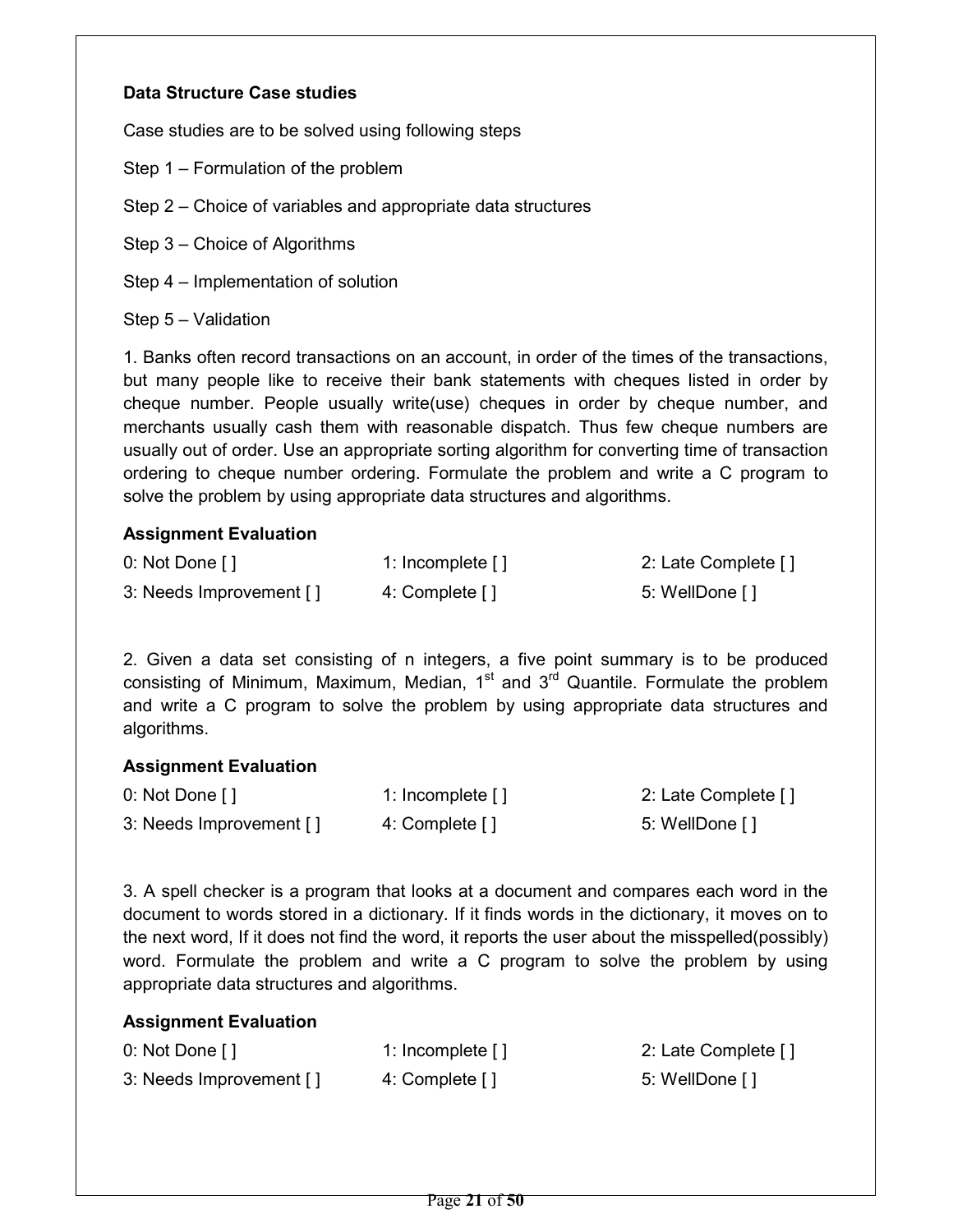\*4. A postfix expression of the form ab+cd-\*ab/ is to be evaluated after accepting the values of a, b, c and d. The value should be accepted only once and the same value is to be used for repeated occurrence of same symbol in the expression. Formulate the problem and write a C program to solve the problem by using appropriate data structures and algorithms.

#### Assignment Evaluation

| 0: Not Done $\lceil \cdot \rceil$ | 1: Incomplete $\lceil \cdot \rceil$ | 2: Late Complete [] |
|-----------------------------------|-------------------------------------|---------------------|
| 3: Needs Improvement []           | 4: Complete []                      | 5: WellDone []      |

\*5. An Infix expression of the form a\*(b+c)\*((d-a)/b) need to be converted to postfix form using usual precedences of operators. Formulate the problem and write a C program to solve the problem by using appropriate data structures and algorithms.

#### Assignment Evaluation

| 0: Not Done $\lceil \cdot \rceil$ | 1: Incomplete $\lceil \cdot \rceil$ | 2: Late Complete [] |
|-----------------------------------|-------------------------------------|---------------------|
| 3: Needs Improvement []           | 4: Complete []                      | 5: WellDone []      |

6. Suppose that we are selling the services of a machine. Each user pays a fixed amount per use. However the time needed by each user is different. We wish to maximize the returns from this machine under the assumption that the machine is not to be kept idle unless no user is available. Whenever the machine becomes available, the user with the smallest time requirement is selected. When a new user requests the machine, he has to wait if there are pending requests. Formulate the problem and write a C program to solve the problem by using appropriate data structures and algorithms.

#### Assignment Evaluation

| 0: Not Done $\lceil \cdot \rceil$ | 1: Incomplete $\lceil \cdot \rceil$ | 2: Late Complete [] |
|-----------------------------------|-------------------------------------|---------------------|
| 3: Needs Improvement []           | 4: Complete []                      | 5: WellDone [ ]     |

7. Suppose that we are selling the services of a machine. Each user uses the machine for a fixed amount of time. However the people are ready to pay different amounts for the service. We wish to maximize the returns from this machine under the assumption that the machine is not to be kept idle unless no user is available. Whenever the machine becomes available, the user with the highest paying amount is selected. When a new user requests the machine, he has to wait if there are pending requests. Formulate the problem and write a C program to solve the problem by using appropriate data structures and algorithms.

| 0: Not Done $\lceil \cdot \rceil$ | 1: Incomplete $\lceil \cdot \rceil$ | 2: Late Complete [] |
|-----------------------------------|-------------------------------------|---------------------|
| 3: Needs Improvement []           | 4: Complete []                      | 5: WellDone []      |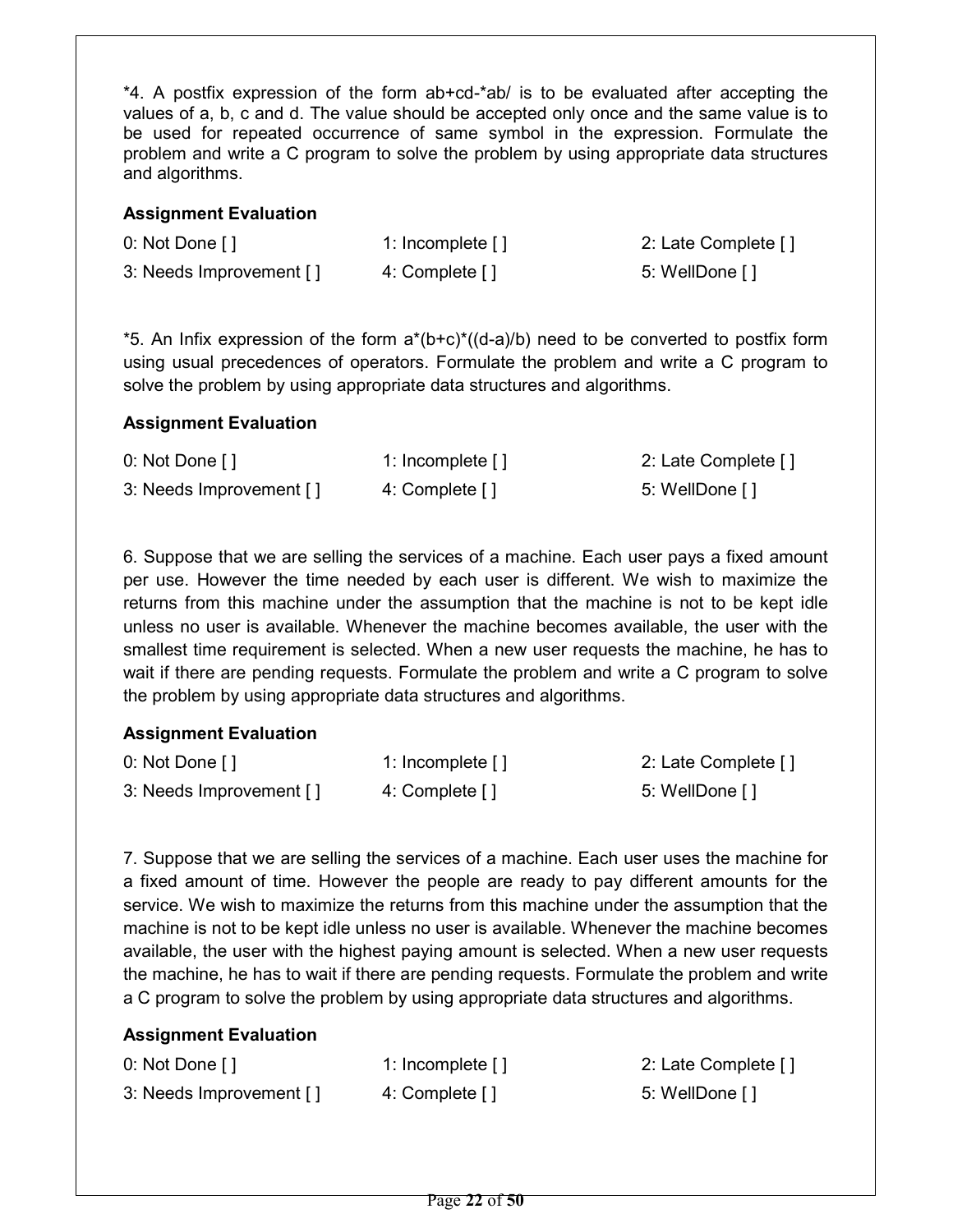8. A factory has many machines and many jobs that require processing on some of the machines. Each job has a job card which contains all the attributes of a job including the machines on which it need to be processed and the processing time. For simplicity let us assume that there are ten machines numbered 0,1, 2...9 , each job is processed for fixed amount of time and the job card number is coded in such a way that the machine requirements can be accessed. For example if job card number is 5438, it means job requires processing on machines 5, 4, 3 and 8. The job can be processed simultaneously on these machines. However each machine can process jobs one at a time and takes up the new job when it becomes idle. Formulate the problem and write a C program to solve the problem by using appropriate data structures and algorithms.

#### Assignment Evaluation

| 0: Not Done $\lceil \cdot \rceil$ | 1: Incomplete $\lceil \cdot \rceil$ | 2: Late Complete [] |
|-----------------------------------|-------------------------------------|---------------------|
| 3: Needs Improvement []           | 4: Complete [ ]                     | 5: WellDone []      |

9. A file manager identifies each file using an inode-no. A directory is also a file identified by an inode-no. Directory is a list of files each represented by an inode-no. The list has the header containing the inode-no of the parent that is the directory itself. A separate table indexed by inode-no maintains attributes of files including the name of the file. Formulate the problem and write a C program to solve the problem by using appropriate data structures and algorithms.

#### Assignment Evaluation

| 0: Not Done $\lceil \cdot \rceil$ | 1: Incomplete $\lceil \cdot \rceil$ | 2: Late Complete [] |
|-----------------------------------|-------------------------------------|---------------------|
| 3: Needs Improvement []           | 4: Complete []                      | 5: WellDone [ ]     |

\*10. Polynomials with varying degree can be represented using linked list. A term in a polynomial is represented by a node with structure.

Coefficient | exponent | Link For example a polynomial  $x^{1000} + 3x^{50} + 5x^4$  can be represented as

|  | 10.5<br>าeaเ |  |  |  | и<br>vu |  |  | . . | ы<br>. . |  |  |  |  |  |
|--|--------------|--|--|--|---------|--|--|-----|----------|--|--|--|--|--|
|--|--------------|--|--|--|---------|--|--|-----|----------|--|--|--|--|--|

The number of nodes required to represent the polynomial is same as the number of terms in the polynomial with an additional node for the header. The nodes are maintained in the descending order of exponents. One need to accept, display polynomial and also perform other operation on polynomials such as addition. Formulate the problem and write a C program to solve the problem by using appropriate data structures and algorithms.

| 0: Not Done []          | 1: Incomplete $\lceil \cdot \rceil$ | 2: Late Complete [] |
|-------------------------|-------------------------------------|---------------------|
| 3: Needs Improvement [] | 4: Complete []                      | 5: WellDone []      |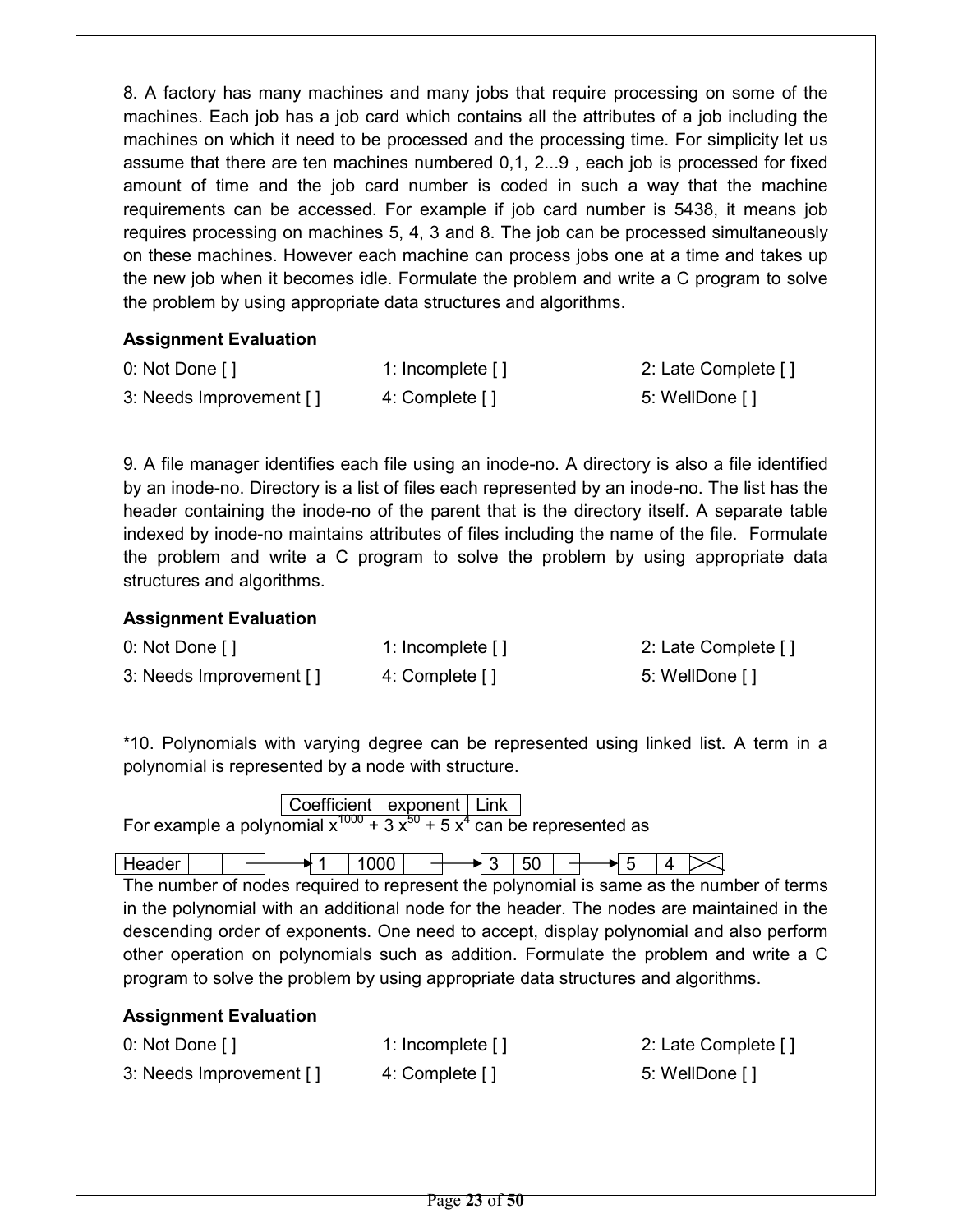11. The Josephus problem is the following game. N people, numbered 1 to N are sitting in a circle. Starting at person 1, a hot potato is passed, After M passes, the person holding the hot potato is eliminated, the circle closes ranks, and the game continues with the person who was sitting after the eliminated person picking up the hot potato. The last remaining person wins. Thus, If M=0 and N=5, players are eliminated in order, and player 5 wins. If M=1 and N=5, the order of elimination is 2, 4, 1, 5 and the player 3 wins. The Josephus problem needs to be solved for general values of M and N  $(N > 10000)$ . Formulate the problem and write a C program to solve the problem by using appropriate data structures and algorithms.

#### Assignment Evaluation

| 0: Not Done $\lceil \cdot \rceil$ | 1: Incomplete $[ \ ]$ | 2: Late Complete [] |
|-----------------------------------|-----------------------|---------------------|
| 3: Needs Improvement []           | 4: Complete [ ]       | 5: WellDone []      |

12. Consider the database of books maintained in a library system When a user wants to check whether a particular book is available, a search operations is called for. If the book is available and is issued to the user, a delete operation can be performed to remove this book from the set of available books. When the user returns the book, it can be inserted back into the set of available books. It is essential that we are able to support the above mentioned operations as efficiently as possible as since these operations are performed quite frequently. Formulate the problem and write a C program to solve the problem by using appropriate data structures and algorithms.

#### Assignment Evaluation

| 0: Not Done $\lceil \cdot \rceil$ | 1: Incomplete $[$ ] | 2: Late Complete [] |
|-----------------------------------|---------------------|---------------------|
| 3: Needs Improvement []           | 4: Complete []      | 5: WellDone [ ]     |

13. An Address book contains the name and other details of friends. User wants to check for a particular name and get the details such as phone number or email address of his friend. New Addresses are added to the address book. The contact information may also require frequent updation. Certain important contact numbers (a small number) which are frequently required should be accessible very fast. These contacts may be important (favourites) at some point in time but may not continue to remain so and have to be removed. Formulate the problem and write a C program to solve the problem by using appropriate data structures and algorithms.

| 0: Not Done []          | 1: Incomplete $[$ ] | 2: Late Complete [] |
|-------------------------|---------------------|---------------------|
| 3: Needs Improvement [] | 4: Complete []      | 5: WellDone [ ]     |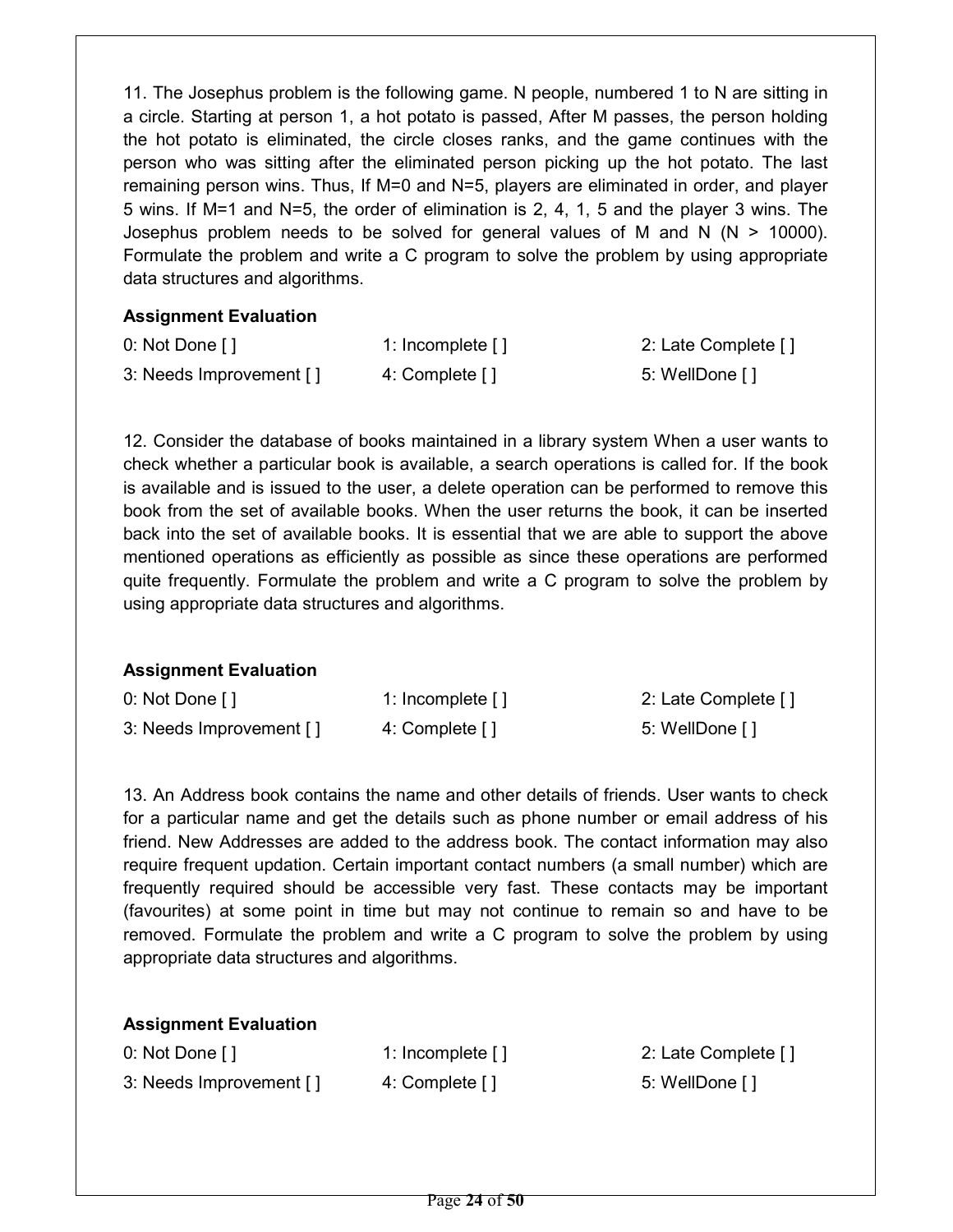\*14. In breadth first search (BFS) of a Graph we start at vertex v and mark it as having been visited. All unvisited vertices adjacent from v are visited next. The v is thus completely explored. The visited but at unexplored vertices are taken up next for exploration. Exploration continues until no unexplored vertex is left. If BFS is used on a connected undirected graph G, then all vertices in G get visited and the graph is completely traversed. Thus BFS can be used to check whether graph is connected. Formulate the problem and write a C program to solve the problem by using appropriate data structures and algorithms.

#### Assignment Evaluation

| 0: Not Done $\lceil \cdot \rceil$ | 1: Incomplete $[ \ ]$ | 2: Late Complete [] |
|-----------------------------------|-----------------------|---------------------|
| 3: Needs Improvement []           | 4: Complete [ 1       | 5: WellDone []      |

\*15. In depth first search of a Graph we start at vertex v and mark it as having been visited. The exploration of the vertex involves visiting all the adjacent vertices however the exploration of a vertex is suspended as soon as a new vertex is reached and the exploration of a new vertex begins. When the exploration of new vertex is over, the exploration v is resumed. DFS can be best implemented as a recursive function. A topological sort of a directed acyclic graph is a linear ordering of all its vertices such that if G contains an edge  $(u, v)$ , then u appears before  $v$  in the ordering. For topological ordering DFS is called on the graph and every vertex explored is added onto the front of a linked list that forms the topological order. Formulate the problem and write a C program to solve the problem by using appropriate data structures and algorithms.

| 0: Not Done $\lceil \cdot \rceil$ | 1: Incomplete $\lceil \cdot \rceil$ | 2: Late Complete [] |
|-----------------------------------|-------------------------------------|---------------------|
| 3: Needs Improvement []           | 4: Complete []                      | 5: WellDone [ ]     |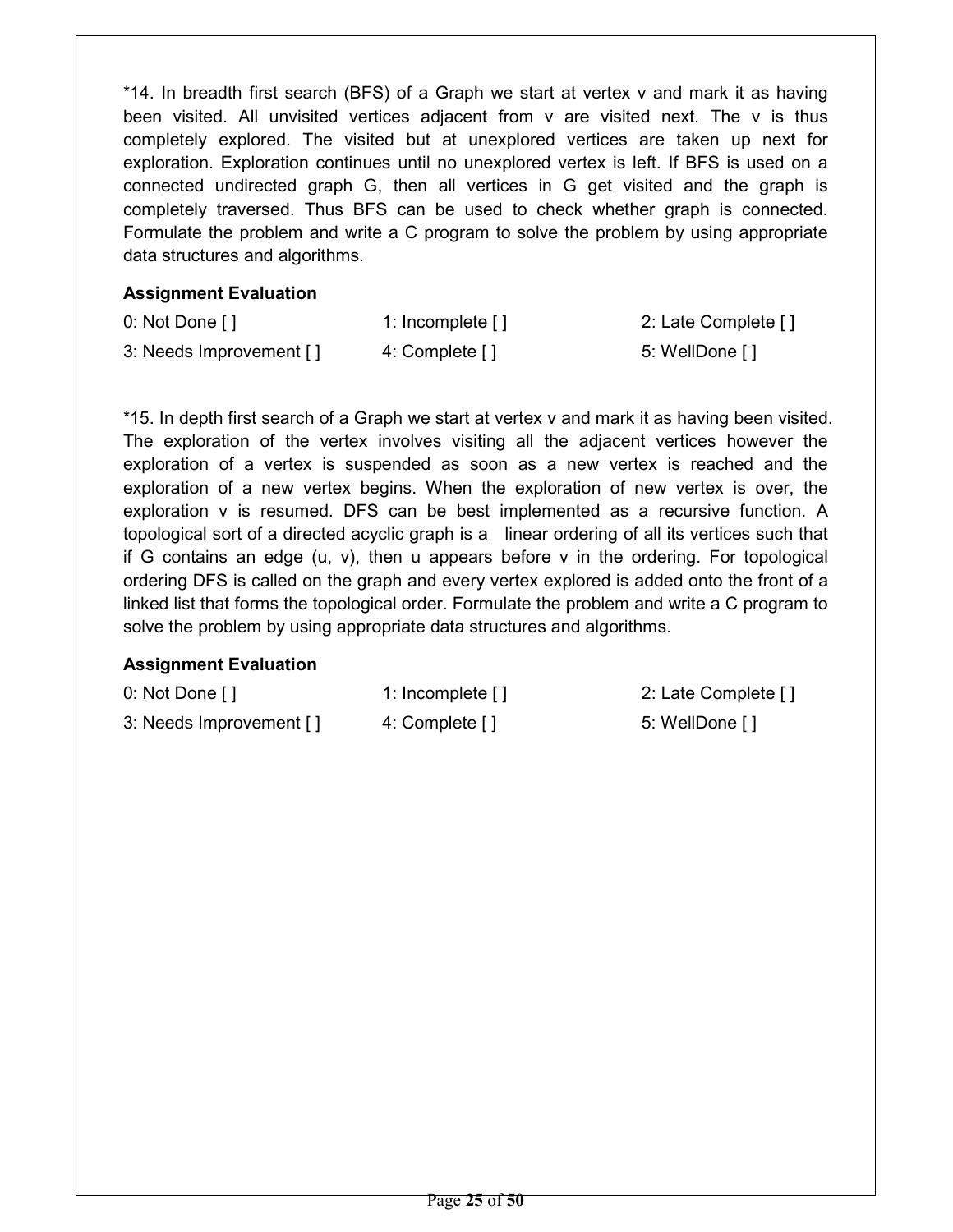## Section II – Object Oriented Programming Concepts using C++

#### Assignment 9: Class, Object and methods implementation

We will illustrate C++ program structure, using a sample program. It will be also used to bring out differences in C++ and C.

C++ is an object Oriented programming language and thus classes, objects and methods form the essence of the program structure.

C++ is a modular programming language thus program is divided into several files which can be separately compiled to form the object file. A program is divided into header files, with .h as extension containing class and method declarations and code files with .cpp extension containing method implementations and driver function

The following programs is greeting employees and employee being a separate entity, we define a class for the same

| Header File employee.h | Code file employee.cpp                         | Code file greet.cpp                                 |
|------------------------|------------------------------------------------|-----------------------------------------------------|
| using namespace std;   | #include "employee.h"                          | #include <iostream></iostream>                      |
| class employee{        | #include <iostream></iostream>                 | #include "employee.h"                               |
| int id;                | using namespace std;                           | using namespace std;                                |
| int salary;            | employee::employee()                           | int main()                                          |
| static int number;     | $\{ id = number++ \}$                          |                                                     |
| public:                |                                                | char command;                                       |
| employee();            | void employee::setSalary(int val)              | employee e, e1;                                     |
| void setSalary(int);   | { salary=val;                                  | cout << "Welcome"<br>the<br>to                      |
| void display();        |                                                | Program\n";                                         |
| };                     | void employee::display()                       | }do                                                 |
|                        |                                                | cout $<<$ "Enter 'g' to greet\n";                   |
|                        | cout $\le$ "\nldentification no : " $\le$ id ; | cout << "Enter 'q' to quit \n";                     |
|                        | cout << "\nSalary : " << salary <<             | cout << "Enter command : ";                         |
|                        | "\n";                                          | $cin \gg command;$                                  |
|                        |                                                | e1.setSalary(50);                                   |
|                        | int employee::number=1;                        | switch(command){                                    |
|                        |                                                | case 'g': $\cot \leq \sqrt{\tan \theta}$ "Hello'n"; |
|                        |                                                | e1.display(); break;                                |
|                        |                                                | default: e.display(); break;                        |
|                        |                                                |                                                     |
|                        |                                                | } while (command $!=$ 'q');                         |
|                        |                                                | return 0;                                           |
|                        |                                                |                                                     |
|                        |                                                |                                                     |

1. Each of the above code snippets start with include pre-processor directive. By including iostream, the input output library, we are able to use predefined stream object 'cout' which is useful for generating output. The user defined class Employee is available in main.cpp and employee.cpp by using include pre-processor directive

#### 2. The next line is

using namespace std;

The names of user defined types and variable names used in various library files, form the namespace of a program. C++ allows grouping of such variable names into namespaces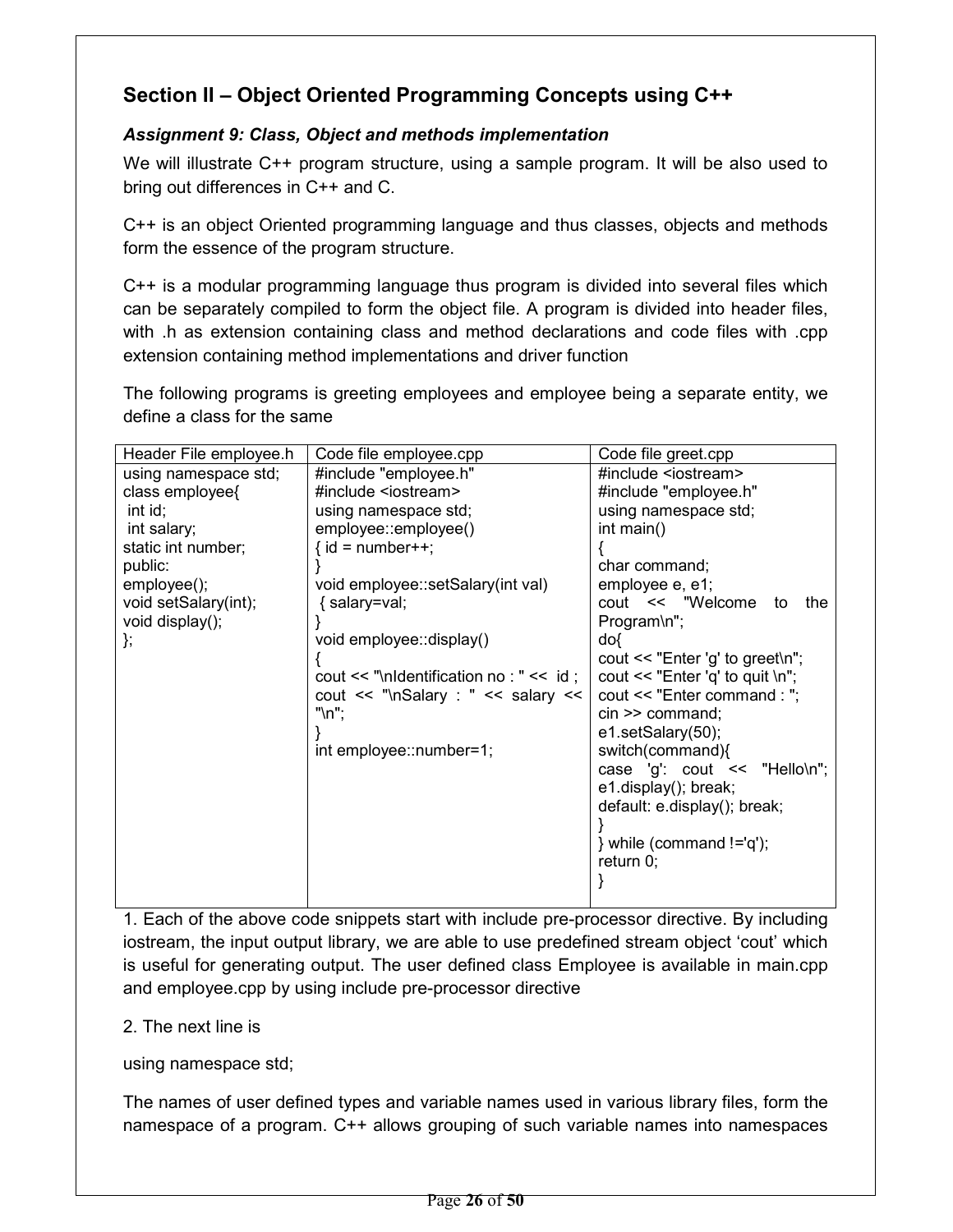identified by the group name. Thus if there is duplication of name leading (user defined and library) to conflict, it can be resolved using the groupname along with the variable name.

3. In C++ class is used to define user defined data types. Several object instances of class can be used by defining them as we define other data types. Here employee class has both data members and function members.

4. Access qualifiers allow data members and functions to be hidden, if necessary from external use. Data members of employee class as defined above are private (by default) while function members are public.

5. The variables e and e1 defined in main function are instances of class employee. Each object instance will have its own set of variables however we sometimes need to have variables which are common to all object instances. In C++ such variables need to be declared as static. In employee class number is one such variable. Static variables have to be initialized outside of the class definition. It can be inside a class declaration or outside. The value of the static variable is available throughout. The static variable number of employee class is initialized in employee.cpp by using the statement

int employee::number=1;

6. The constructor is having the same name as that of the class. Here the constructor increments the static variable.

7. Only the member functions can have access to the private data members and private functions. However, the public members can be accessed from outside the class. If the data members of a class are private, one need to have public function members to get or set the values of these data members. Here setSalary function sets the value of the salary variable. The display function uses input output library object cout to output the data members.

8. The main function uses both cin and cout stream library objects to perform input and output.

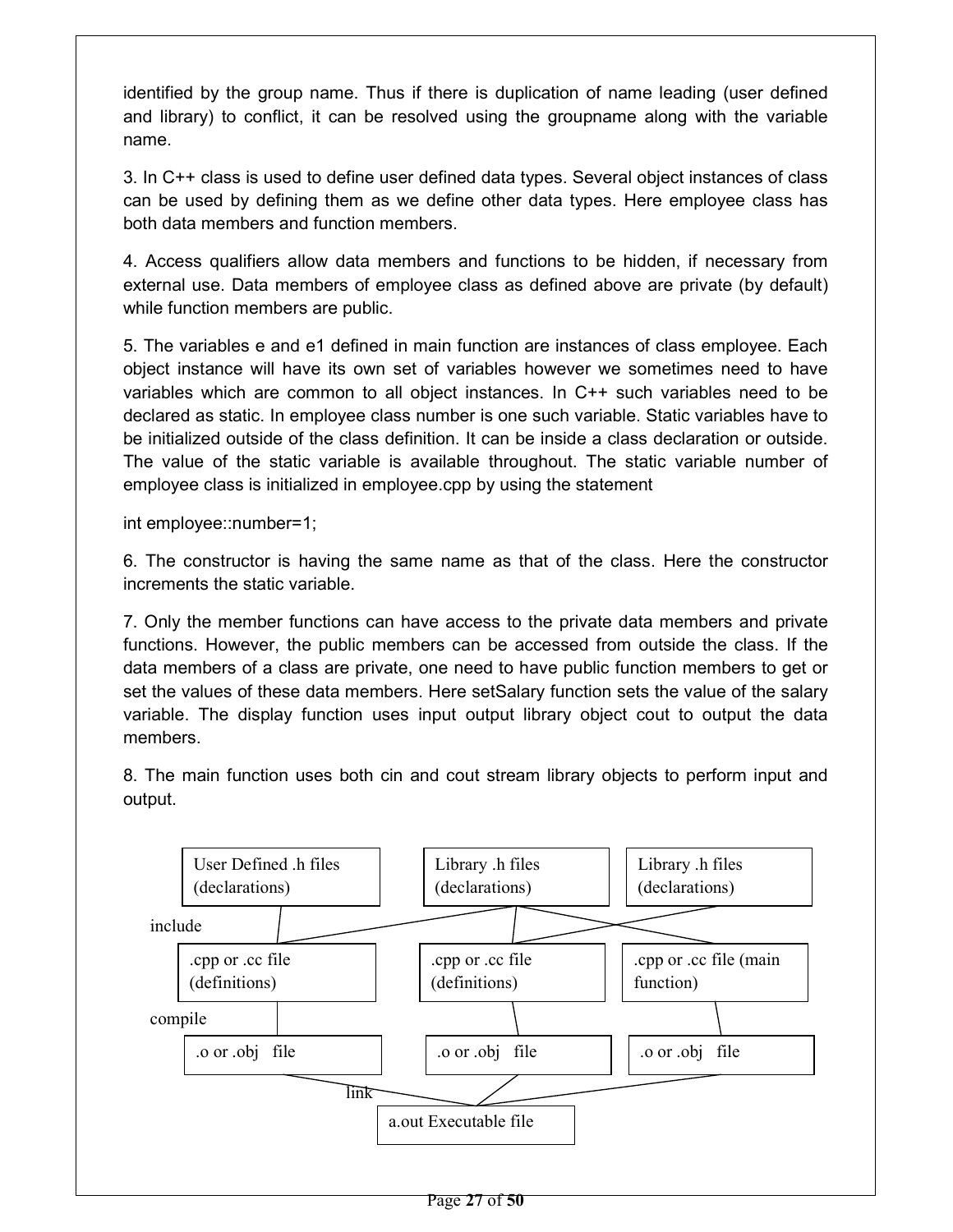The general program structure is as above. The compilation and linking can be carried out using g++ compiler

| \$ g++ employee.cpp employee.o | \$ g++ employee.cpp employee.o |
|--------------------------------|--------------------------------|
| \$ g++ main.o employee.o trial | \$ g++ main.o employee.o       |
| S./trial                       | S ./a.out                      |

#### Set A

a) Write the definition for a class called 'time' that has hours, minutes & seconds as integer data members. The class has the following member functions:

void settime(int, int, int) to set the specified values of hours, minutes and seconds in object

void showtime() to display contents of time object

time add(time) add the corresponding values of hours, minutes and seconds (<60) in time object argument to current time object and make appropriate conversions and return time

time diff(time) subtract values of hours, minutes and seconds in time object argument from current time object after making appropriate conversions and return time difference

Write a main program to illustrate the use of above class.

b) Write the definition for a class called "cuboidSolid" that has length, breadth, height and mass has float data members. The class has the following member functions.

Setters and getters for each of the data members

float getVolume() that returns the volume of the metal

float getSurfaceArea() that returns the surface area

float getDensity() that returns the density

Write a main program to illustrate the use of above class.

#### Set B

a) Define a class account with following specifications

private data members

account number – automatically generated six digit account number, first two digit are used for bank code (assume the value 82) and next four digits for account number

account type – it can be one of the following type { saving, current, fixed, recurring}

amount – long integer for the balance amount

Owner Name – name of the owner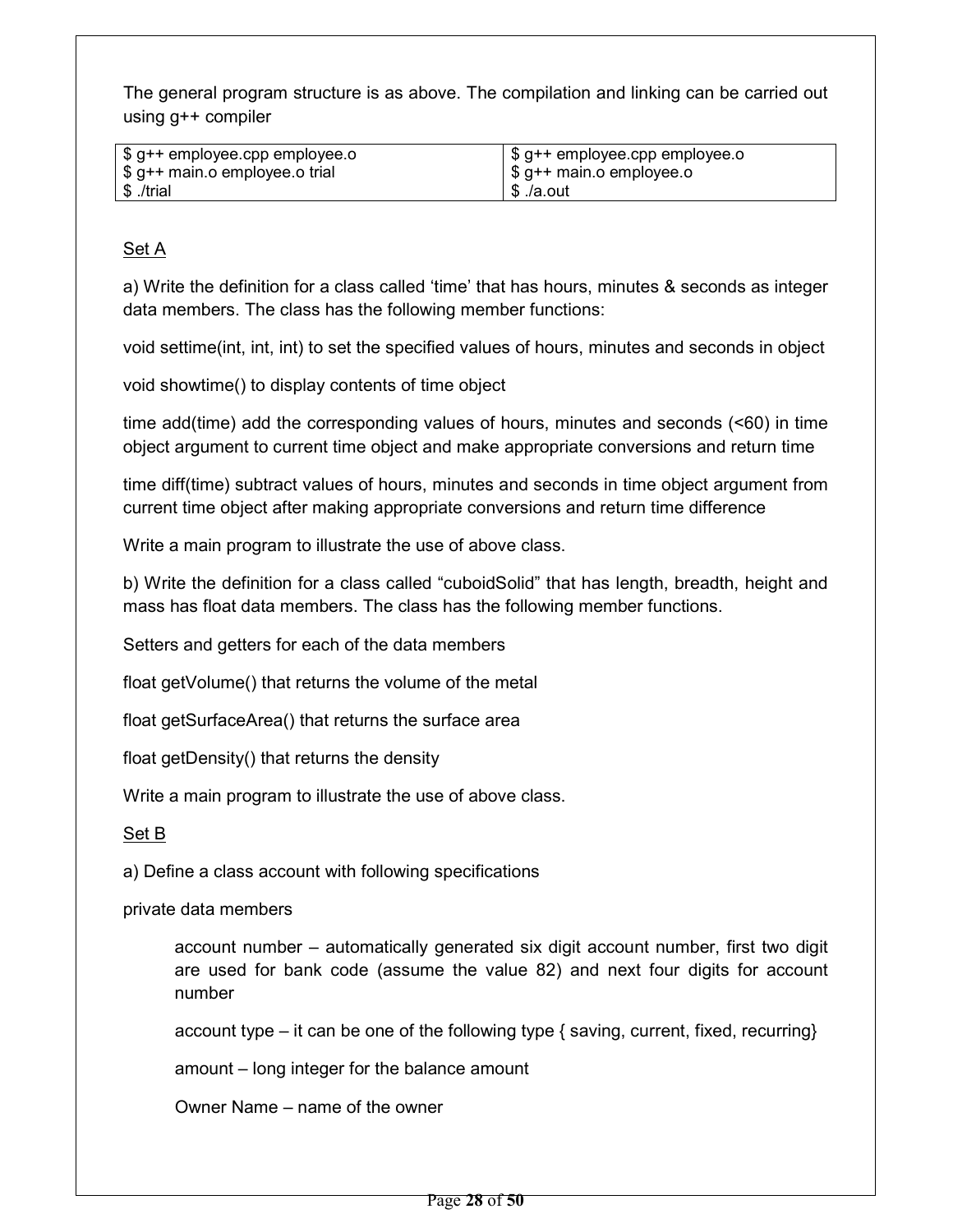Public data members for

Setting and getting account type, initial amount and Owner Name

Display account information

Write a main program to accept information from user and open at least five accounts and display their information.

b) Implement a class 'RomanNumeral' which stores the RomanNumeral as a string. Write a member function getDecimal which returns the decimal value of the Roman numeral. The decimal values of roman numerals are as follows M 1000, D 500, C 100, L 50, X 10, V 5 and I 1. Write the program and create the roman numerals such as VIII, MCXIV , MCDLXVI and print their decimal values.

c) Write the definition for a class called Rectangle that has floating point data members

length and width. The class has the following member functions:

void setlength(float) to set the length of data member

void setwidth(float) to set the width of data member

float perimeter() to calculate and return the perimeter of the rectangle

float area() to calculate and return the area of the rectangle

void show() to display the length and width of the rectangle

Write main function to create two rectangle objects and display each rectangle and its area and perimeter.

#### Set C

a) What purpose is served by using const keyword with a member function? Can it be used with a static member function?

b) How to write a function for employee class which can tell us whether any instance of employee has been created or not?

c) Having declared two variables t1 and t2 of type time, what happens if we write the following statement? Justify.

 $t1 = t2$ ;

d) An Accessor function of a class is a member function that only accesses but does not modify the data members of the class. How to declare function showtime() or getVolume() to safeguard them from modifying?

| 0: Not Done $\lceil \cdot \rceil$ | 1: Incomplete $\lceil \cdot \rceil$ | 2: Late Complete [] |
|-----------------------------------|-------------------------------------|---------------------|
| 3: Needs Improvement []           | 4: Complete []                      | 5: WellDone []      |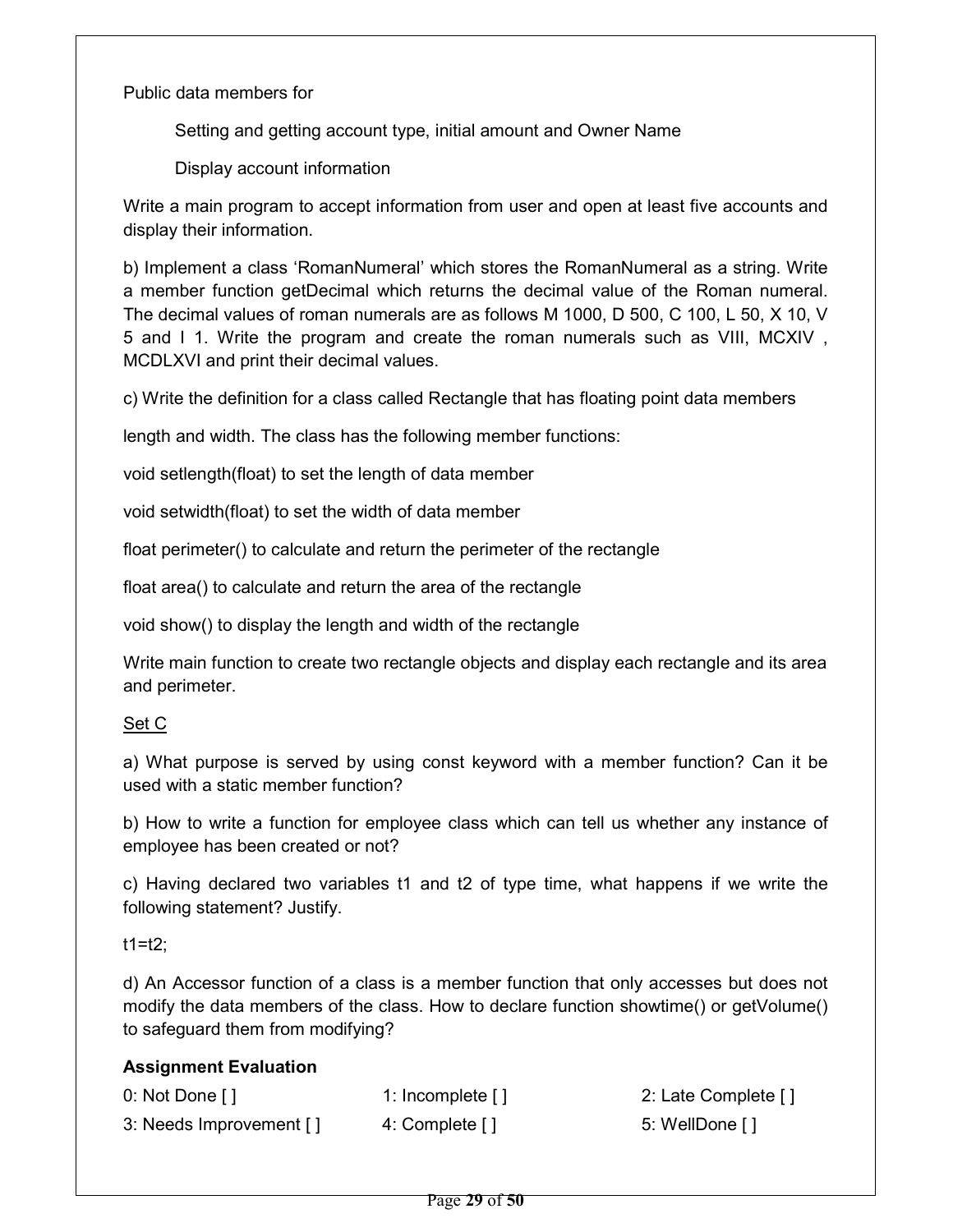#### Assignment 10: Constructor: Copy, Default & Parameterized Constructor

A constructor is special member function that creates an object. It is special because its name is the same as the class name. Constructors are declared as public member functions and do not have return types.

Constructors are invoked explicitly using new operator as in

cuboidSolid cubemetal = new cuboidSolid(5, 5, 5, 520);

Constructors are invoked implicitly when objects are declared as in

CuboidSolid cubemetal(12, 3, 4, 233);

There can be multiple ways of creating an object so there are different constructor types.

Default Constructor -It does not accept any parameters. Purpose of this, is only to create object. It initializes data members to predefined default values.

Parameterized Constructor - It accepts any number of formal parameters and uses these parameters to initialize the objects.

Copy Constructor - It creates exact copy of an object. It takes a reference to an object of the same class as itself as argument. It copies data from one object to other by copying every member of an object with the member of object passed as argument. An object passed to copy constructor is of const type as constructor is not supposed to change the contents of the object to be copied.

cuboidSolid (const cuboidSolid & cubemetal)

{ length =cubemetal.length;

…………………………

}

#### Set A

a) Define a class 'Fraction' having integer data members numerator and denominator. Define parameterized and default constructors (default values 0 and 1). Parameterized constructor should store the fraction in reduced form after dividing both numerator and denominator by gcd(greatest common divisor). Write a private function member to compute gcd of two integers.

Write four member functions for addition, subtraction. multiplication and division of fraction objects. Each function will have two fraction objects as arguments. Write the main function to illustrate the use of the class.

#### Set B

a) Design a class Book with the data members to hold title, number of authors, ISBN number, price and number of copies. The title and ISBN number are pointer to characters Define parameterized and default constructors(number of authors and number of copies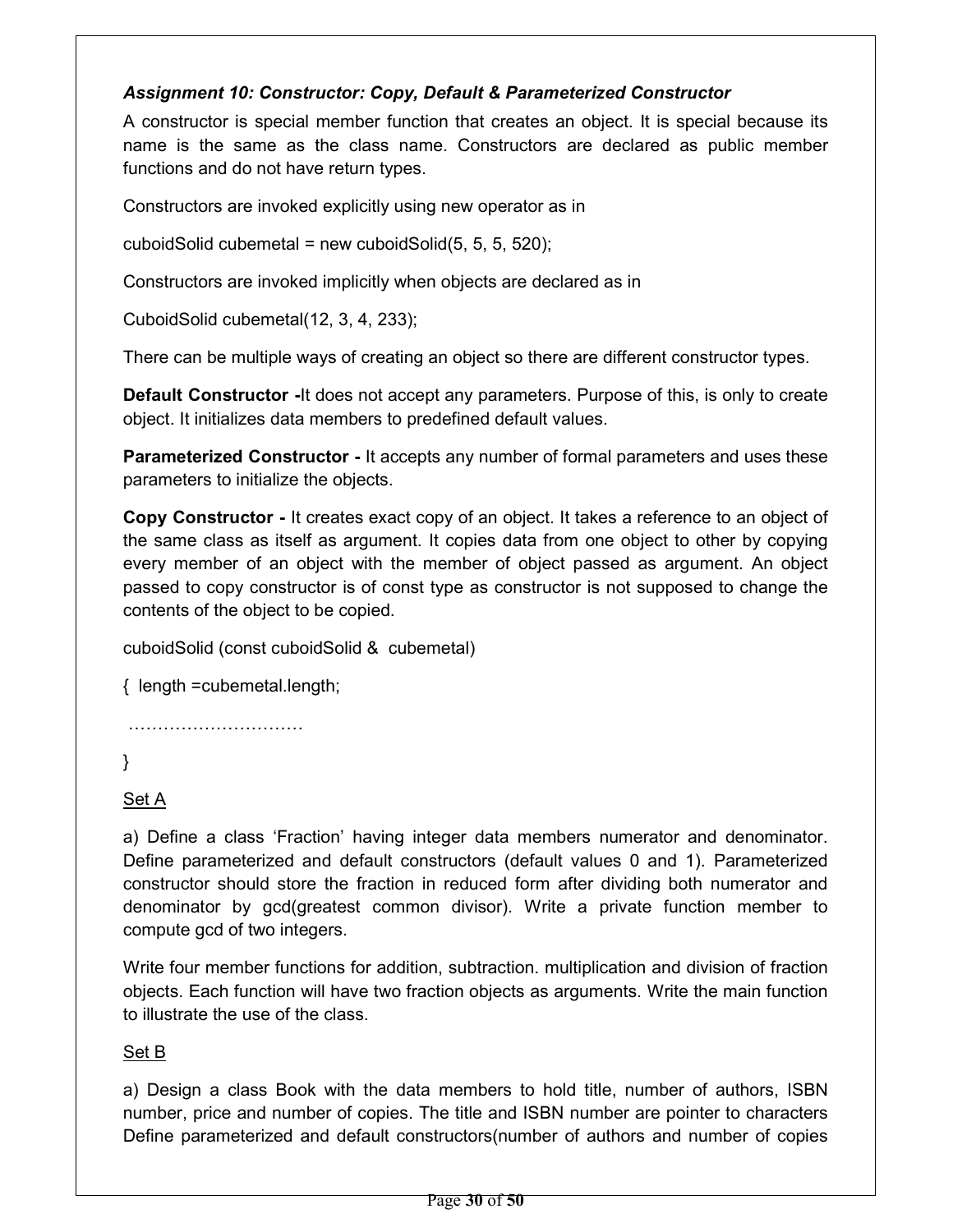equal to 1). Write getters and setters for each of the member functions. Write the copy constructor.

Write a member function to check the validity of the ISBN number; it is a unique number assigned to a book which can be a 10 digit or 13 digit number. For 10 digit ISBN number, the sum of all the 10 digits, multiplied by its integer weight, descending from 10 to 1, or ascending from 1 to 10, is a multiple of 11.

 $10x_1+9x_2+8x_3+7x_4+6x_5+5x_6+4x_7+3x_8+2x_9+1x_{10}=0$  mod 11

For 13 digit ISBN number, the last digit is a check digit which must range from 0 to 9 and sum of all the thirteen digits multiplied by weights alternating between 1 and 3 is a multiple of 10

 $x_1+3x_2+x_3+3x_4+x_5+3x_6+x_7+3x_8+x_9+3x_{10}+x_{11}+3x_{12}+x_{13}=0$  mod 10

Call the function in the constructor before initializing the ISBN number.

Set C

a) Write the copy constructor which apart from memberwise copying outputs the message that the constructor is called. What are the situations when the copy constructor is automatically invoked?

b) Why copy constructor accepts reference to an object and not the object itself? What happens if we do otherwise?

c) A copy constructor is always implicitly defined for a class by the compiler. When it needs to be explicitly defined for the class?

d) A Mutator is a member function that modifies the data members of the class. A class can have more than one mutators. Justify.

| 0: Not Done []          | 1: Incomplete $\lceil \cdot \rceil$ | 2: Late Complete [] |
|-------------------------|-------------------------------------|---------------------|
| 3: Needs Improvement [] | 4: Complete [ ]                     | 5: WellDone [ ]     |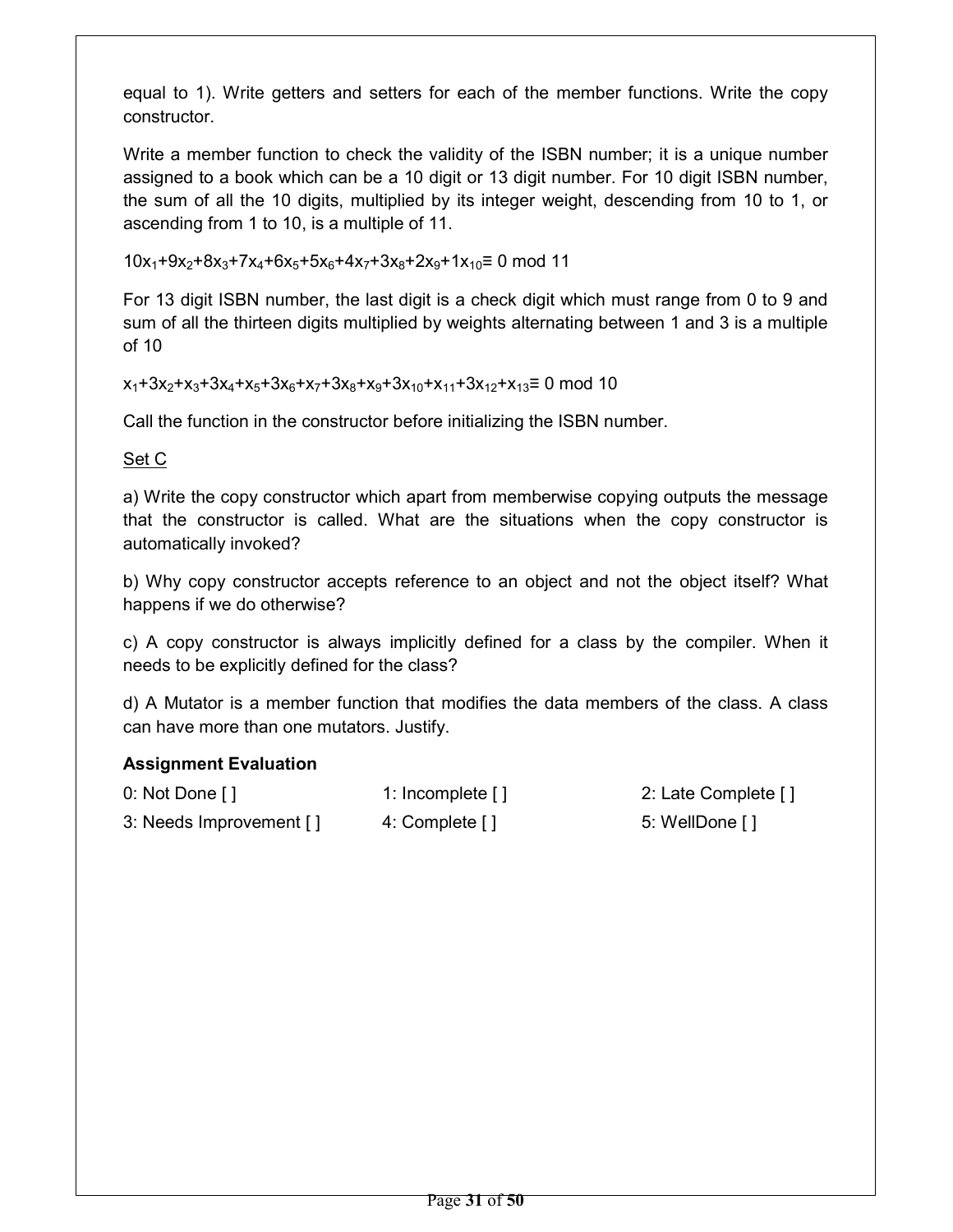#### Assignment 11: Memory Allocation: new and delete operators, dynamic constructor

C++ provides two operators new and delete for dynamic memory usage. The new operator allocates memory from free store while the delete operator returns the allotted memory to free store.

For built in types we use them as follows

int  $*$  p,  $*$ arr ;

p =new int;

 $arr = new int[30]$ ;

delete p;

delete [] arr; // we need not specify the size

For user defined types it is similar

fraction \*single, \*vector;

single = new fraction;

vector = new fraction[30];

#### Set A

a) Implement a class vector which contains integers in sorted order. The size of the vector varies so the memory should be dynamically allocated. It should have three data members vectorarray – a pointer to integer, maxsize – the maximum allocated size to take care of insertions and size – actual size. Write member function to get and set value at a particular position in vector, to insert values in vector to keep it in sorted order, print the vector. Implement the copy constructor. Write member functions to form union and intersection of vectors.

#### Set B

a) Implement a class 'sequence' which contains a sequence of strings. The size of each string varies so also the number of strings in a sequence hence memory should be dynamically allocated. The constructor should accept the number of strings and each of the strings to be added to the sequence. Write member function to append a new string in the sequence, print the sequence, and search a string in the sequence. Implement the copy constructor. Write a function reverse that reverses every string in the sequence. Write a friend function intersection that takes two sequences and returns a sequence containing common strings.

#### Set C

a) When does a destructor need to be explicitly defined for a class? Write destructor for vector class.

b) Define parameterized constructor for vector class to initialize maxsize and size. Use this to create a vector object dynamically.

| 0: Not Done $\lceil \cdot \rceil$ | 1: Incomplete $\lceil \cdot \rceil$ | 2: Late Complete [] |
|-----------------------------------|-------------------------------------|---------------------|
| 3: Needs Improvement []           | 4: Complete []                      | 5: WellDone []      |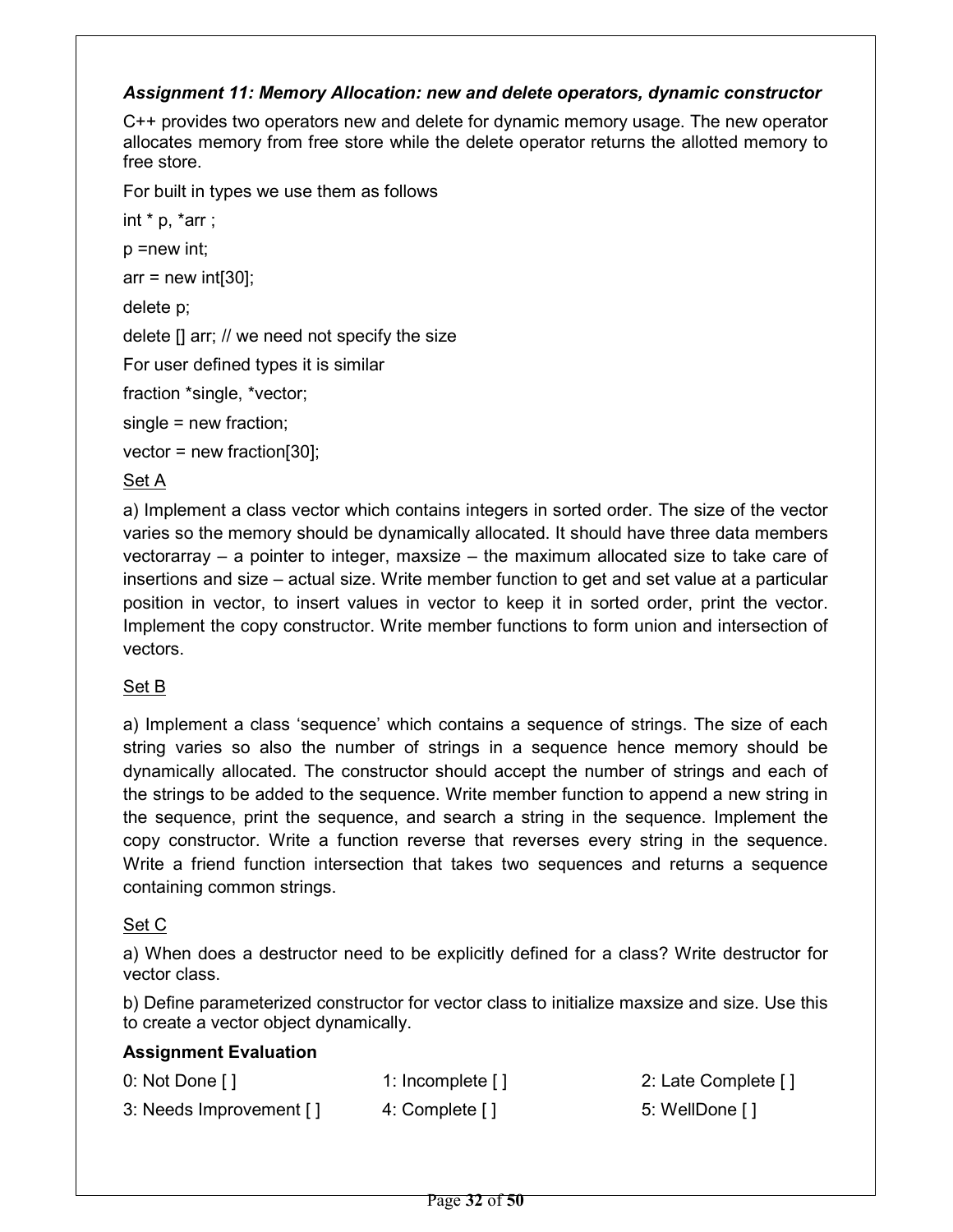## Assignment 12: Inline function, friend function, default argument, Inline function

To save the execution time that gets lost in the overheads of calling a function, the compiler can be instructed to insert the code wherever function is called.

An inline function is a function whose code is expanded in line at the point at which it is

invoked, rather than being called.

There are two ways to create an **inline** function. The first is to use the **inline** qualifier.

inline int f()

```
{
```
..........

}

There is another way to create an inline function. This is accomplished by defining the code of a member function inside a class declaration ( .h file).

#### Friend function

If a member of a particular class is private or protected, functions outside the class cannot access the non-public members of the class. This is the primary objective of encapsulation. However, at times, it becomes a problem for the programmer. In order to access the nonpublic members of a class, C++ provides the friend keyword.

Any non-member function may be declared a friend by a class, in which case the function may directly access the private member attributes and methods of the class objects.

#### Default arguments

```
In C++, you can give a parameter a default value that is automatically used when no
```
argument corresponding to that parameter is specified in a call to a function.

For example the constructor for the class fraction can be declared with default arguments

```
fraction (int num=0, int denom=1);
```
and the definition will be

```
fraction( int num , int denom)
```
{

numerator=num/gcd(num, denom);

denominator = denom/gcd(num, denom);

}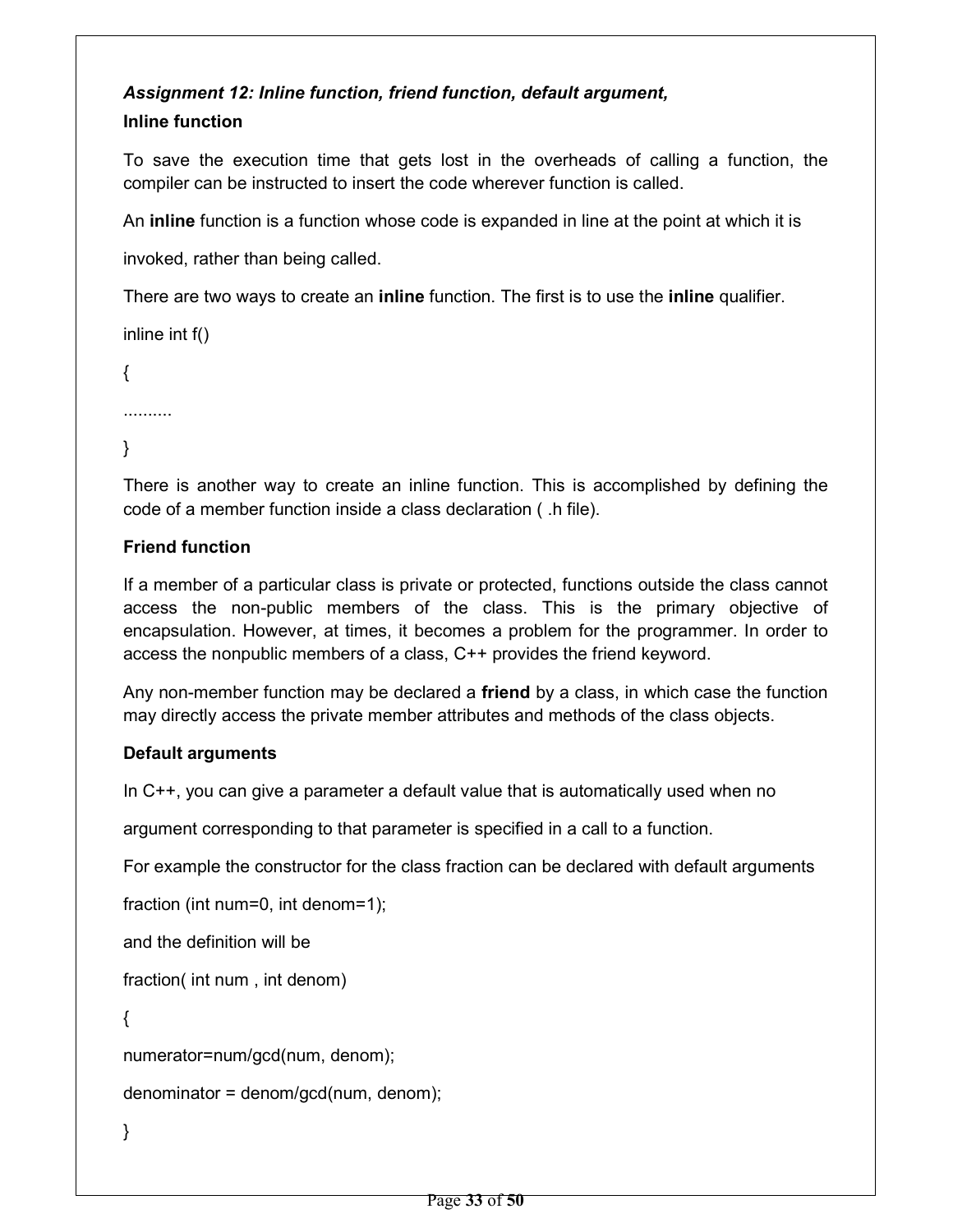Function can be called with zero, one or two arguments. Missing arguments must be the trailing arguments and get the default values. Note that if one argument is missing when the function is called it is assumed to be last argument

## Set A

a) Implement a class date with three integer data members day, month and year. Write inline function to compress date into a single integer, to count the difference in number of days between the date and the one passed as argument. The date can be an unsigned integer (16 bits) in the following manner year: bits 15-9, month: bits 8-5 and day bits 4-0.

b) Implement a class Message having two data members a pointer to character and an integer storing length of the string. Implement a class Key having two data members a character array of size 30 and an integer storing actual length of the string. The restrictions on Key are that the length should be less than 30 but minimum size 8 and having atleast one digit and one upper case character in it. Write a friend function to encrypt a Message using key (use some encryption algorithm)

c) Implement a class TalkingInterface with following private member functions. Define a member function greet which displays a greeting 'n' number of times.

greet(); //displays "Hi" once

greet("Namaste"); //displays "Namaste" once

greet("hello", 10); //displays hello 10 times

Define a member function tables

Tables() ;// displays table from 1 to 10

Tables( 2); // displays table of 2 from 1 to 10

Tables(2, 3) // displays table of 2 from 3 to 10

Tables(2, 3, 6) // displays table of 2 from 3 to 6

Declare TalkingInterface as a friend class of Person or Employee class and use these functions.

#### Set B

a) Implement a class Time12 which stores time in 12 hr format (hh, mm, ss, am/pm). It has four data members, three integers for hour, minutes and seconds and a character array of size 2 storing am/pm. Define constructor with default arguments (midnight). Define accessors and mutators as inline functions. Implement a second class Time24 which stores time in 24 hr format (hh, mm, ss). It has three data members, three integers for hours, minutes and seconds. Define accessors and mutators as inline functions. Write friend functions to compare time in 12 hr format to time in 24 hr format, to convert time in 12 hr format to 24 hr format and vice versa.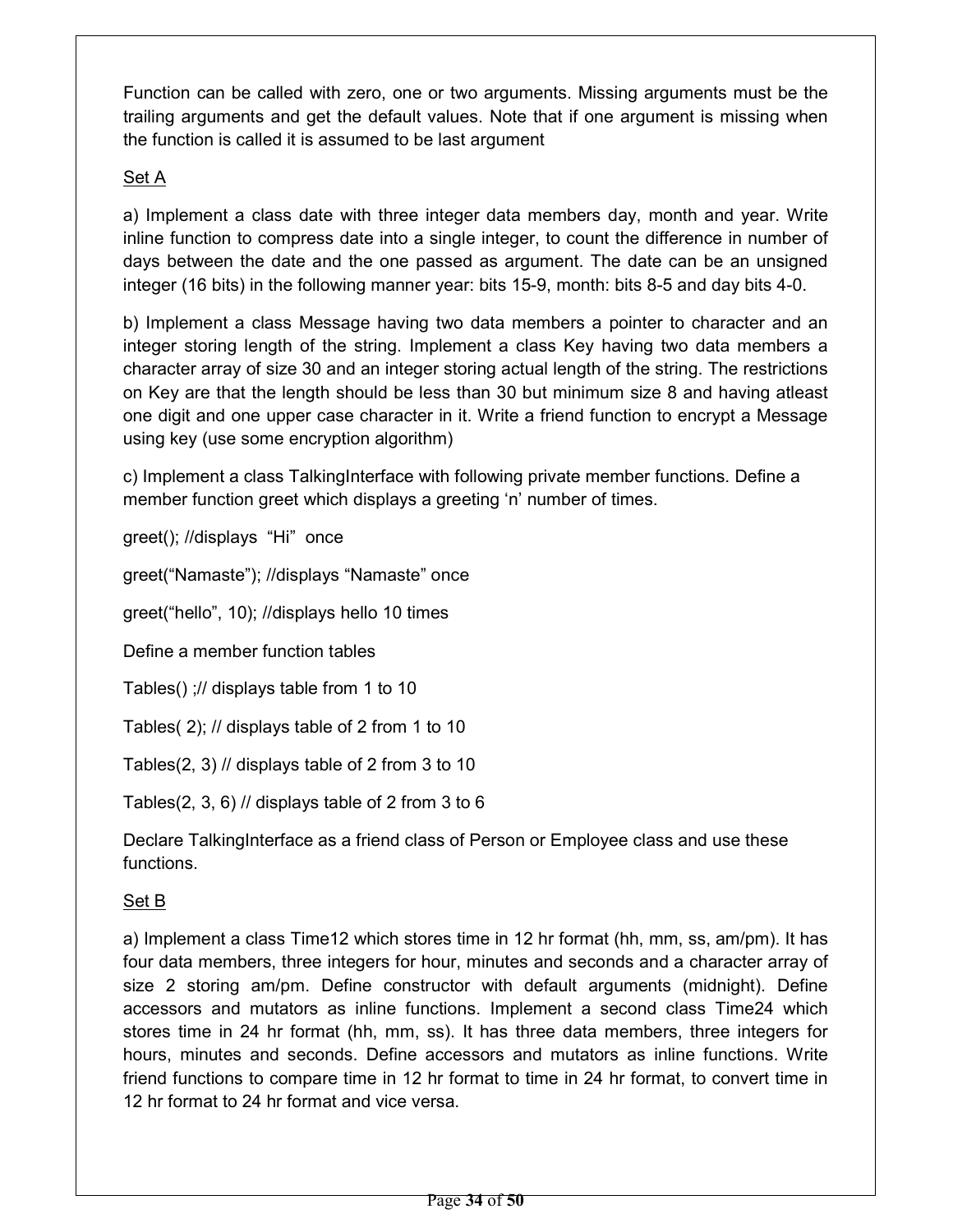## Set C

a) What purpose is served by defining a class as friend? Is friendship between classes mutual?

b) If one argument is missing when the function with default arguments is called, which argument will get the default value?

#### Assignment Evaluation

0: Not Done [ ] 1: Incomplete [ ] 2: Late Complete [ ] 3: Needs Improvement [ ] 4: Complete [ ] 5: WellDone [ ]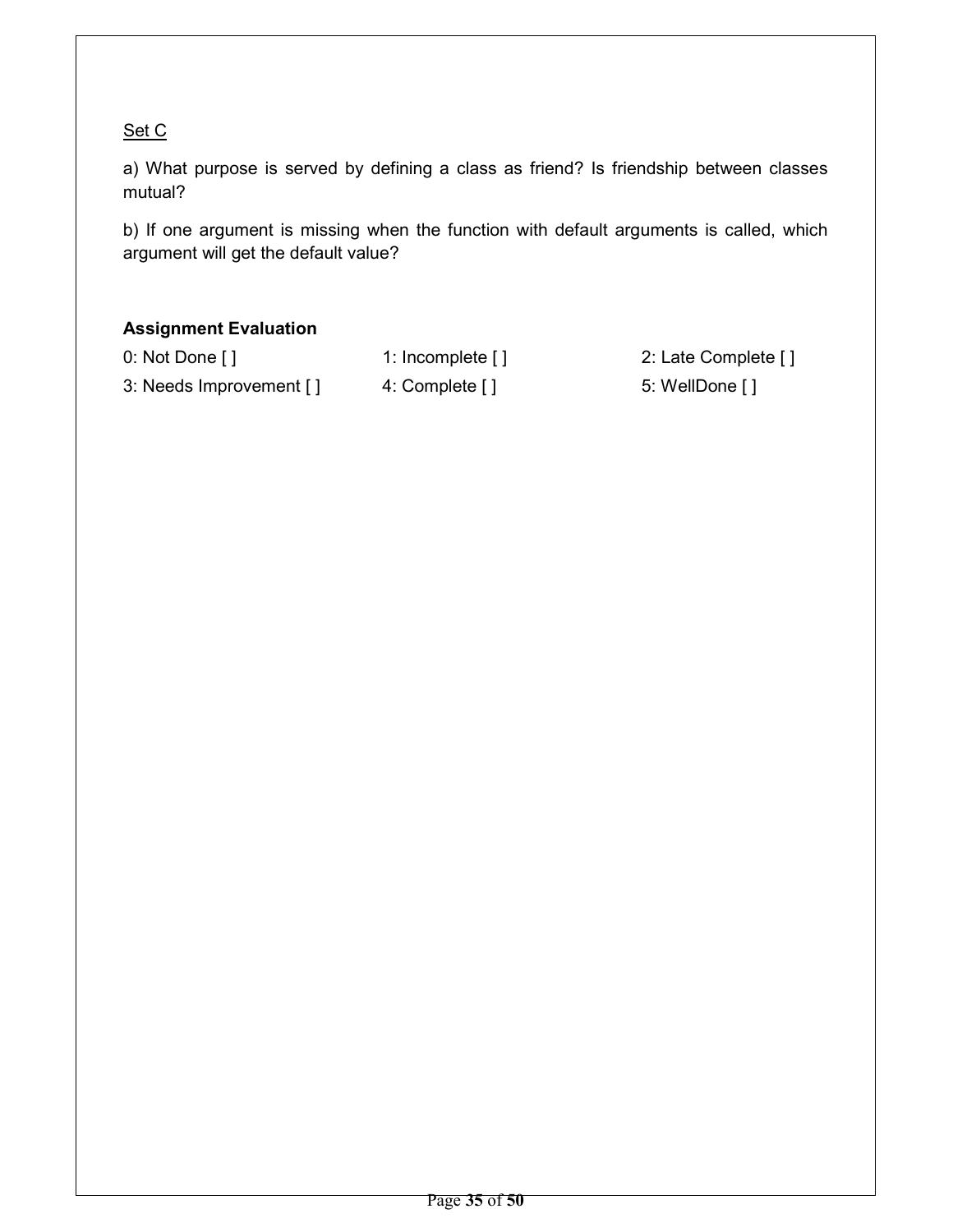#### Assignment 13: Function Overloading.

Function overloading is a kind of polymorphism in which there can be several functions with same name but different set of parameters, all functions conceptually carrying out the same task but there is variation depending on the arguments. The definition of functions should differ from each other by type and /or number of arguments in the argument list. One commonly found overloaded function in a Class is the constructor itself as there can be more than one possible ways of constructing an object.

#### Set A

a) Implement a class 'printdata' with three member functions all with the same name 'print'

void print(int) - outputs value -  $\leq$  int $\geq$ , that is, value followed by the value of the integer void print (int, int) – outputs value –  $[\sin \frac{1}{2}, \sin \frac{1}{2}]$ , that is, value followed by the two integers separated by comma in square brackets.

void print(char \*) – outputs value –"char\*", that is, value followed by the string in double quotes.

Write a main function that uses the above class and its member functions.

b) Implement a class 'maxdata' with two member functions both with the same name 'maximum'

int maximum ( int, int) – returns the maximum between the two integer arguments int maximum ( int \*) – returns the maximum integer in the array of integers Write a main function that uses the above class and its member functions.

#### Set B

a) Implement a class 'invertdata' with three member functions all with the same name 'invert'

int invert ( int) - returns the inverted integer – invert(5438) will return 8345

char \* invert ( char \*) – returns the reversed string – reverse("comp") will return "pmoc"

void invert( int  $*$  ) – will reverse the array order – An array [5, 7, 12, 4] will be inverted to

[4, 12, 7, 5]

#### Set C

a) Can we have two functions with same name and set of arguments but different return data types?

b) Can we have two functions with same name with two different data types, for one function the argument is int for other it is user defined type 'Number' which is basically int but renamed 'Number' using typedef?

c) Can we have two functions void  $f$  (int x) and void  $f$  (int & x), that is, one with integer argument and other with reference to integer argument?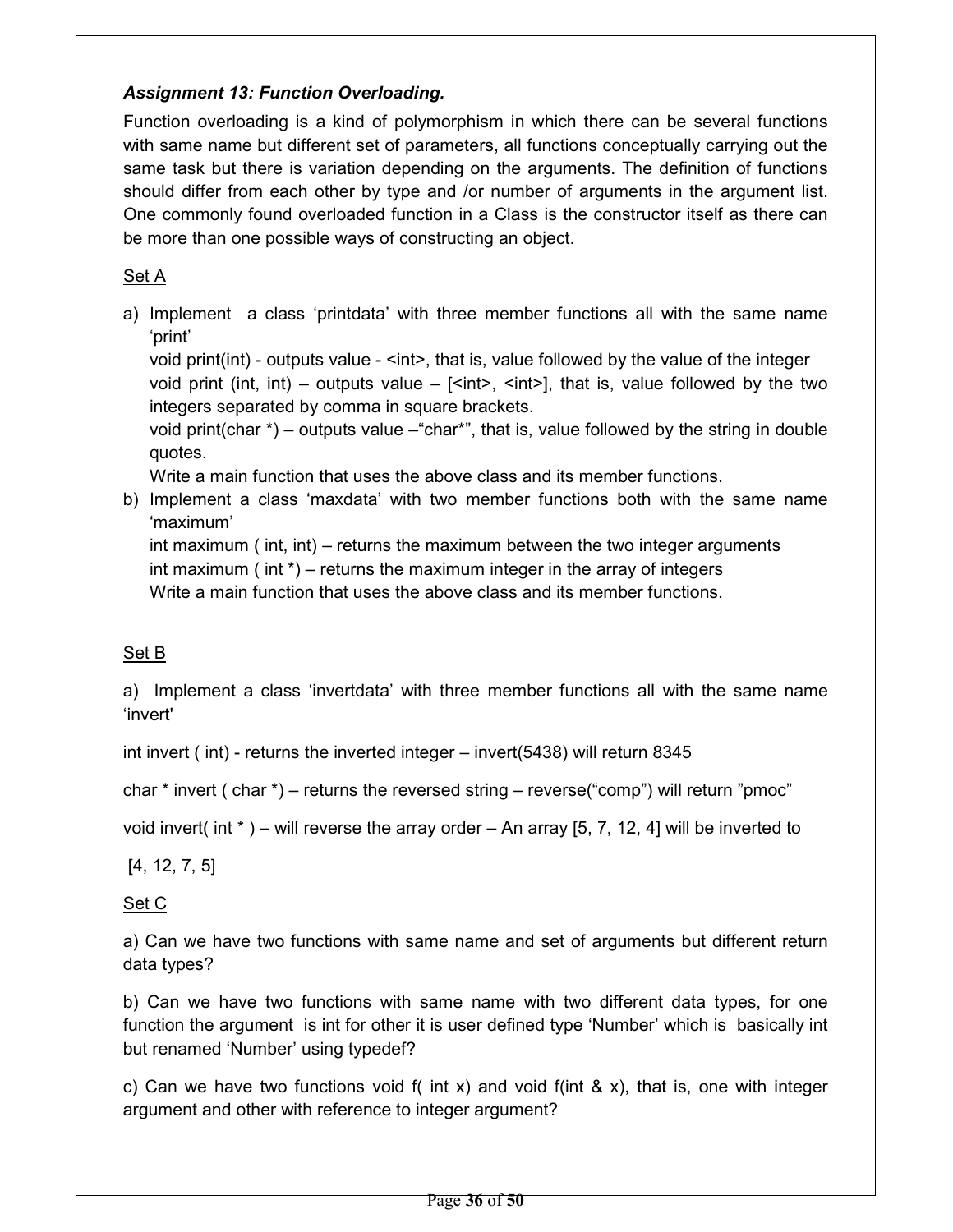d) Can we have two functions given as follows? void value(float x) { cout << "float " <<  $x$  << endl; } void value(double x) { cout << " double" << x << endl; What will be printed for the call value( 10) ; value (10.1);

e) Can we have two functions with same name, one having integer as argument while other enumerated data type as argument?

| 0: Not Done []          | 1: Incomplete $\lceil \cdot \rceil$ | 2: Late Complete [] |
|-------------------------|-------------------------------------|---------------------|
| 3: Needs Improvement [] | 4: Complete []                      | 5: WellDone [ ]     |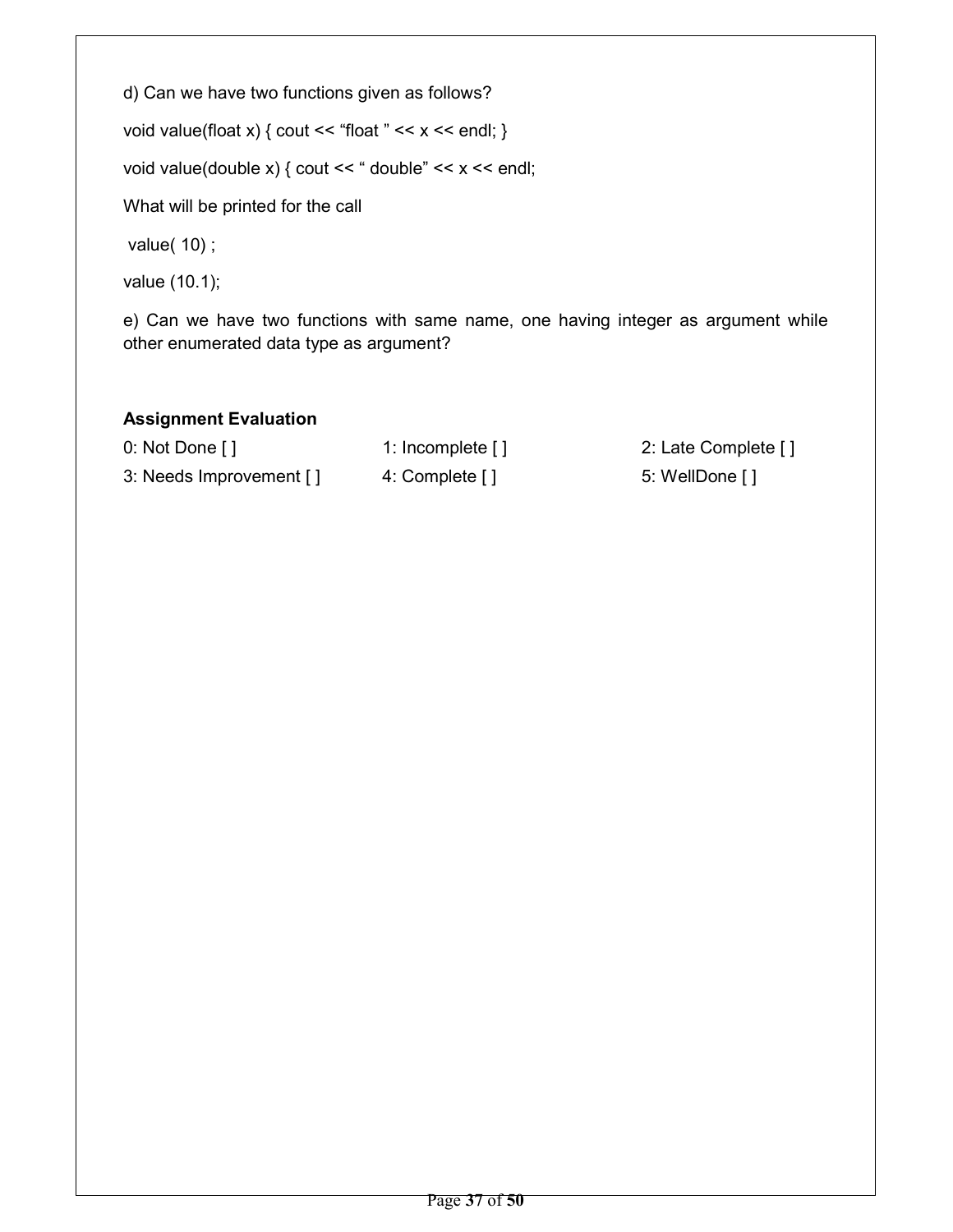#### Assignment 14: Operator overloading.

Operator overloading gives special meaning to usual operators like  $+, * , <$  etc. for user defined types similar to the one they have with built in data types. There are few operators in C++ that cannot be overloaded such as ternary operator ?:, sizeof, scope resolution operator :: and membership operators . and .\* .

Operator overloading is carried out by writing member functions using the operator keyword called operator functions.

The general syntax of an operator function is

return-type operator operatorsymbol ( parameter list)

{

}

Here return-type is commonly the name of the class itself as the operations would commonly return object of that class type.

The argument list will depend on whether the operator is unary or binary and whether the function is a member function or friend function. For example for a unary operator, member function will have no arguments as the class object itself is the object on which operator operates. For a binary operator, a non member function will have two arguments while a member function has one argument, the other implicitly being the class object itself.

```
fraction operator + (fraction f)
```
{ fraction temp;

temp.numerator = numerator\*f.denominator +denominator\*f.numerator

temp. denominator = denominator\*f.denominator;

```
 temp.numerator = temp.numerator/gcd(temp.numerator, temp.denominator);
```
temp.denominator = temp.denominator/ gcd(temp.numerator,temp.denominator);

return temp;

```
}
```
#### Overloading increment and decrement operators

The increment operator  $++$  has two forms: pre-increment  $(++u)$  and post-increment  $(u++)$ . To distinguish between pre and post increment operator overloading, we use a dummy parameter of type int in the function heading of the post-increment operator function. Decrement operator can be overloaded similarly.

```
fraction operator++()
```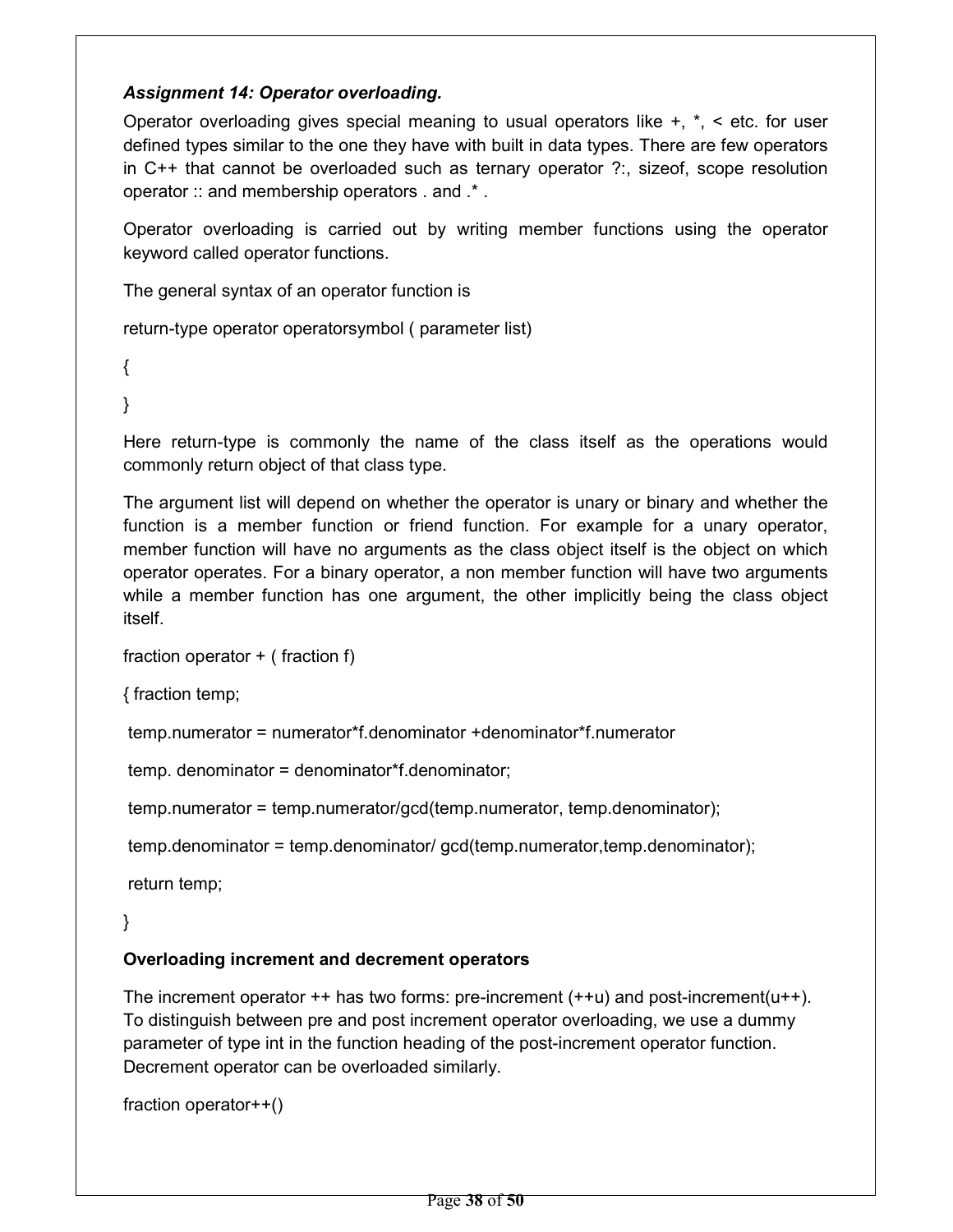```
{ 
numerator+=denominator;// add one to the fraction, that changes the numerator 
return *this; // return the incremented value 
} 
fraction operator ++(int) 
{ 
fraction temp=*this; // copy the value before increment
```
numerator+=denominator; // add one to the fraction, that changes the numerator

return temp;// return the old value of the object

}

#### Overloading insertion and extraction operators

Overloading insertion(<<) operator and extraction (>> ) operator is a must when you want to input and output objects using stream class library in the similar fashion as built in data types. For a class fraction we should be able to do the following

fraction f1, f2(2,3);

 $\sin \gt{>}$  f1;

cout  $<<$  f2;

Since the first operand is iostream object, the operator function will be friend function and the declarations will be

friend ostream& operator<< (ostream &out, fraction &fract)

{

out << fract.numerator <<"/" << fract.denominator ;

return out;

}

friend istream& operator >> (istream &in, fraction &fract)

{

in >> fract.numerator ;

in >> fract.denominator;

return in;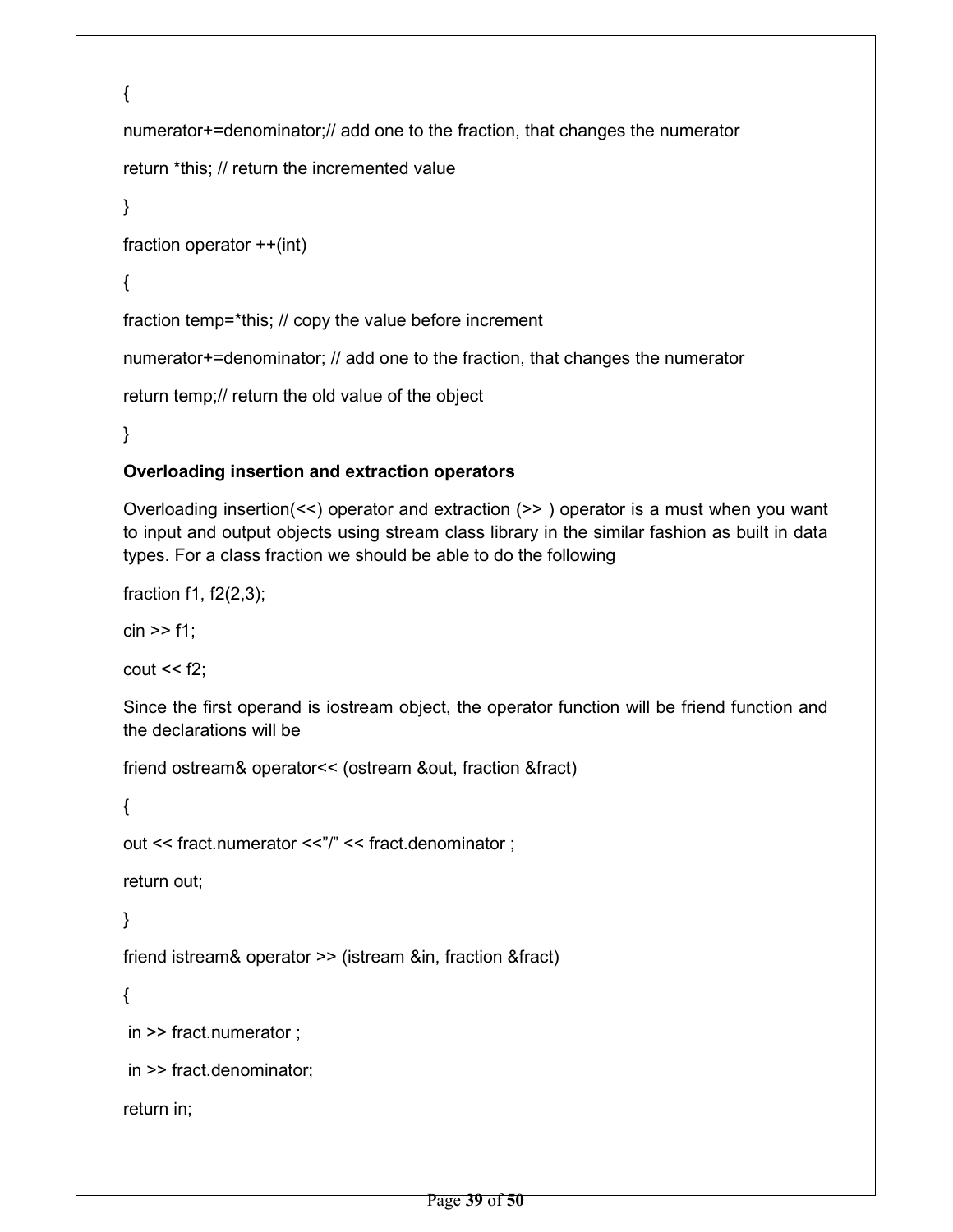## Overloading the Assignment operator =

Assignment operator does member wise copying and built in assignment operator function works well except with the classes having pointer data members. In such cases one must explicitly overload assignment operator.

The vector class has dynamic data member hence the assignment operator need to be explicitly overloaded

const vector & operator = (const vector & rightvector)

```
\{ if (this != rightvector)
```
{ delete [] vectorarray;

maxsize= rightvector.maxsize;

size = rightvector.size;

```
 vectorarray= new int [maxsize];
```

```
for(int i=0; i < size; i++)
```

```
 vectorarray[i]=rightvector.vectorarray[i];
```

```
}
```
}

return \*this;

}

#### Overloading the Subscript operator []

The function to overload the operator [] for a class must be the member of the class. Furthermore, because an array can be declared as constant or nonconstant we need to overload the operator [] to handle both cases.

```
int & operator[](int index) 
{ 
 assert( 0<= index && index <size); 
 return vectorarray[index]; 
} 
const int & operator[](int index) const 
{ 
 assert( 0<= index && index <size);
```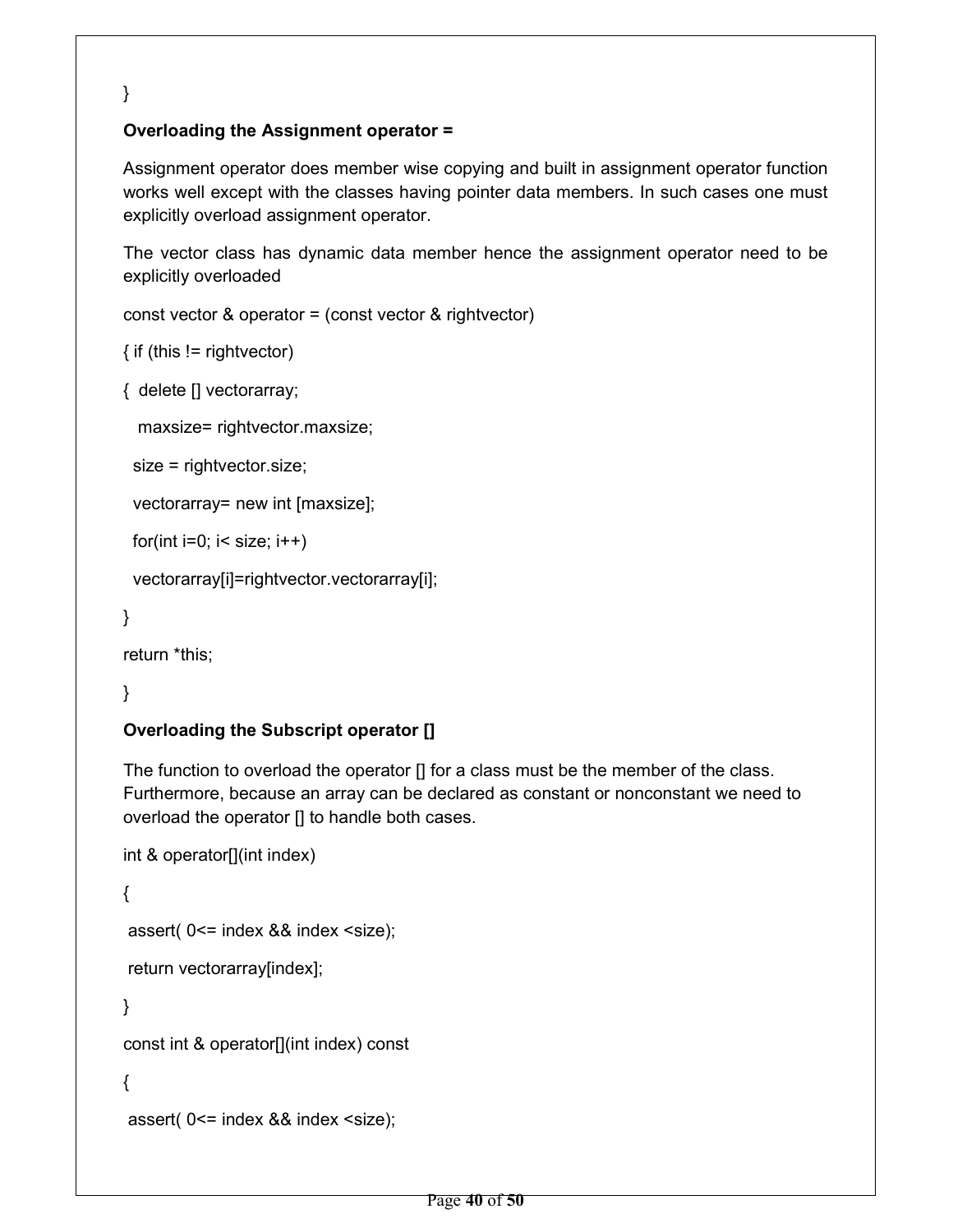#### return vectorarray[index];

}

## Set A

a) Define a class named Complex for representing complex numbers. A complex number has the general form  $a + ib$ , where  $a$ - the real part,  $b$  - the imaginary part are both real numbers and  $i^2$ =-1. Define parameterized and default constructor. Overload  $+$ , - and  $*$ operators with usual meaning.

b) Define a class named Clock with three integer data members for hours, minutes and seconds. Define parameterized and default constructors. Overload increment and decrement operators appropriately. Overload extraction and insertion operators.

#### Set B

a) Define a class Message with two data members one character pointer and an integer storing length. Overload operator binary + to represent concatenation of messages, [] to return a character at a specific position and = to copy one Message object to another.

b) A Matrix has rows and columns which decide the number of elements in the matrix. We will implement a matrix class that can handle integer matrices of different dimensions. We can overload addition, subtraction and multiplication operator to carry out usual matrix addition, subtraction and multiplication.

#### Set C

a) Why return type in case of assignment operator function is a constant reference?

b) Is it possible to overload new and delete operators?

c) Why are << and >> operators overloaded as friend functions?

d) Which operator should be overloaded to convert the Message to uppercase?

#### Assignment Evaluation

0: Not Done [ ] 1: Incomplete [ ] 2: Late Complete [ ] 3: Needs Improvement [ ] 4: Complete [ ] 5: WellDone [ ]

Page 41 of 50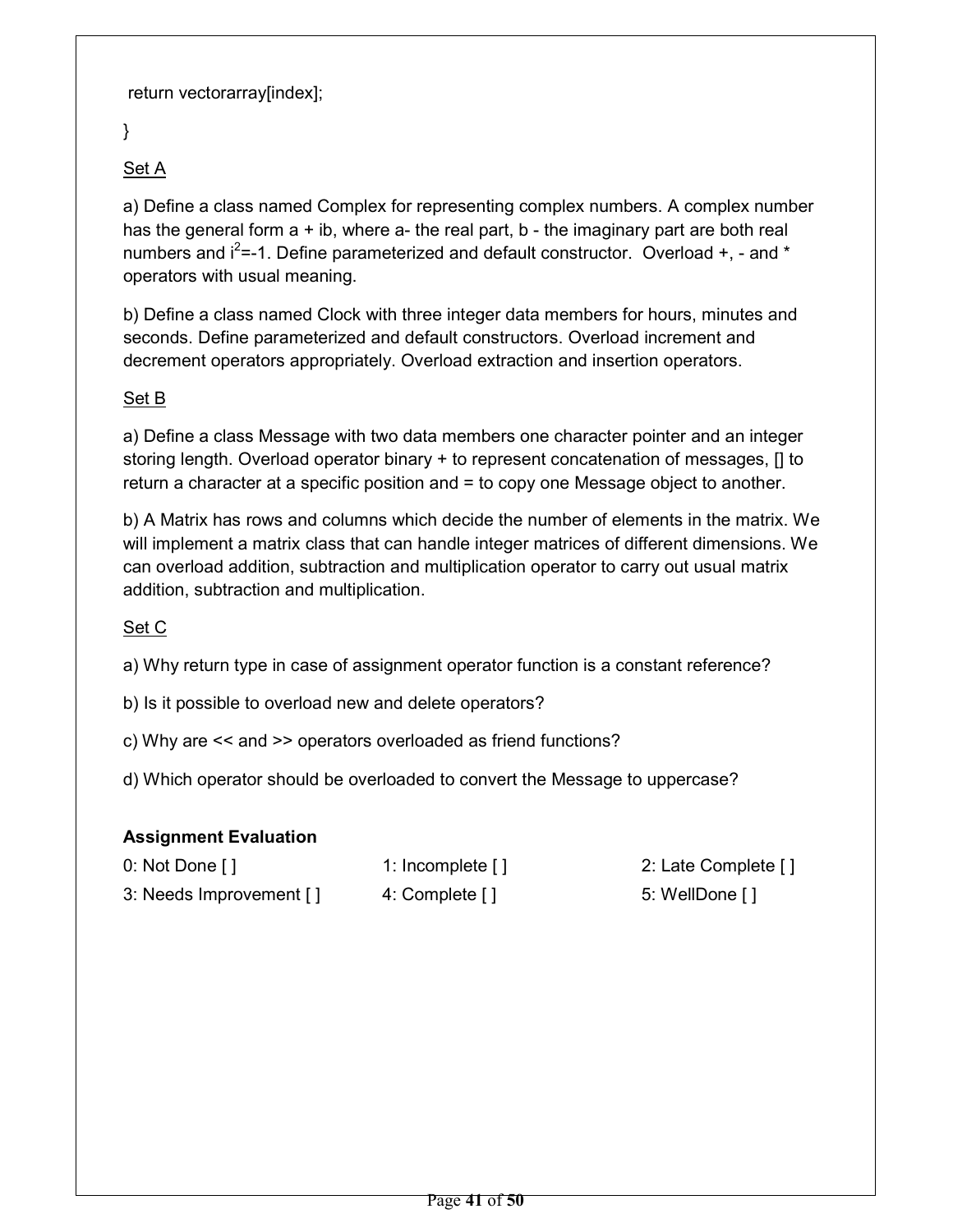## Assignment 15: Inheritance

Inheritance is the process of creating new classes from an existing class. The existing class is known as base class and the newly created class is called a derived class. The derived classes inherit the properties of base classes.

If the derived class inherits from a single parent, the inheritance is said to be single inheritance. Multiple inheritance is the process of creating a new class from more than one base classes. Inheritance can be viewed as a hierarchical structure where base class is at root shown with its derived classes at different levels



#### Set A

a) Given the following inheritance hierarchy, implement each of the classes.



The person class has parametrized constructors and getters and setters. The employee id is auto generated from the last allotted value stored in employee class. Write constructors for derived and getters and setters. Define member function computepay for employee and override appropriately in derived class. Overload extraction and insertion operators in base class and override them in the derived classes. Write main program to illustrate use of the classes

b) Implement the following class hierarchy.

Student: id, name, StudentExam (derived from Student): Marks of n subjects (n can be variable) StudentResult (derived from StudentExam): percentage, grade

Define a parameterized constructor for each class and appropriate functions to accept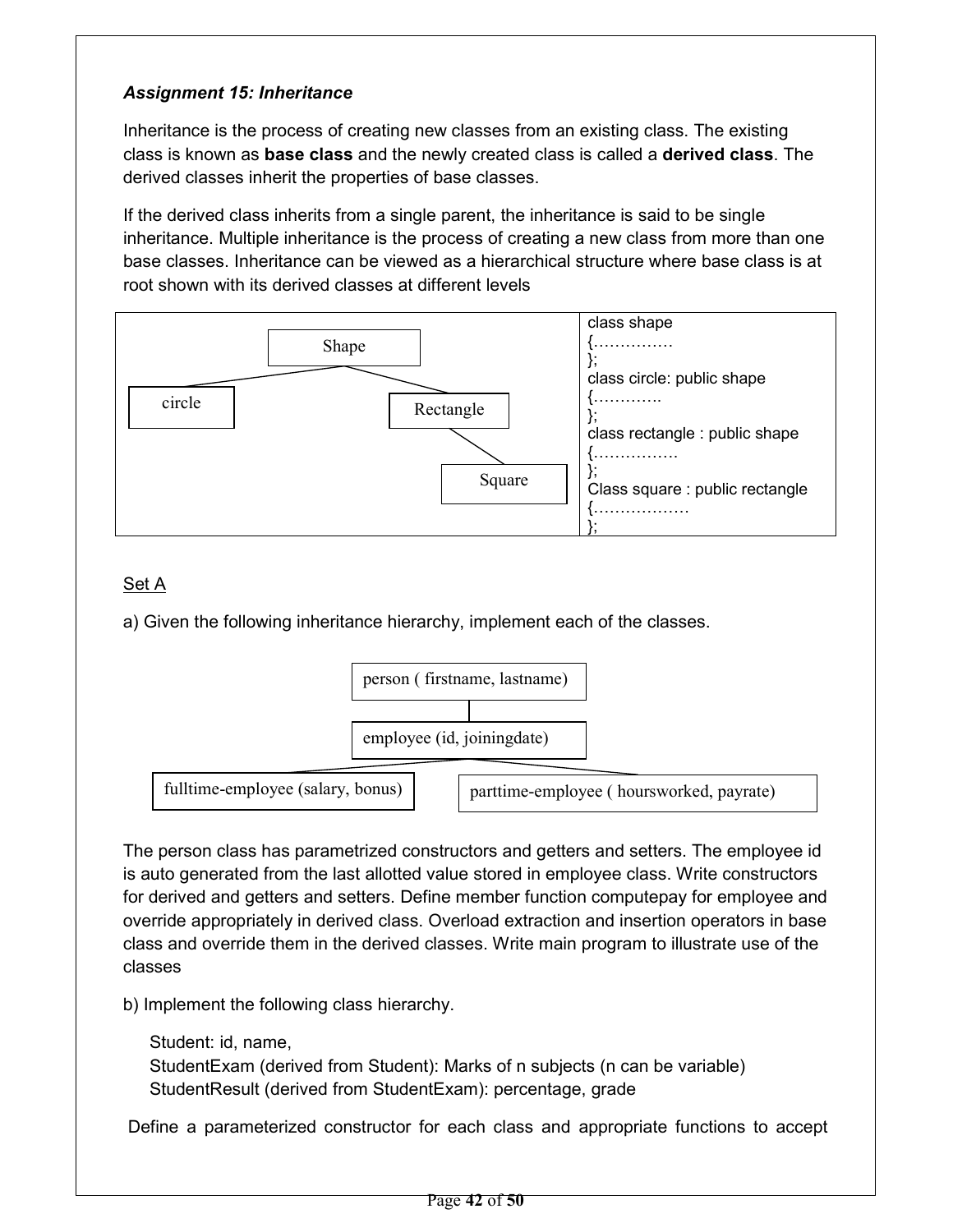and display details. Create n objects of the StudentResult class and display the marklist using suitable manipulators.

## Set B

a) Implement the following class hierarchy



Define constructors and appropriate functions to accept and display details. Write a program to accept details of 'n' TA's and display the details.

b) A book(ISBN) and CD(data capacity) are both types of media(id, title) objects. A person buys 10 media items, each of which can be either book or CD. Display the list of all books and CD's bought. Define the classes and appropriate member functions to accept and display data. Use pointers and concepts of polymorphism (virtual functions).

## Set C

a) When is it mandatory for a derived class to define a constructor?

b) What is the purpose of a pure virtual function?

#### Assignment Evaluation

0: Not Done [ ] 1: Incomplete [ ] 2: Late Complete [ ] 3: Needs Improvement [ ] 4: Complete [ ] 5: WellDone [ ]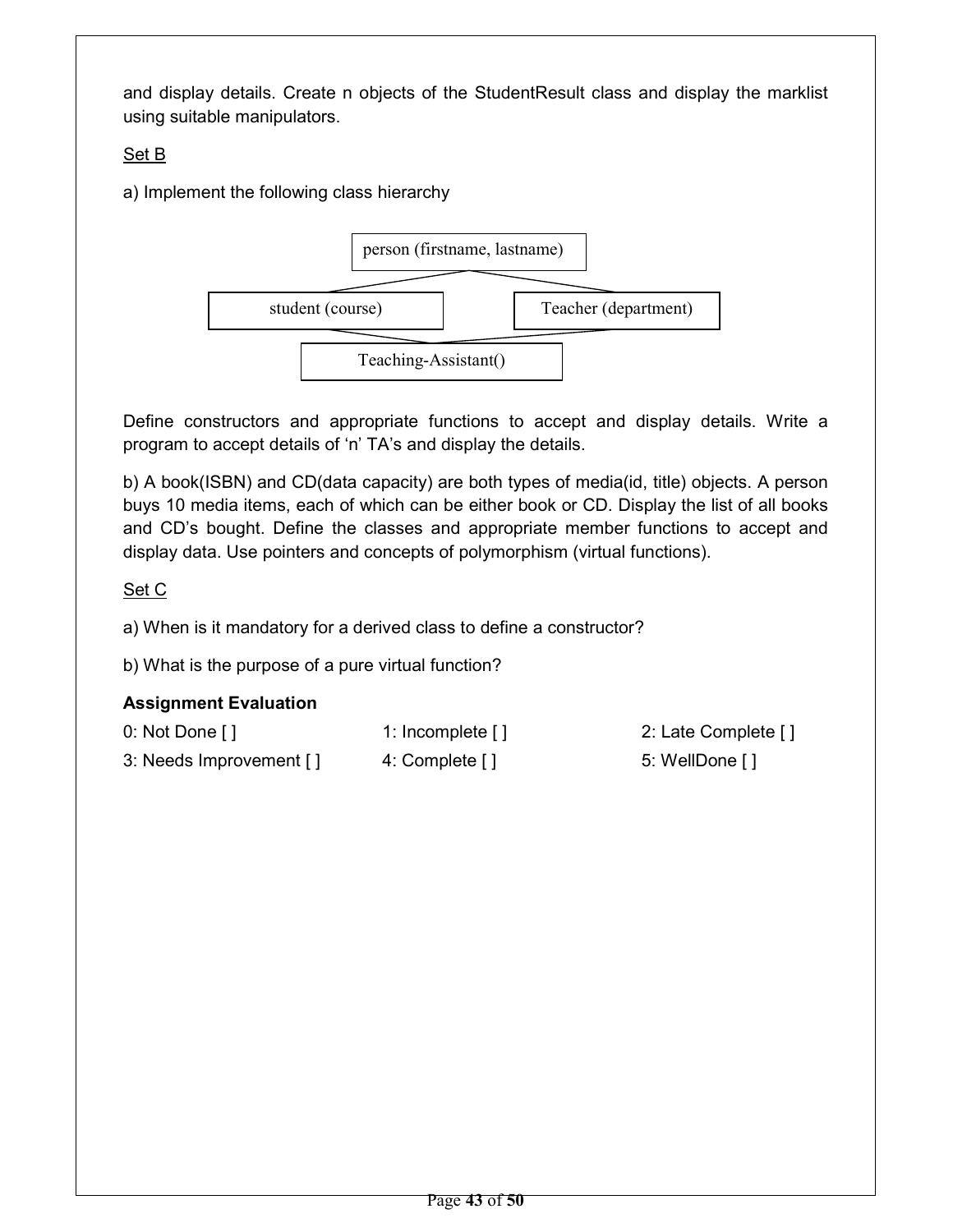#### Assignment 16: File handling

To perform input and output from files, C++ provides the fstream library. It defines several classes including ifstream and ofstream.

We connect stream object to the physical file by creating a stream object by specifying the name of the file as argument.

#include <fstream>

ofstream outfile("output");

ifstream infile("input");

Alternatively the file can be connected by using the open member function with one or more arguments

#include <fstream>

ofstream outfile;

ifstream infile;

infile.open("input");

outfile.open("output", ios:: app | ios :: nocreate);

// do not create a new file, append at the end of file

The file should be disconnected by using close member function. To access and manipulate contents of the file, get, put, read and write methods are provided.

#### Set A

a) Implement a class "file" with four data members, a string storing the name of the file and integers storing the number of characters, words and lines in the file. Write the following member functions

The constructor takes only the file name as the argument and opens the file, counts the characters, words and lines and initializes the other data members. If the file does not exist creates a blank file with the name and other data members are initialized to zero. Write aetters for all the data members.

Write additional member functions that count number of blank lines, searches for occurrence of word in the file.

#### Set B

a) The file 'cities.txt' contains names of cities and their STD codes. Define a class 'city' with data members name and STD code. Write a program that declares a city array and reads the data from file cities.txt into the array. Output the list of names and STD codes,

#### Set C

- a) Which functions are used for random access to a file?
- b) How would you find out the size of a file in bytes using functions for random access to file?

| 0: Not Done [ ]         | 1: Incomplete [] | 2: Late Complete [] |
|-------------------------|------------------|---------------------|
| 3: Needs Improvement [] | 4: Complete [ ]  | 5: WellDone [ ]     |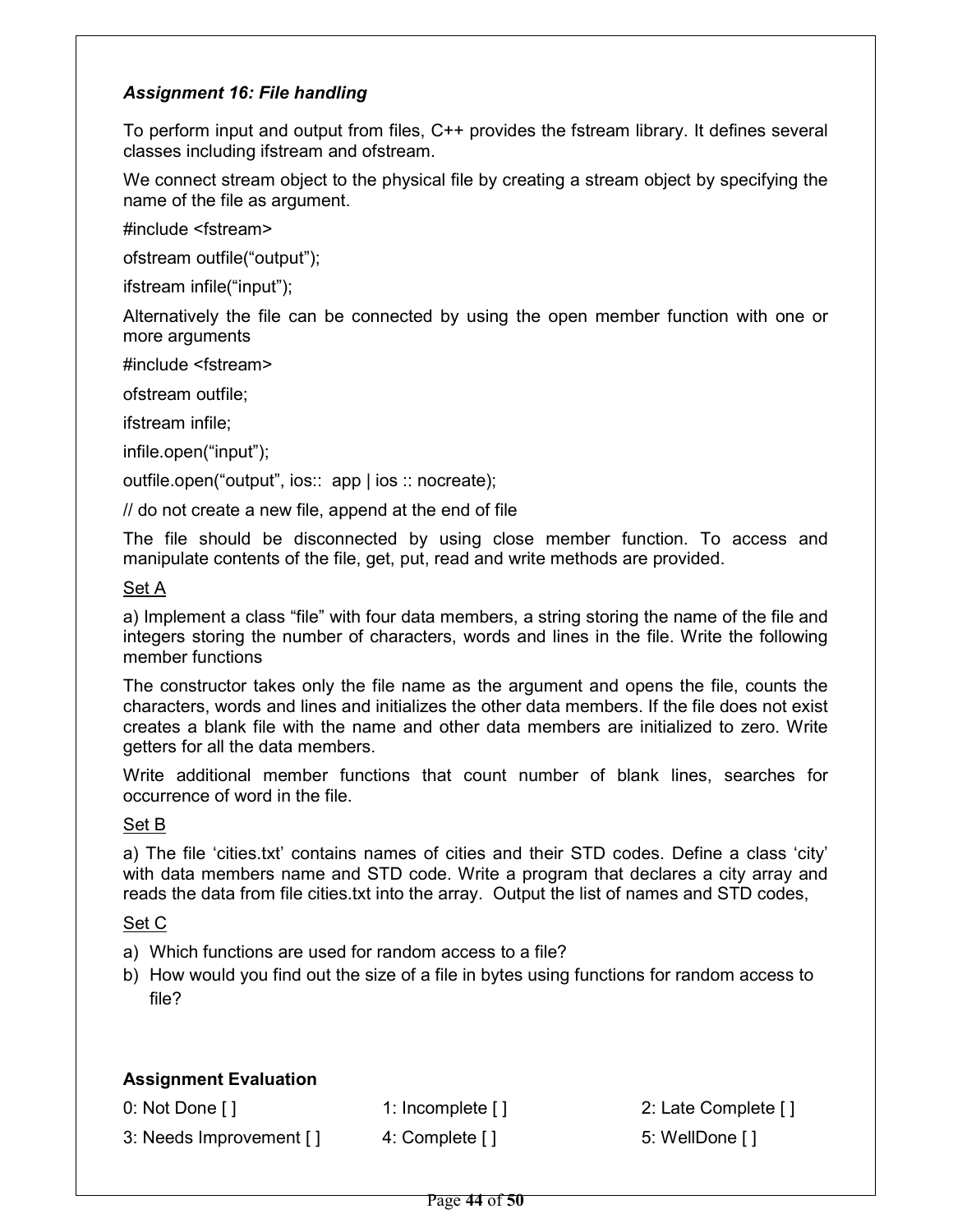#### Case studies in C++

1. A bit vector is a vector with binary elements, that is, each element is either a 0 or a 1. Bit vectors are used in several applications such as resource allocation. Small bit vectors are conveniently represented by unsigned integers. For example, an unsigned char can represent a bit vector of 8 elements. Larger bit vectors can be defined as arrays of such smaller bit vectors. Complete the implementation of the Bitvec class, as defined below. It should allow bit vectors of any size to be created and manipulated using the associated operators.

class BitVec {

unsigned char \*vec; // vector of 8\*bytes bits short bytes; // bytes in the vector

public:

BitVec (const short dim); BitVec (const char\* bits); BitVec (const BitVec&); ~BitVec (void) { delete vec; } BitVec& operator = (const BitVec&); BitVec& operator &= (const BitVec&); BitVec& operator |= (const BitVec&); BitVec& operator ^= (const BitVec&); BitVec& operator <<= (const short); BitVec& operator >>= (const short); int operator [] (const short index); BitVec operator  $\sim$  (void); BitVec operator & (const BitVec&); BitVec operator | (const BitVec&); BitVec operator ^ (const BitVec&); BitVec operator << (const short n); BitVec operator >> (const short n); bool operator == (const BitVec&); bool operator != (const BitVec&); friendostream& operator << (ostream&, BitVec&);

};

#### Assignment Evaluation

| 0: Not Done [ ]         | 1: Incomplete $[ )$ | 2: Late Complete [] |
|-------------------------|---------------------|---------------------|
| 3: Needs Improvement [] | 4: Complete []      | 5: WellDone [ ]     |

2. Matrices have wide utility in variety of applications. A Matrix has rows and columns which decide the number of elements in the matrix. We will implement a matrix class that can handle integer matrices of different dimensions. We can overload addition, subtraction and multiplication operator to carry out usual matrix addition and multiplication.

```
class Matrix { 
      int *vec; // storing matrix elements in column major form 
      int rows; // number of rows 
      int columns;// number of columns 
public:
```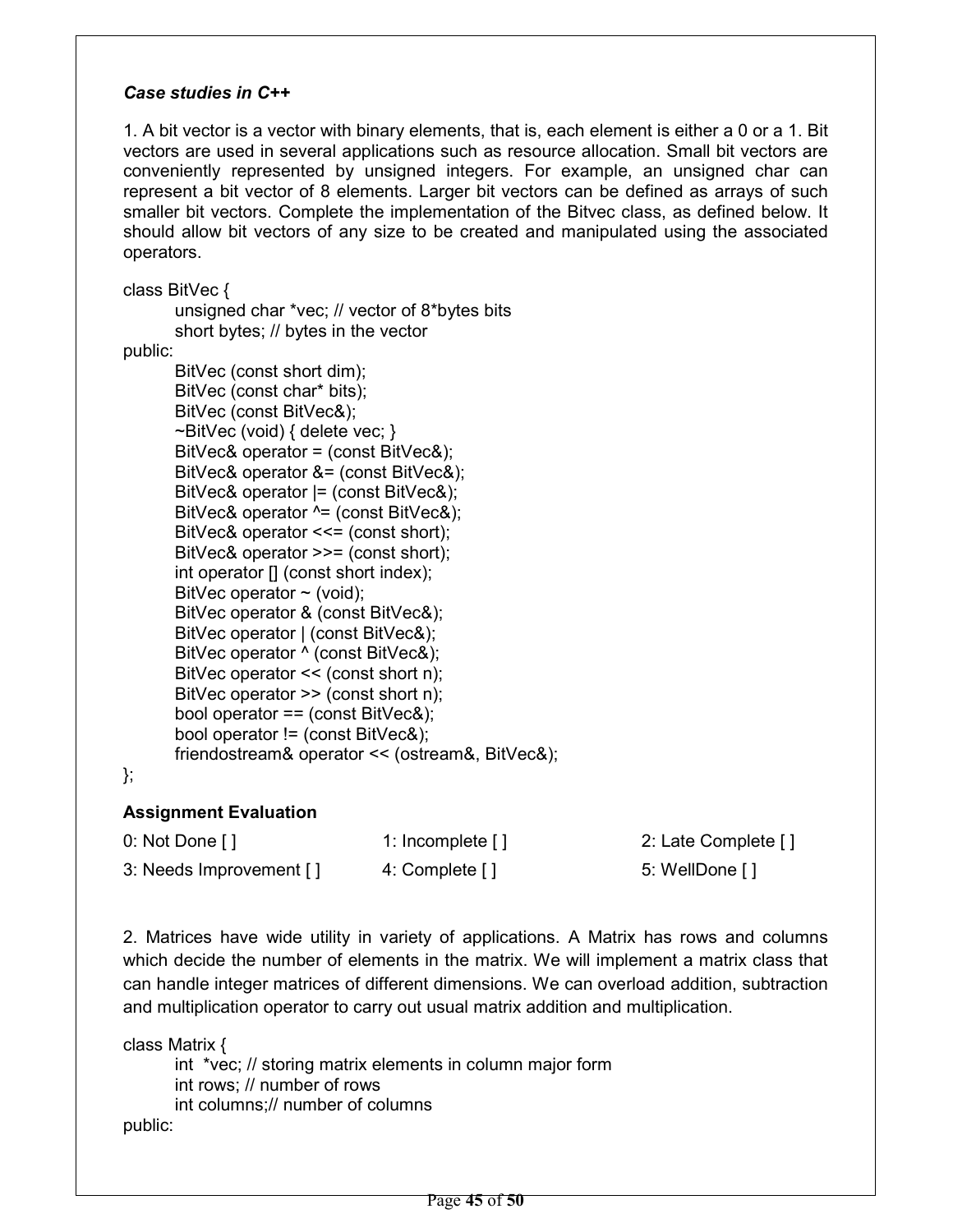Matrix (const int row=1, const int column=1); Matrix (const Matrix&); // copy constructor ~Matrix (void) { delete vec; } Matrix operator + (const Matrix&); Matrix& operator += (const Matrix&); Matrix operator - (const Matrix&); Matrix& operator -= (const Matrix&); Matrix operator \* (const Matrix&); Matrix& operator \*= (const Matrix&)' friend ostream& operator << (ostream&, Matrix &); friend istream & operator >>(istream&, Matrix&);

```
};
```
#### Assignment Evaluation

| 0: Not Done []          | 1: Incomplete $\lceil \cdot \rceil$ | 2: Late Complete [] |
|-------------------------|-------------------------------------|---------------------|
| 3: Needs Improvement [] | 4: Complete []                      | 5: WellDone []      |

3. A credit card has information like cardNumber, CVV number, type (VISA/MasterCard etc), ownerName, DOB, Address, balance. A card can be of various types: SILVER, GOLD and PLATINUM. The spending limit and privileges (late fees, payment deadlines) vary according to the card type. SILVER (limit- 35000, late fee – 250, deadline- 15 days), GOLD(limit- 85000, late fee – 150, deadline- 20 days), PLATINUM (limit- 1,50,000, late fee  $-$  100, deadline- 30 days). The credit statement is generated on the 15<sup>th</sup> of each month. Design classes to represent the above and write a program to perform transactions (Spend, repay) on each card type.

#### Assignment Evaluation

| 0: Not Done $\lceil \cdot \rceil$ | 1: Incomplete $\lceil \cdot \rceil$ | 2: Late Complete [] |
|-----------------------------------|-------------------------------------|---------------------|
| 3: Needs Improvement []           | 4: Complete []                      | 5: WellDone [ ]     |

4. Lists are commonly used to store ordered set of elements having frequent insertions and deletions. Create a class to represent a singly linked list of integers.

```
class SinglyList 
{ 
   Node * head; 
   void create(); 
   void display(); 
   void insert(int num); 
   void delete(int pos); 
}; 
The Node class has data members info and next to 
class Node 
{
```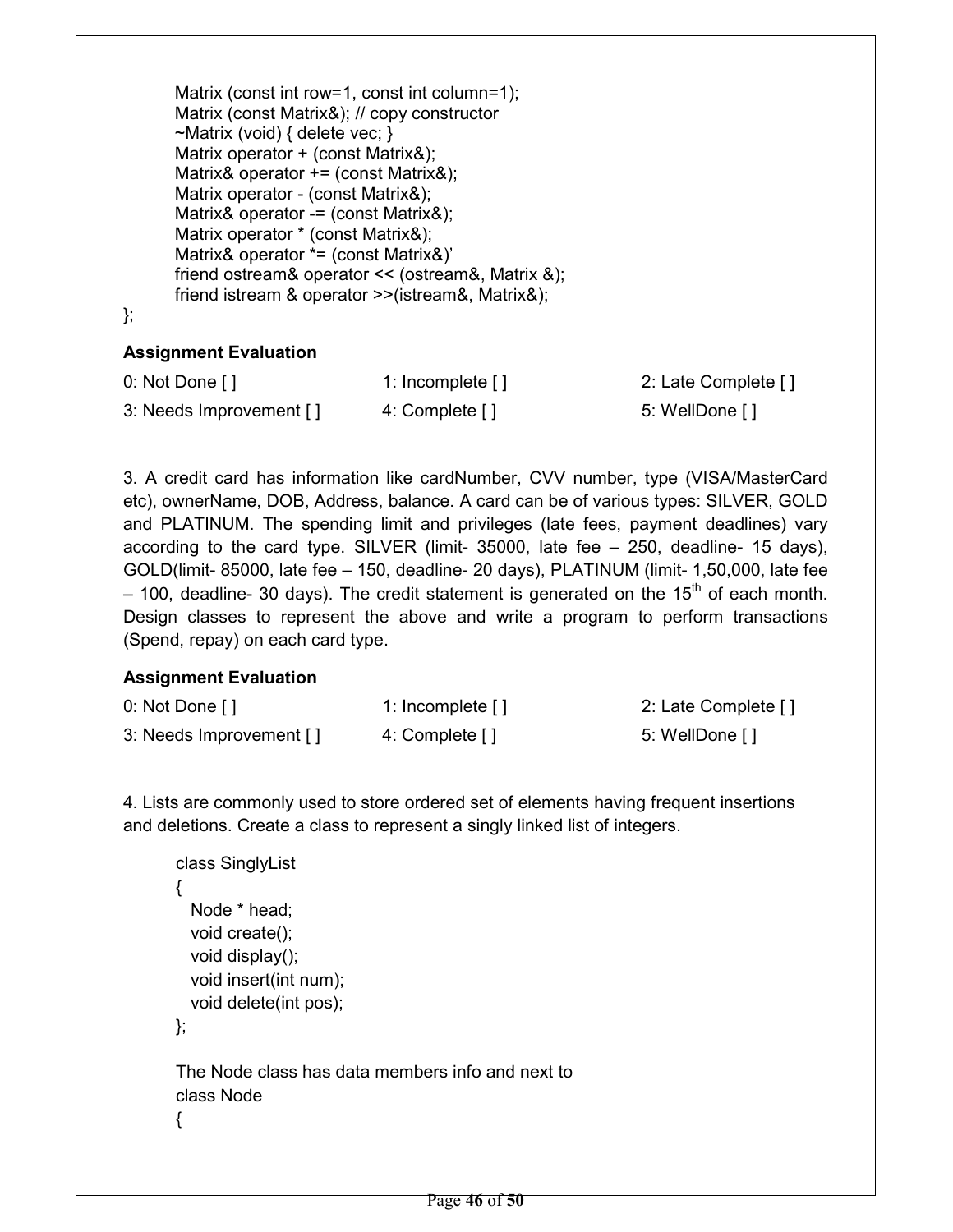```
 int info; 
   Node *next; 
};
```
 Write a menu driven program to perform operations on the singly linked list. Use concept of friend class.

#### Assignment Evaluation

| 0: Not Done $\lceil \cdot \rceil$ | 1: Incomplete [] | 2: Late Complete [] |
|-----------------------------------|------------------|---------------------|
| 3: Needs Improvement []           | 4: Complete [ ]  | 5: WellDone []      |

5. Roman Numerals are commonly used in numbering chapters and are frequently used in old literature. Implement a class 'RomanNumeral' which stores the RomanNumeral as a string and also its decimal value. Write a private member function to convert Roman number to decimal and vice versa. Overload the parameterized constructor, the argument can be string representing Roman numeral or integer representing its decimal value. Overload the arithmetic operators +, \* so that arithmetic operations can be performed on Roman Numbers. Perform the operations on the decimal representation and then convert it to Roman numeral form Overload, the pre and post decrement and increment operators. Overload relational operators  $\lt$ ,  $\gt$ ,  $\lt$  =,  $\gt$  = and = to compare the Roman numbers.

#### Assignment Evaluation

| 0: Not Done $\lceil \cdot \rceil$ | 1: Incomplete $[$ ] | 2: Late Complete [] |
|-----------------------------------|---------------------|---------------------|
| 3: Needs Improvement []           | 4: Complete []      | 5: WellDone [ ]     |

6. Implement a class stockObject that captures various characteristics of a stock. The main components of a stock are the stock symbol, stock price, number of shares, opening price, closing price, high price, low price, previous price, and % loss/gain for the day and all this information should be stored in a stock object.

Function members should be provided to perform the following operations

- a. Set the stock information
- b. Print the stock information
- c. Calculate percent gain/loss
- d. Display the different prices
- e. Natural listing for stock listing is by stock symbol(alphabetical ordering). Overload the relational operators to compare two stock objects by their symbols.
- f. Overload the insertion operator << for easy output
- g. The data is usually stored in file in the following format Symbol openingprice closingprice todayhigh todaylow prevolume numberofshares For example sample data is MSMT 112.50 115.75 116.50 111.75 113.50 6723823 CBA 67.50 75.50 78.75 67.50 65.75 378233 Overload the stream extraction operator for easy input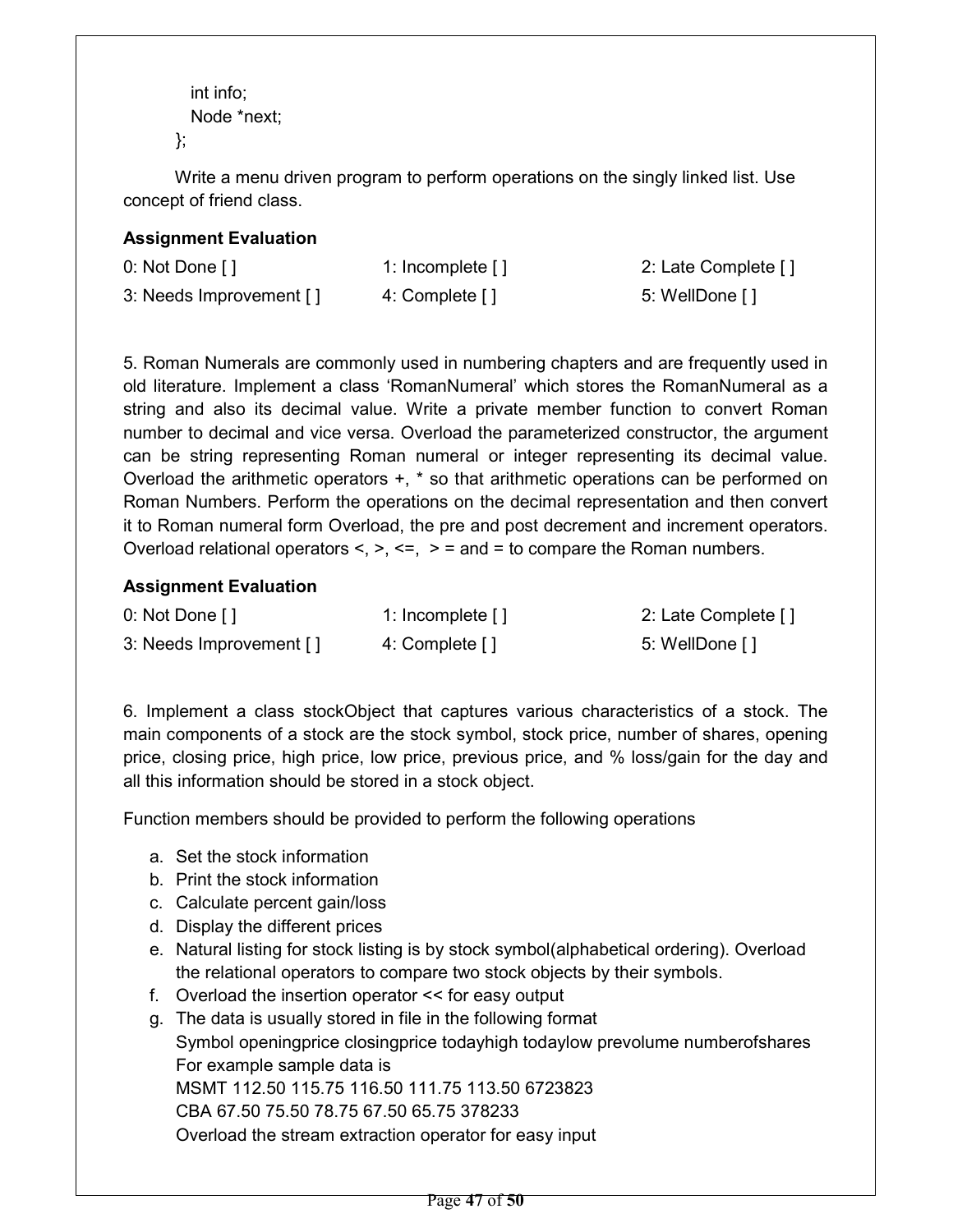Write a program that reads the data from the file into an array of stock objects, sorts and prints them.

#### Assignment Evaluation

| 0: Not Done []          | 1: Incomplete $\lceil \cdot \rceil$ | 2: Late Complete [] |
|-------------------------|-------------------------------------|---------------------|
| 3: Needs Improvement [] | 4: Complete []                      | 5: WellDone [ ]     |

7. A complex number  $c = a + bi$  consists of two parts, the real part a and the imaginary part bi, where  $i^2 = -1$ , with i the square root of -1. We can perform arithmetic operations  $(+,$ -, \*, /, or addition, subtraction, multiplication, and division) on complex numbers: +: (a1 + b1j) + (a2 + b2i) = (a1 + a2) + (b1 + b2)i  $-(a1 + b1i) - (a2 + b2i) = (a1 - a2) + (b1 - b2i)$ \*: (a1 + b1i) \* (a2 + b2i) = (a1a2 – b1b2) + (a1b2 + a2b1) i /: (a1+b1i) / (a2 + b2i) = (a1 + b1i) \* (a2 – b2i) / (a2<sup>2</sup> + b2<sup>2</sup>)  $=$  [(a1a2 + b1b2) + (a2b1 – a1b2)i] / (a22 + b22)

In polar representation a complex number z is represented by two parameters r and Θ. Parameter r is the modulus of complex number and parameter Θ is the angle with the positive direction of x-axis, thus  $z = r(\cos \theta + i \sin \theta)$ . The partial class declaration is given below.

class complex {

private: double rP; // real part double iP; // imaginary part double rad; // radius double angle ; // argument

public:

```
complex (double real=0.0, imaginary=0.0); //constructor with default arguments 
complex (complex&); // copy constructor 
complex operator + (const complex \&);
complex operator – (const complex 7); 
complex operator * (const complex 7); 
complex operator / (const complex 7); 
double getPolarRadius(); 
double getPolarAngle(); 
void displayPolar(); 
….
```
}

Overload insertion and extraction operators. Also overload comparison and assignment operator.

| 0: Not Done $\lceil \cdot \rceil$ | 1: Incomplete [ ] | 2: Late Complete [ ] |
|-----------------------------------|-------------------|----------------------|
| 3: Needs Improvement []           | 4: Complete []    | 5: WellDone [ ]      |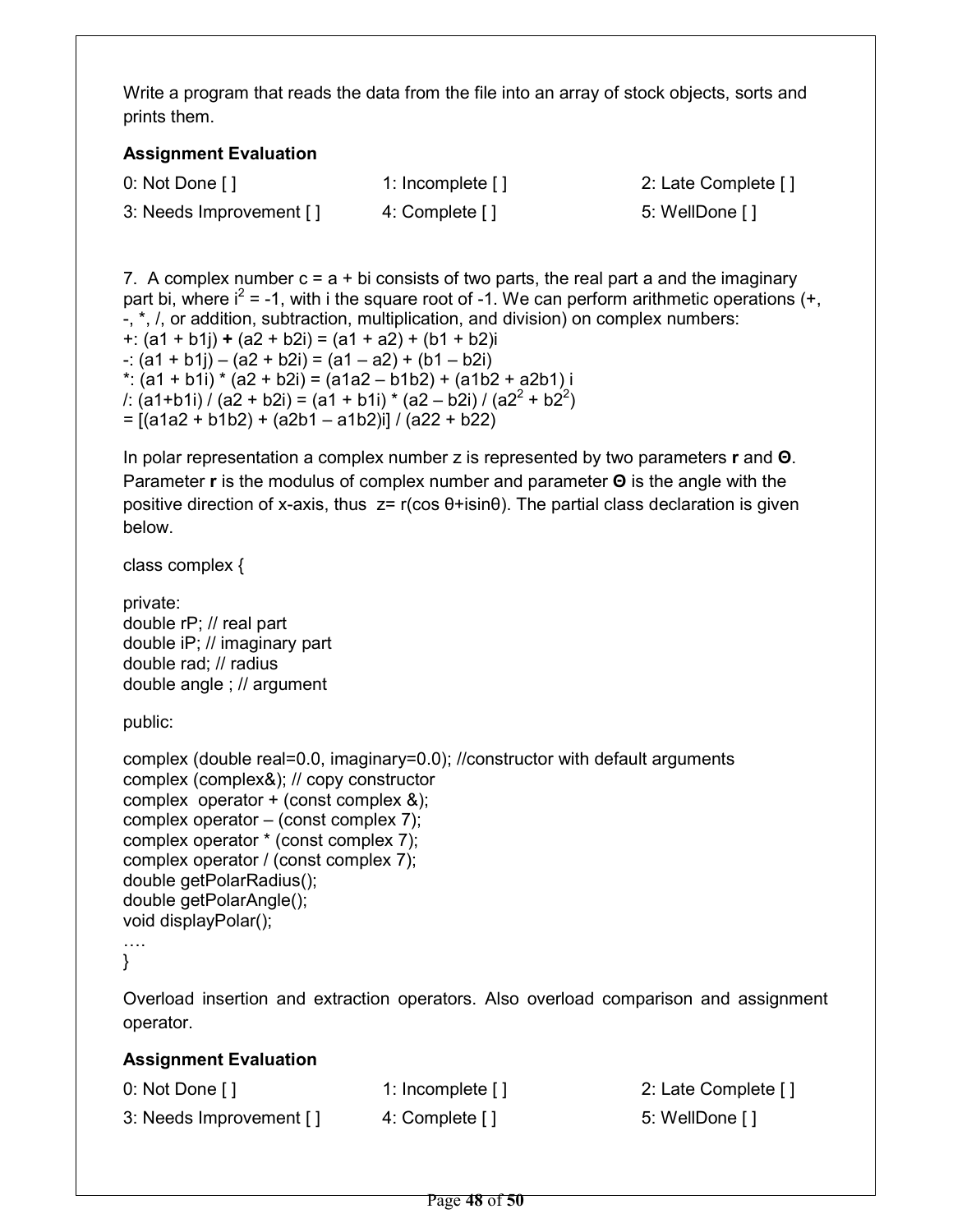8. Define a class which represents a file object as shown below and overload operators to perform file operations:

class MyFile

{

fstream file;

char \*filename;

.......

```
};
```
Operators :

<< display contents of file

- >> write data to file
- + concatenate one file to another
- intersection of two files
- $\leq$  > == compare two files
- = copy one file to another

[] display specific character from file

| 0: Not Done $\lceil \cdot \rceil$ | 1: Incomplete $\lceil \cdot \rceil$ | 2: Late Complete [] |
|-----------------------------------|-------------------------------------|---------------------|
| 3: Needs Improvement []           | 4: Complete [ ]                     | 5: WellDone [ ]     |